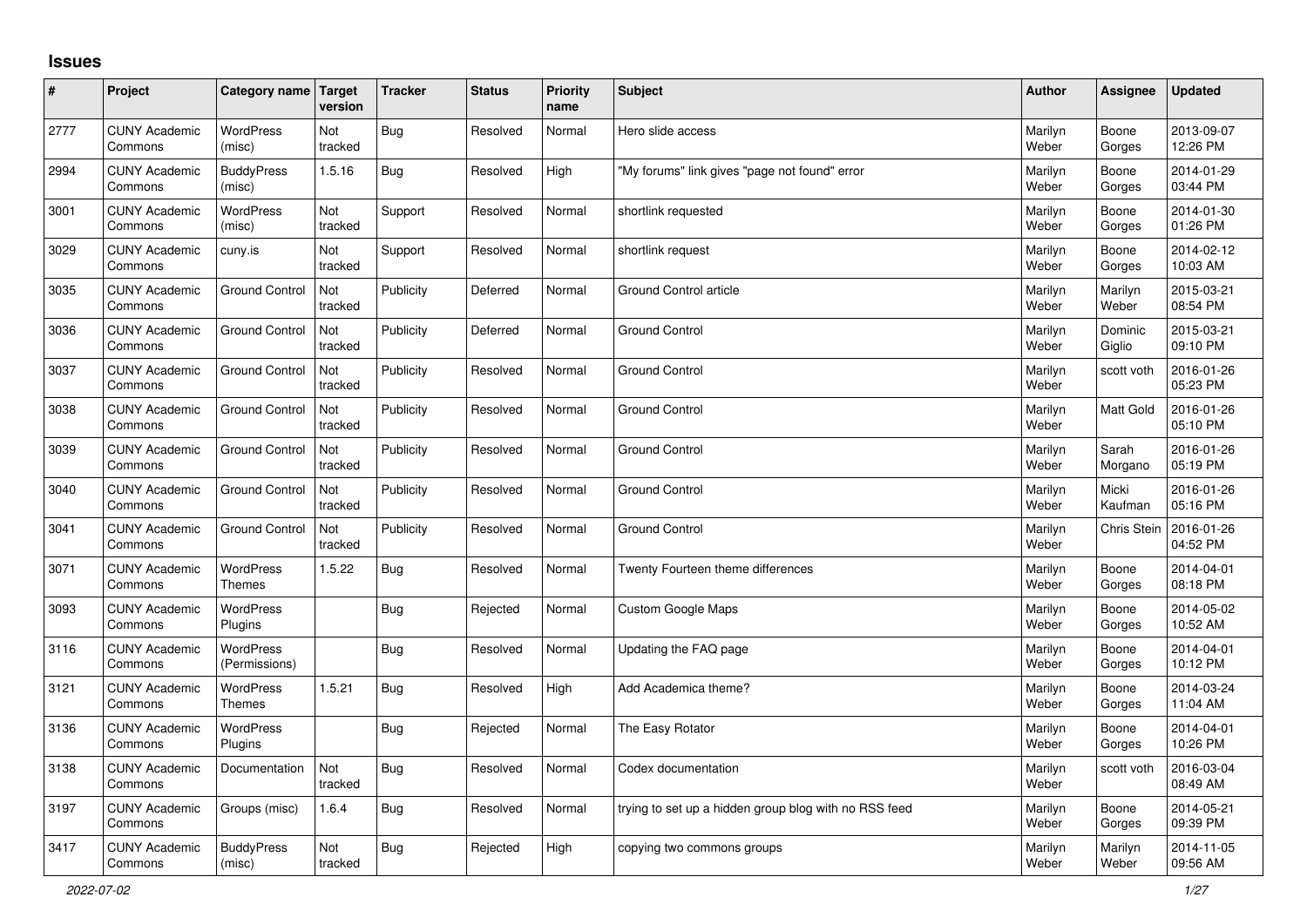| $\sharp$ | Project                         | Category name   Target            | version        | <b>Tracker</b> | <b>Status</b> | <b>Priority</b><br>name | <b>Subject</b>                                        | <b>Author</b>    | Assignee              | <b>Updated</b>         |
|----------|---------------------------------|-----------------------------------|----------------|----------------|---------------|-------------------------|-------------------------------------------------------|------------------|-----------------------|------------------------|
| 3466     | <b>CUNY Academic</b><br>Commons | Membership                        | 1.6.16         | Feature        | Resolved      | Normal                  | restricting undergrad registration                    | Marilyn<br>Weber | Boone<br>Gorges       | 2014-09-18<br>12:02 AM |
| 3530     | <b>CUNY Academic</b><br>Commons | Server                            | Not<br>tracked | Bug            | Resolved      | High                    | Commons running very slowly/ "connection lost"        | Marilyn<br>Weber | <b>Matt Gold</b>      | 2014-10-08<br>09:34 AM |
| 3533     | <b>CUNY Academic</b><br>Commons | Group<br>Invitations              | 1.7.8          | Bug            | Resolved      | Low                     | Trying to invite member to a new group                | Marilyn<br>Weber | Boone<br>Gorges       | 2015-04-01<br>09:13 PM |
| 3592     | <b>CUNY Academic</b><br>Commons | <b>WordPress</b><br>(Permissions) | Not<br>tracked | Publicity      | Resolved      | Normal                  | Oops - Announcing 1.6!                                | Marilyn<br>Weber | Boone<br>Gorges       | 2014-10-22<br>03:03 PM |
| 3593     | <b>CUNY Academic</b><br>Commons | Registration                      | 1.7.2          | Bug            | Resolved      | High                    | registration problems                                 | Marilyn<br>Weber | Boone<br>Gorges       | 2014-11-01<br>02:57 PM |
| 3620     | <b>CUNY Academic</b><br>Commons | Groups (misc)                     | Not<br>tracked | Bug            | Resolved      | Normal                  | admins of The Group for Group Admins                  | Marilyn<br>Weber |                       | 2014-11-03<br>08:38 AM |
| 3673     | <b>CUNY Academic</b><br>Commons |                                   |                | Bug            | Rejected      | Normal                  | CBox pagination issue with the Wiki                   | Marilyn<br>Weber |                       | 2014-11-20<br>04:08 PM |
| 3674     | <b>CUNY Academic</b><br>Commons |                                   |                | Bug            | Rejected      | Normal                  | CBox pagination issue with the Wiki                   | Marilyn<br>Weber |                       | 2014-11-20<br>05:03 PM |
| 4012     | <b>CUNY Academic</b><br>Commons |                                   | 1.7.20         | Bug            | Resolved      | Normal                  | Two users reporting same Forbidden 403 error message. | Marilyn<br>Weber |                       | 2015-05-01<br>08:13 PM |
| 4013     | <b>CUNY Academic</b><br>Commons |                                   |                | Bug            | Duplicate     | Normal                  | Math question?                                        | Marilyn<br>Weber |                       | 2015-04-22<br>04:05 PM |
| 4102     | <b>CUNY Academic</b><br>Commons | User<br>Experience                | 1.8.1          | Design/UX      | Resolved      | Normal                  | Username rules                                        | Marilyn<br>Weber | Samantha<br>Raddatz   | 2015-06-01<br>01:23 PM |
| 4340     | <b>CUNY Academic</b><br>Commons | WordPress -<br>Media              | 1.8.14         | Feature        | Resolved      | Normal                  | embedding a video                                     | Marilyn<br>Weber | Daniel<br>Jones       | 2015-10-20<br>12:01 AM |
| 4496     | <b>CUNY Academic</b><br>Commons | cuny.is                           | 1.8.9          | Bug            | Resolved      | Normal                  | Quick links broken?                                   | Marilyn<br>Weber | Boone<br>Gorges       | 2015-08-28<br>10:39 AM |
| 4542     | <b>CUNY Academic</b><br>Commons | WordPress<br>Plugins              | 1.8.10         | <b>Bug</b>     | Resolved      | Normal                  | Emailing group users problem                          | Marilyn<br>Weber | Boone<br>Gorges       | 2015-09-11<br>11:16 AM |
| 4577     | <b>CUNY Academic</b><br>Commons | Registration                      | Not<br>tracked | Bug            | Resolved      | Normal                  | New users are not getting their email verification    | Marilyn<br>Weber | Boone<br>Gorges       | 2016-01-26<br>03:30 PM |
| 4649     | <b>CUNY Academic</b><br>Commons | Registration                      | Not<br>tracked | Bug            | Resolved      | Urgent                  | Submit button has disappeared                         | Marilyn<br>Weber | Boone<br>Gorges       | 2015-09-22<br>11:47 AM |
| 4657     | <b>CUNY Academic</b><br>Commons | Group Forums                      | 1.8.18         | Bug            | Resolved      | High                    | Submit button disappears in new post mode in forum    | Marilyn<br>Weber | Raymond<br><b>Hoh</b> | 2015-12-01<br>11:15 PM |
| 4734     | <b>CUNY Academic</b><br>Commons | <b>BuddyPress</b><br>Docs         | 1.8.13         | <b>Bug</b>     | Resolved      | High                    | Problems with "Create New Doc"                        | Marilyn<br>Weber | Boone<br>Gorges       | 2015-10-09<br>07:53 AM |
| 4831     | <b>CUNY Academic</b><br>Commons | <b>Public Portfolio</b>           | 1.9.4          | Bug            | Resolved      | Normal                  | User cannot update profile                            | Marilyn<br>Weber | Boone<br>Gorges       | 2016-01-11<br>10:46 PM |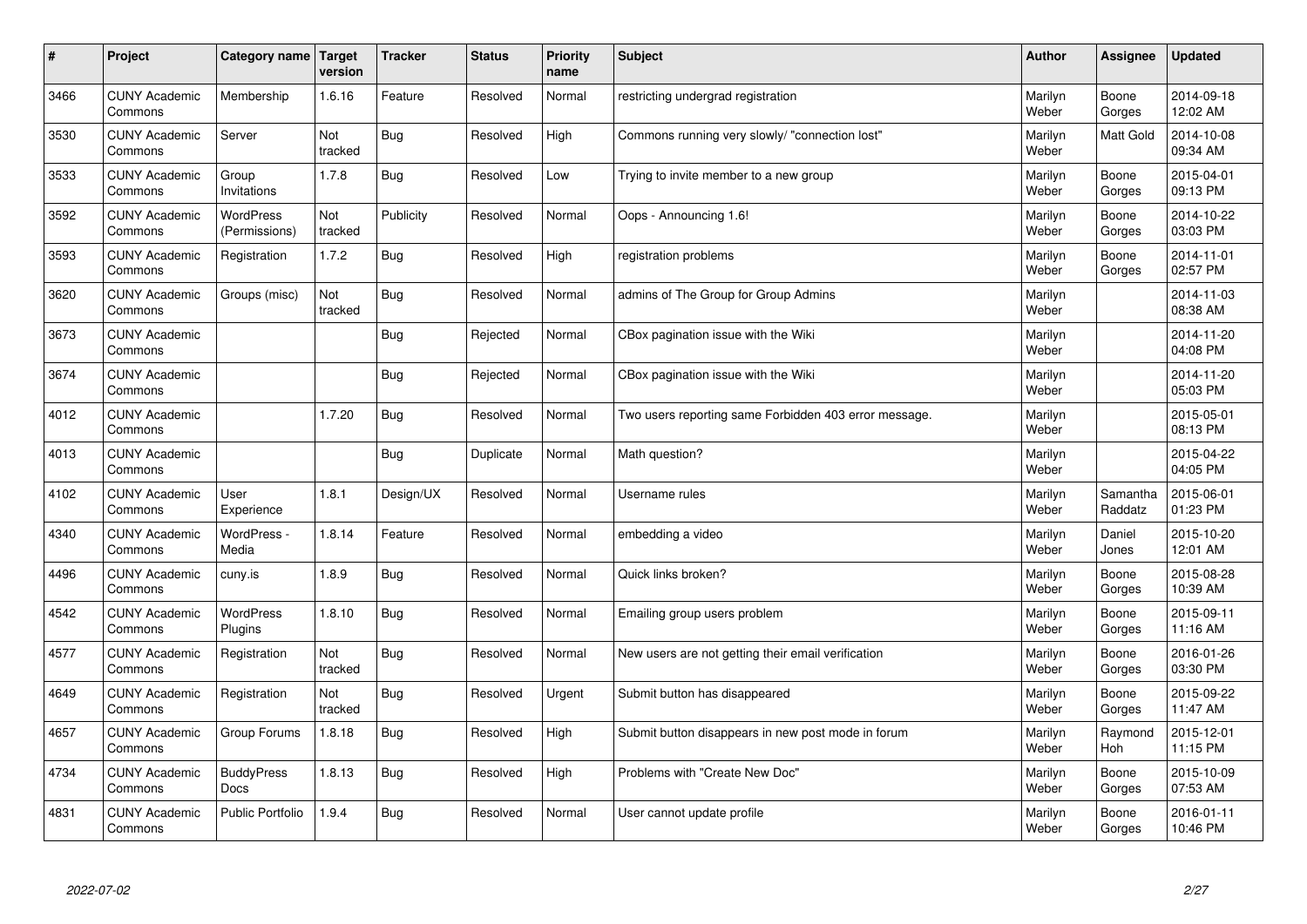| #    | Project                         | <b>Category name</b>         | <b>Target</b><br>version | <b>Tracker</b> | <b>Status</b> | <b>Priority</b><br>name | <b>Subject</b>                                                                                                                                  | Author           | Assignee            | <b>Updated</b>         |
|------|---------------------------------|------------------------------|--------------------------|----------------|---------------|-------------------------|-------------------------------------------------------------------------------------------------------------------------------------------------|------------------|---------------------|------------------------|
| 4834 | <b>CUNY Academic</b><br>Commons | <b>Blogs</b><br>(BuddyPress) |                          | <b>Bug</b>     | Resolved      | Normal                  | Admin invite problem                                                                                                                            | Marilyn<br>Weber | Boone<br>Gorges     | 2015-11-13<br>12:25 PM |
| 4880 | <b>CUNY Academic</b><br>Commons | Password<br>Reset            | Not<br>tracked           | Support        | Resolved      | High                    | CUNY Central person having password trouble                                                                                                     | Marilyn<br>Weber |                     | 2015-11-10<br>12:40 PM |
| 4881 | <b>CUNY Academic</b><br>Commons | ZenDesk                      | Not<br>tracked           | <b>Bug</b>     | Resolved      | Normal                  | ZenDesk emails not being sent                                                                                                                   | Marilyn<br>Weber |                     | 2015-12-07<br>01:34 AM |
| 4918 | <b>CUNY Academic</b><br>Commons | ZenDesk                      | Not<br>tracked           | <b>Bug</b>     | Resolved      | High                    | <b>Re-directing Help Requests</b>                                                                                                               | Marilyn<br>Weber | Raymond<br>Hoh      | 2015-11-23<br>11:15 AM |
| 4962 | <b>CUNY Academic</b><br>Commons | Events                       | 1.8.18                   | <b>Bug</b>     | Resolved      | High                    | Problems with text entry field in the Events Calendar                                                                                           | Marilyn<br>Weber | Raymond<br>Hoh      | 2015-12-01<br>06:57 PM |
| 4965 | <b>CUNY Academic</b><br>Commons | WordPress<br>Themes          | Not<br>tracked           | Feature        | Resolved      | Normal                  | Theme requested                                                                                                                                 | Marilyn<br>Weber | Boone<br>Gorges     | 2016-02-24<br>09:46 PM |
| 4997 | <b>CUNY Academic</b><br>Commons | <b>WordPress</b><br>Plugins  | 1.9.4                    | Feature        | Resolved      | Normal                  | ability to embed maps from StoryMapJS?                                                                                                          | Marilyn<br>Weber | Boone<br>Gorges     | 2016-01-07<br>12:34 PM |
| 5019 | <b>CUNY Academic</b><br>Commons | Registration                 | Not<br>tracked           | Support        | Resolved      | Normal                  | Forgotten password for user with new email address                                                                                              | Marilyn<br>Weber | Marilyn<br>Weber    | 2015-12-11<br>04:18 PM |
| 5036 | <b>CUNY Academic</b><br>Commons | WordPress<br>Plugins         | 1.9.1.1                  | Feature        | Resolved      | Normal                  | Embeds request                                                                                                                                  | Marilyn<br>Weber | Boone<br>Gorges     | 2015-12-18<br>10:12 PM |
| 5037 | <b>CUNY Academic</b><br>Commons | Registration                 | Not<br>tracked           | Support        | Resolved      | Normal                  | Another Forgotten password for user with new email address                                                                                      | Marilyn<br>Weber | Boone<br>Gorges     | 2015-12-22<br>05:24 PM |
| 5050 | <b>CUNY Academic</b><br>Commons | Social Paper                 | Future<br>release        | Feature        | <b>New</b>    | Low                     | Making comments visible in SP editing mode (SP suggestion #1)                                                                                   | Marilyn<br>Weber | Samantha<br>Raddatz | 2019-09-17<br>11:10 PM |
| 5051 | <b>CUNY Academic</b><br>Commons | Social Paper                 |                          | Feature        | Rejected      | Low                     | Visual cues for comments (SP suggestion #2)                                                                                                     | Marilyn<br>Weber | Samantha<br>Raddatz | 2016-02-10<br>10:01 AM |
| 5052 | <b>CUNY Academic</b><br>Commons | Social Paper                 | Future<br>release        | Feature        | <b>New</b>    | Low                     | Sentence by sentence or line by line comments (SP suggestion #3)                                                                                | Marilyn<br>Weber | Boone<br>Gorges     | 2016-02-11<br>10:24 PM |
| 5053 | <b>CUNY Academic</b><br>Commons | Social Paper                 | Future<br>release        | Feature        | <b>New</b>    | Low                     | Scrollable menu to add readers (SP suggestion #4)                                                                                               | Marilyn<br>Weber | Samantha<br>Raddatz | 2016-04-21<br>05:21 PM |
| 5058 | <b>CUNY Academic</b><br>Commons | Social Paper                 | Future<br>release        | Feature        | <b>New</b>    | Low                     | Can there be a clearer signal that even when comments have already<br>been made you add comments by clicking on the side? (SP suggestion<br>#5) | Marilyn<br>Weber | Samantha<br>Raddatz | 2016-02-11<br>10:24 PM |
| 5059 | <b>CUNY Academic</b><br>Commons |                              | Not<br>tracked           | <b>Bug</b>     | Resolved      | Normal                  | Instagram embed?                                                                                                                                | Marilyn<br>Weber |                     | 2016-01-26<br>12:05 AM |
| 5072 | <b>CUNY Academic</b><br>Commons |                              |                          | Feature        | Duplicate     | Normal                  | redirect shortcode handler                                                                                                                      | Marilyn<br>Weber | Boone<br>Gorges     | 2016-01-07<br>12:34 PM |
| 5083 | <b>CUNY Academic</b><br>Commons | WordPress<br>Plugins         | 1.9.5                    | Support        | Rejected      | Normal                  | creating a shortcode for the iframe code of the google form                                                                                     | Marilyn<br>Weber | Marilyn<br>Weber    | 2016-01-12<br>04:25 PM |
| 5176 | <b>CUNY Academic</b><br>Commons | Public Portfolio             | 1.9.6                    | <b>Bug</b>     | Resolved      | Normal                  | Widgets in Profile not saving                                                                                                                   | Marilyn<br>Weber | Boone<br>Gorges     | 2016-02-01<br>11:07 AM |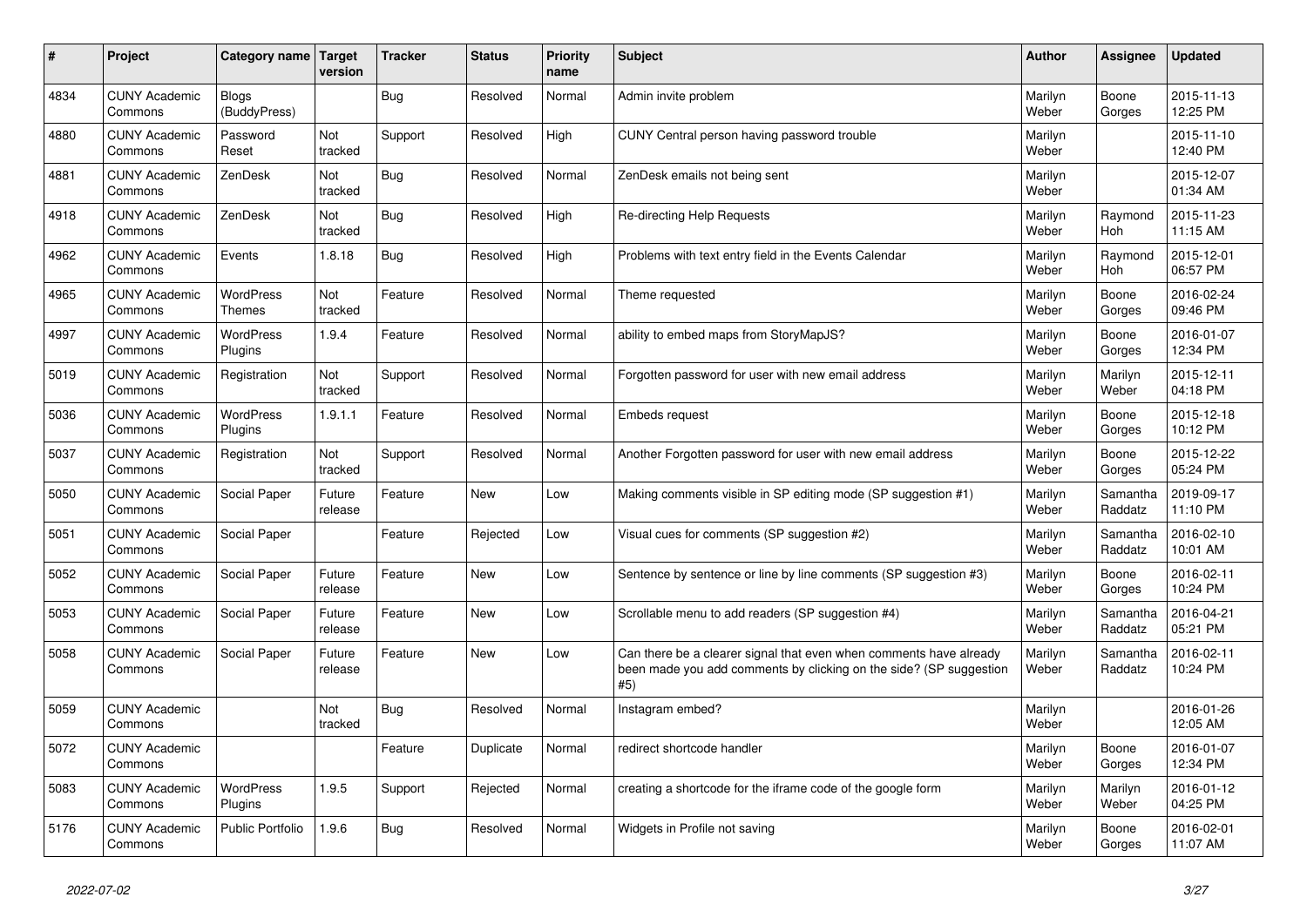| $\sharp$ | Project                         | Category name   Target      | version           | <b>Tracker</b> | <b>Status</b> | <b>Priority</b><br>name | <b>Subject</b>                                                  | <b>Author</b>    | Assignee              | <b>Updated</b>         |
|----------|---------------------------------|-----------------------------|-------------------|----------------|---------------|-------------------------|-----------------------------------------------------------------|------------------|-----------------------|------------------------|
| 5177     | <b>CUNY Academic</b><br>Commons | Toolbar                     | 1.9.6             | Bug            | Resolved      | Normal                  | No "My Papers" tab                                              | Marilyn<br>Weber | Raymond<br>Hoh        | 2016-01-29<br>08:37 AM |
| 5184     | <b>CUNY Academic</b><br>Commons | Social Paper                |                   | Bug            | Rejected      | Normal                  | Problem linking SP to a group                                   | Marilyn<br>Weber | Boone<br>Gorges       | 2016-02-21<br>12:27 PM |
| 5199     | <b>CUNY Academic</b><br>Commons | Social Paper                | Future<br>release | Feature        | New           | Normal                  | add tables to the SP editor                                     | Marilyn<br>Weber |                       | 2016-10-24<br>11:27 AM |
| 5205     | <b>CUNY Academic</b><br>Commons | Social Paper                | Future<br>release | Feature        | <b>New</b>    | Normal                  | Social Paper folders                                            | Marilyn<br>Weber |                       | 2016-02-11<br>10:24 PM |
| 5282     | <b>CUNY Academic</b><br>Commons | Social Paper                | Future<br>release | Bug            | <b>New</b>    | Normal                  | Replying via email directs to paper but not individual comment. | Marilyn<br>Weber | Raymond<br>Hoh        | 2016-03-02<br>01:48 PM |
| 5302     | <b>CUNY Academic</b><br>Commons | WordPress<br>Plugins        | 1.9.10            | Feature        | Resolved      | Normal                  | request for WP Gallery Custom Links plug-in                     | Marilyn<br>Weber | Boone<br>Gorges       | 2016-03-11<br>09:20 PM |
| 5319     | <b>CUNY Academic</b><br>Commons |                             | Not<br>tracked    | <b>Bug</b>     | Resolved      | Normal                  | <b>Broken URL</b>                                               | Marilyn<br>Weber | Marilyn<br>Weber      | 2017-11-15<br>05:46 PM |
| 5345     | <b>CUNY Academic</b><br>Commons | Social Paper                | 1.9.17            | Feature        | Rejected      | Normal                  | Plus symbol problem in SP                                       | Marilyn<br>Weber | Christian<br>Wach     | 2016-05-27<br>04:26 AM |
| 5346     | <b>CUNY Academic</b><br>Commons | Toolbar                     | 1.9.11            | Bug            | Resolved      | Normal                  | possible dynamic HTML code bug?                                 | Marilyn<br>Weber | Boone<br>Gorges       | 2016-03-22<br>10:53 AM |
| 5396     | <b>CUNY Academic</b><br>Commons |                             |                   | Outreach       | Resolved      | Urgent                  | Add CUNY Central to the survey choices?                         | Marilyn<br>Weber | Samantha<br>Raddatz   | 2016-03-31<br>01:38 PM |
| 5397     | <b>CUNY Academic</b><br>Commons | Social Paper                | Future<br>release | Feature        | New           | Normal                  | frustrating to have to enable/disable in SP                     | Marilyn<br>Weber | Samantha<br>Raddatz   | 2016-04-20<br>03:39 PM |
| 5435     | <b>CUNY Academic</b><br>Commons |                             | Not<br>tracked    | <b>Bug</b>     | Resolved      | Urgent                  | Can't see the dashboard                                         | Marilyn<br>Weber |                       | 2016-04-12<br>11:33 AM |
| 5436     | <b>CUNY Academic</b><br>Commons |                             | Not<br>tracked    | Bug            | Resolved      | Normal                  | Trying to change email settings for                             | Marilyn<br>Weber | Boone<br>Gorges       | 2016-04-21<br>10:12 PM |
| 5448     | <b>CUNY Academic</b><br>Commons | Email<br>Notifications      | 1.10.2            | Bug            | Rejected      | Normal                  | garbled CAC activity digests                                    | Marilyn<br>Weber | Raymond<br><b>Hoh</b> | 2016-11-20<br>02:38 AM |
| 5522     | <b>CUNY Academic</b><br>Commons | <b>WordPress</b><br>Plugins | 1.9.15            | Feature        | Resolved      | Normal                  | plugin request                                                  | Marilyn<br>Weber | Boone<br>Gorges       | 2016-05-09<br>10:36 AM |
| 5621     | <b>CUNY Academic</b><br>Commons | WordPress<br>Plugins        | 1.9.17            | Feature        | Resolved      | Normal                  | Taxonomy plugin request                                         | Marilyn<br>Weber | Boone<br>Gorges       | 2016-06-01<br>11:28 PM |
| 5629     | <b>CUNY Academic</b><br>Commons | Public Portfolio            | 1.10.4            | Support        | Resolved      | Normal                  | Title field in profile can't be edited                          | Marilyn<br>Weber |                       | 2016-12-13<br>11:19 AM |
| 5630     | <b>CUNY Academic</b><br>Commons | WordPress<br><b>Themes</b>  | 1.9.17            | Feature        | Resolved      | Normal                  | Bavota magazine Pro theme                                       | Marilyn<br>Weber | Boone<br>Gorges       | 2016-06-02<br>12:09 AM |
| 5657     | <b>CUNY Academic</b><br>Commons | <b>WordPress</b><br>Plugins | 1.9.18            | Feature        | Resolved      | Normal                  | Plugin Request - Instagram Feed WD                              | Marilyn<br>Weber | Boone<br>Gorges       | 2016-06-08<br>12:36 PM |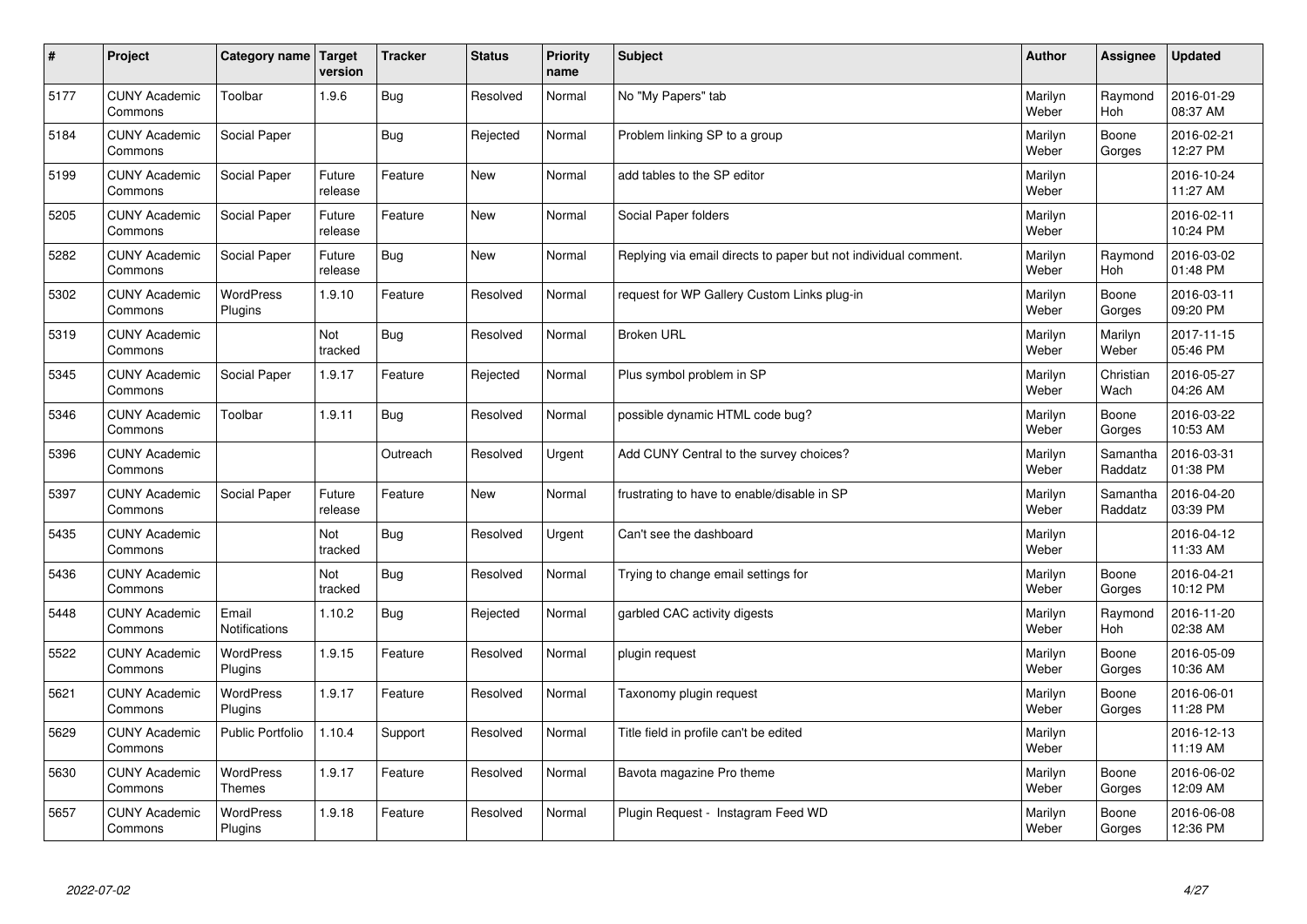| $\#$ | Project                         | Category name   Target       | version           | <b>Tracker</b> | <b>Status</b> | <b>Priority</b><br>name | <b>Subject</b>                                          | <b>Author</b>    | <b>Assignee</b>  | <b>Updated</b>         |
|------|---------------------------------|------------------------------|-------------------|----------------|---------------|-------------------------|---------------------------------------------------------|------------------|------------------|------------------------|
| 5667 | <b>CUNY Academic</b><br>Commons | <b>Public Portfolio</b>      | 1.9.18            | Bug            | Resolved      | Normal                  | publication section on my public portfolio won't update | Marilyn<br>Weber | Boone<br>Gorges  | 2016-06-12<br>10:19 AM |
| 5684 | <b>CUNY Academic</b><br>Commons | <b>Group Files</b>           | Not<br>tracked    | Bug            | Resolved      | Normal                  | Making Group files appear as Blog entries               | Marilyn<br>Weber | Boone<br>Gorges  | 2017-11-20<br>03:28 PM |
| 5713 | <b>CUNY Academic</b><br>Commons | <b>WordPress</b><br>(misc)   | Not<br>tracked    | Bug            | Abandoned     | High                    | Site freezing                                           | Marilyn<br>Weber | Boone<br>Gorges  | 2017-11-15<br>10:58 AM |
| 5753 | <b>CUNY Academic</b><br>Commons | <b>WordPress</b><br>(misc)   | Not<br>tracked    | Support        | Resolved      | Normal                  | merging blogs and groups                                | Marilyn<br>Weber | Boone<br>Gorges  | 2016-08-29<br>03:09 PM |
| 5772 | <b>CUNY Academic</b><br>Commons | Membership                   | Not<br>tracked    | Support        | Resolved      | Normal                  | User email change and forgotten password                | Marilyn<br>Weber | <b>Matt Gold</b> | 2017-11-15<br>06:18 PM |
| 5799 | <b>CUNY Academic</b><br>Commons | <b>Blogs</b><br>(BuddyPress) | Not<br>tracked    | Feature        | Resolved      | Normal                  | removing one's own access to sites?                     | Marilyn<br>Weber | Boone<br>Gorges  | 2016-07-26<br>01:55 PM |
| 5834 | <b>CUNY Academic</b><br>Commons |                              |                   | Bug            | Resolved      | Normal                  | My access to cdev                                       | Marilyn<br>Weber | Boone<br>Gorges  | 2016-07-25<br>03:12 PM |
| 5844 | <b>CUNY Academic</b><br>Commons |                              | Not<br>tracked    | Support        | Resolved      | Normal                  | edit Host Files on Windows 10 problems                  | Marilyn<br>Weber |                  | 2016-07-27<br>09:08 AM |
| 5872 | <b>CUNY Academic</b><br>Commons | Server                       | Not<br>tracked    | Bug            | Resolved      | Immediate               | Whole Commons is down                                   | Marilyn<br>Weber | Boone<br>Gorges  | 2016-08-12<br>12:04 AM |
| 5875 | <b>CUNY Academic</b><br>Commons | <b>WordPress</b><br>Plugins  | Not<br>tracked    | Bug            | Resolved      | Normal                  | Events Calendar garbled in IE                           | Marilyn<br>Weber | Marilyn<br>Weber | 2017-11-15<br>05:45 PM |
| 5968 | <b>CUNY Academic</b><br>Commons | Membership                   | Not<br>tracked    | Bug            | Resolved      | Normal                  | Deleting account without knowing password               | Marilyn<br>Weber | <b>Matt Gold</b> | 2017-11-15<br>06:19 PM |
| 5969 | <b>CUNY Academic</b><br>Commons | Registration                 | 1.9.27            | Bug            | Resolved      | Normal                  | Queens students unable to join                          | Marilyn<br>Weber | Boone<br>Gorges  | 2016-09-04<br>09:41 PM |
| 5985 | <b>CUNY Academic</b><br>Commons | Support                      | Not<br>tracked    | Support        | Resolved      | Normal                  | change user's email address (she cannot access old)     | Marilyn<br>Weber | Boone<br>Gorges  | 2016-09-07<br>01:43 PM |
| 5988 | <b>CUNY Academic</b><br>Commons | Support                      |                   | Support        | Rejected      | Normal                  | Forbidden error when trying to join                     | Marilyn<br>Weber | Boone<br>Gorges  | 2016-09-08<br>01:42 PM |
| 5991 | <b>CUNY Academic</b><br>Commons | Email<br>Notifications       | Future<br>release | Support        | Resolved      | Normal                  | change format of autogenerated blog emails              | Marilyn<br>Weber | Paige<br>Dupont  | 2018-01-12<br>02:55 PM |
| 5992 | <b>CUNY Academic</b><br>Commons | Email<br>Notifications       | Future<br>release | Feature        | <b>New</b>    | Normal                  | Changing the From line of autogenerated blog emails     | Marilyn<br>Weber |                  | 2018-09-27<br>05:19 PM |
| 6025 | <b>CUNY Academic</b><br>Commons | Search                       | Not<br>tracked    | Bug            | Resolved      | Normal                  | Search function not working                             | Marilyn<br>Weber | Boone<br>Gorges  | 2016-10-12<br>09:41 AM |
| 6039 | <b>CUNY Academic</b><br>Commons | Membership                   | 1.9.28            | <b>Bug</b>     | Resolved      | High                    | User cannot change her email                            | Marilyn<br>Weber |                  | 2016-09-19<br>03:03 PM |
| 6091 | <b>CUNY Academic</b><br>Commons | Group<br>Invitations         | Not<br>tracked    | Bug            | Resolved      | Normal                  | User cannot re-join a group                             | Marilyn<br>Weber | Boone<br>Gorges  | 2016-09-28<br>01:47 PM |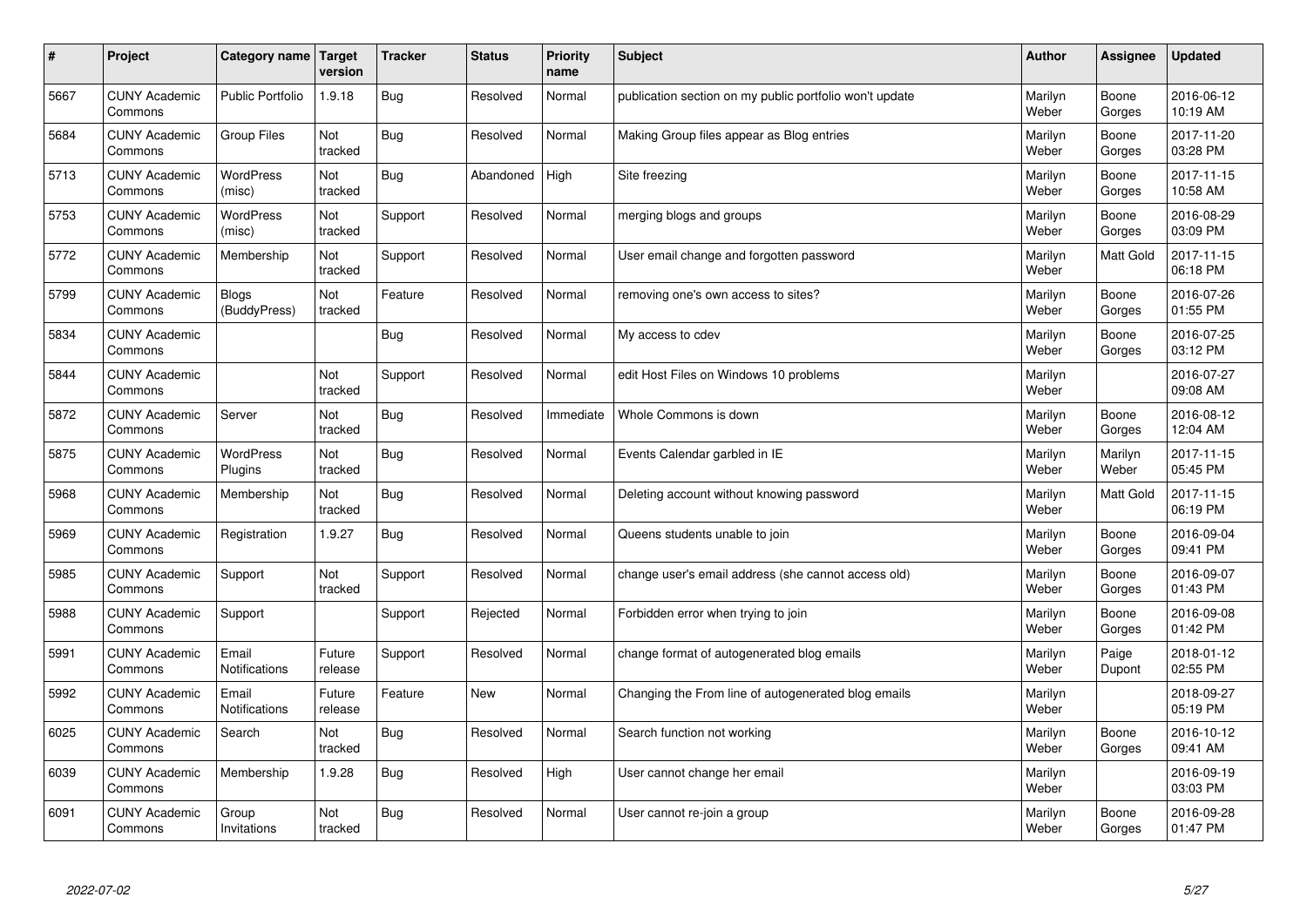| $\sharp$ | Project                         | Category name   Target        | version           | <b>Tracker</b> | <b>Status</b> | <b>Priority</b><br>name | <b>Subject</b>                                    | <b>Author</b>    | Assignee          | <b>Updated</b>         |
|----------|---------------------------------|-------------------------------|-------------------|----------------|---------------|-------------------------|---------------------------------------------------|------------------|-------------------|------------------------|
| 6101     | <b>CUNY Academic</b><br>Commons | <b>Public Portfolio</b>       |                   | Bug            | Resolved      | High                    | Profile update problems                           | Marilyn<br>Weber | Boone<br>Gorges   | 2016-12-01<br>03:50 PM |
| 6106     | <b>CUNY Academic</b><br>Commons | Server                        | Not<br>tracked    | Bug            | Resolved      | Normal                  | 504 error                                         | Marilyn<br>Weber |                   | 2017-11-15<br>01:55 PM |
| 6107     | <b>CUNY Academic</b><br>Commons |                               |                   | Bug            | Resolved      | High                    | site redirect?                                    | Marilyn<br>Weber | Boone<br>Gorges   | 2016-09-29<br>03:45 PM |
| 6118     | <b>CUNY Academic</b><br>Commons | cuny.is                       |                   | Feature        | Resolved      | Normal                  | Cuny. Is request from Javier Otero Peña           | Marilyn<br>Weber | Sarah<br>Morgano  | 2016-10-04<br>07:02 PM |
| 6175     | <b>CUNY Academic</b><br>Commons | Account<br>settings           |                   | Support        | Resolved      | Normal                  | Email address (user cannot access old)            | Marilyn<br>Weber | <b>Matt Gold</b>  | 2016-11-29<br>06:31 PM |
| 6286     | <b>CUNY Academic</b><br>Commons | Groups (misc)                 | Not<br>tracked    | Bug            | Resolved      | Immediate               | Groups pages not displaying at all!               | Marilyn<br>Weber | Boone<br>Gorges   | 2017-11-15<br>10:57 AM |
| 6313     | <b>CUNY Academic</b><br>Commons | Groups (misc)                 |                   | Bug            | Duplicate     | Normal                  | group member no longer in group, can't rejoin.    | Marilyn<br>Weber |                   | 2016-10-14<br>09:27 PM |
| 6338     | <b>CUNY Academic</b><br>Commons |                               |                   | <b>Bug</b>     | Rejected      | Normal                  | Multiple email notifications for each blog post   | Marilyn<br>Weber | Boone<br>Gorges   | 2016-10-18<br>08:45 PM |
| 6410     | <b>CUNY Academic</b><br>Commons |                               |                   | Bug            | Duplicate     | Immediate               | Cannot log in - gives privacy error               | Marilyn<br>Weber | Boone<br>Gorges   | 2016-10-24<br>10:01 AM |
| 6533     | <b>CUNY Academic</b><br>Commons | WordPress<br>Plugins          | Future<br>release | Support        | Duplicate     | Low                     | very old plugins?                                 | Marilyn<br>Weber | <b>Tahir Butt</b> | 2018-10-04<br>12:27 PM |
| 6575     | <b>CUNY Academic</b><br>Commons | Groups (misc)                 |                   | <b>Bug</b>     | Rejected      | Normal                  | No papers link for the group "social paper"       | Marilyn<br>Weber |                   | 2016-11-02<br>10:39 PM |
| 6599     | <b>CUNY Academic</b><br>Commons | ZenDesk                       | 1.10              | <b>Bug</b>     | Duplicate     | Urgent                  | Accept Friend button not working                  | Marilyn<br>Weber | Raymond<br>Hoh    | 2016-11-04<br>06:35 PM |
| 6602     | <b>CUNY Academic</b><br>Commons | ZenDesk                       | 1.10              | Bug            | Resolved      | High                    | Add Friend button not working                     | Marilyn<br>Weber | Raymond<br>Hoh    | 2016-11-04<br>12:14 PM |
| 6626     | <b>CUNY Academic</b><br>Commons | Group Files                   | 1.10.1            | Bug            | Resolved      | Normal                  | Files from non-member showing up in private group | Marilyn<br>Weber | Boone<br>Gorges   | 2016-11-07<br>03:54 PM |
| 6656     | <b>CUNY Academic</b><br>Commons | Support                       | Not<br>tracked    | Support        | Resolved      | Normal                  | Remove user profile                               | Marilyn<br>Weber | Matt Gold         | 2016-11-10<br>02:18 PM |
| 6800     | <b>CUNY Academic</b><br>Commons |                               |                   | Bug            | Rejected      | Immediate               | Is something going on?                            | Marilyn<br>Weber |                   | 2016-11-18<br>04:40 PM |
| 6812     | <b>CUNY Academic</b><br>Commons |                               | Not<br>tracked    | Support        | Resolved      | Normal                  | User cannot change email                          | Marilyn<br>Weber | Matt Gold         | 2016-12-01<br>06:24 PM |
| 6815     | <b>CUNY Academic</b><br>Commons | Password<br>Reset             | Not<br>tracked    | Support        | Resolved      | Normal                  | password reset requested                          | Marilyn<br>Weber | <b>Matt Gold</b>  | 2016-11-22<br>10:30 AM |
| 6818     | <b>CUNY Academic</b><br>Commons | Email<br><b>Notifications</b> | 1.10.3            | Support        | Resolved      | Normal                  | No more email notifications?                      | Marilyn<br>Weber |                   | 2016-11-22<br>02:51 PM |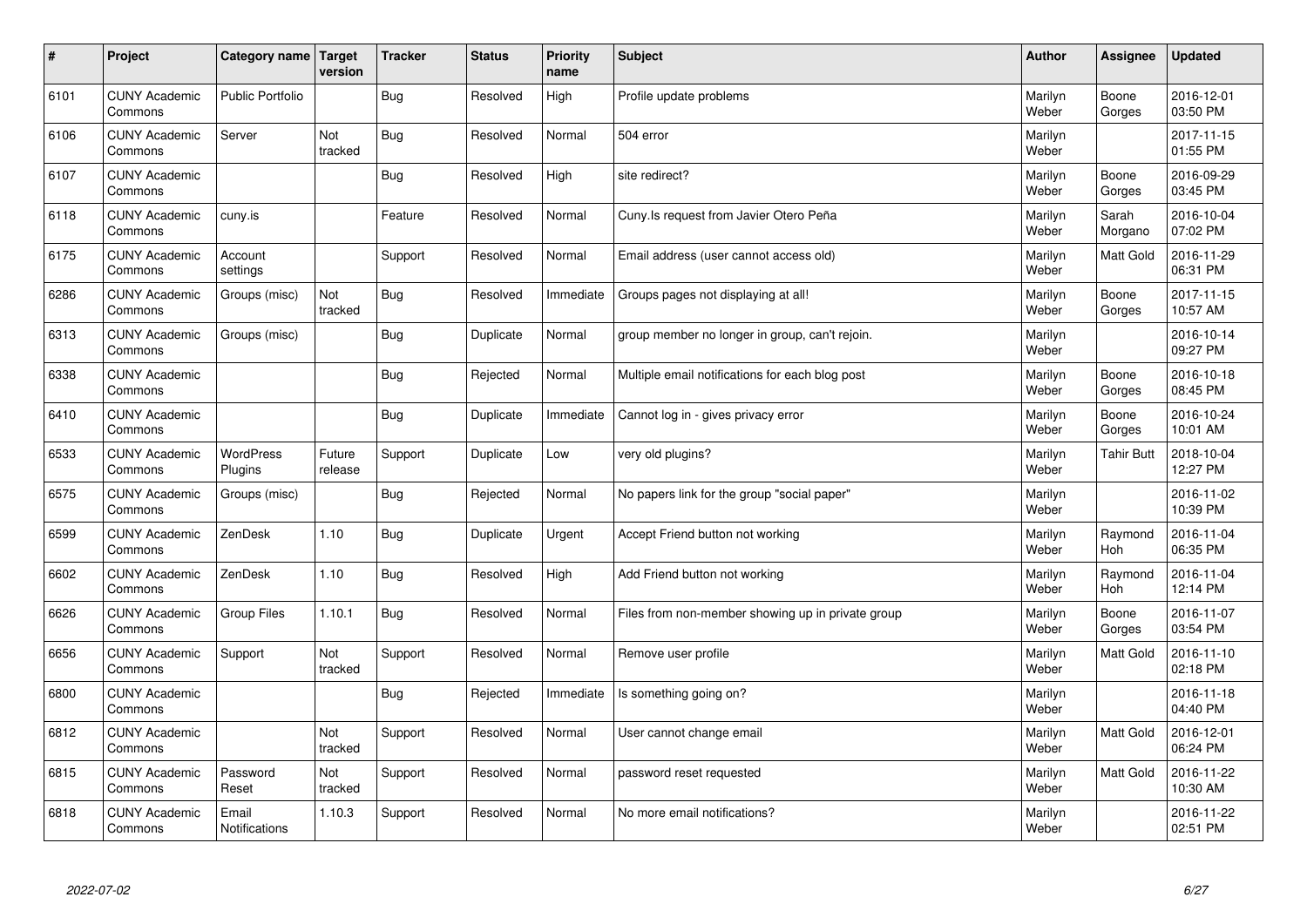| $\vert$ # | Project                         | Category name                 | <b>Target</b><br>version | <b>Tracker</b> | <b>Status</b> | <b>Priority</b><br>name | <b>Subject</b>                                                              | <b>Author</b>    | <b>Assignee</b>  | <b>Updated</b>         |
|-----------|---------------------------------|-------------------------------|--------------------------|----------------|---------------|-------------------------|-----------------------------------------------------------------------------|------------------|------------------|------------------------|
| 6851      | <b>CUNY Academic</b><br>Commons | Redmine                       | Not<br>tracked           | Support        | Resolved      | Normal                  | How do I help users join Redmine?                                           | Marilyn<br>Weber | <b>Matt Gold</b> | 2016-11-28<br>10:16 AM |
| 6857      | <b>CUNY Academic</b><br>Commons | <b>Blogs</b><br>(BuddyPress)  | Not<br>tracked           | Support        | Resolved      | Normal                  | Committee on Religion website                                               | Marilyn<br>Weber | Boone<br>Gorges  | 2017-08-17<br>10:24 AM |
| 6860      | <b>CUNY Academic</b><br>Commons | User<br>Onboarding            | 1.12                     | <b>Bug</b>     | Resolved      | Normal                  | Invitation to join a group is appearing as an invitiation to join the site! | Marilyn<br>Weber | Boone<br>Gorges  | 2017-10-30<br>10:03 AM |
| 6866      | <b>CUNY Academic</b><br>Commons |                               | <b>Not</b><br>tracked    | Support        | Resolved      | Normal                  | User would like to have her account deleted                                 | Marilyn<br>Weber | Matt Gold        | 2017-11-15<br>05:49 PM |
| 6893      | <b>CUNY Academic</b><br>Commons | Group Forums                  |                          | Bug            | Resolved      | Normal                  | Forum for CUNY Academic Commons Team is gone                                | Marilyn<br>Weber | Boone<br>Gorges  | 2016-12-01<br>08:08 AM |
| 6899      | <b>CUNY Academic</b><br>Commons | Account<br>settings           | Not<br>tracked           | Support        | Resolved      | Normal                  | New user has misspelled her own name                                        | Marilyn<br>Weber | Boone<br>Gorges  | 2016-12-01<br>05:10 PM |
| 7100      | <b>CUNY Academic</b><br>Commons | WordPress<br>Plugins          | 1.10.5                   | Bug            | Resolved      | High                    | Cincopa plugin problem                                                      | Marilyn<br>Weber | Boone<br>Gorges  | 2016-12-19<br>10:32 AM |
| 7223      | <b>CUNY Academic</b><br>Commons | Membership                    | Not<br>tracked           | Bug            | Resolved      | Normal                  | User with two profiles would like to merge them                             | Marilyn<br>Weber | Boone<br>Gorges  | 2017-01-10<br>02:07 PM |
| 7226      | <b>CUNY Academic</b><br>Commons | Registration                  | Not<br>tracked           | Bug            | Abandoned     | Normal                  | Community college student cannot register?                                  | Marilyn<br>Weber |                  | 2017-11-15<br>01:55 PM |
| 7310      | <b>CUNY Academic</b><br>Commons |                               | 1.10.7                   | <b>Bug</b>     | Resolved      | Normal                  | Friendship request mystery.                                                 | Marilyn<br>Weber | Boone<br>Gorges  | 2017-01-05<br>03:12 PM |
| 7328      | <b>CUNY Academic</b><br>Commons | WordPress<br>Plugins          | Not<br>tracked           | Bug            | Resolved      | Normal                  | technical issue with the Events Manager plugin                              | Marilyn<br>Weber | Raymond<br>Hoh   | 2017-11-15<br>06:19 PM |
| 7337      | <b>CUNY Academic</b><br>Commons | Membership                    | Not<br>tracked           | Bug            | Resolved      | Normal                  | User with new email                                                         | Marilyn<br>Weber |                  | 2017-01-06<br>11:05 AM |
| 7349      | <b>CUNY Academic</b><br>Commons | Membership                    | Not<br>tracked           | <b>Bug</b>     | Resolved      | Normal                  | LACUNY Institute website                                                    | Marilyn<br>Weber | Boone<br>Gorges  | 2017-01-11<br>04:26 PM |
| 7376      | <b>CUNY Academic</b><br>Commons | Email<br><b>Notifications</b> |                          | Bug            | Rejected      | Normal                  | automatic forwarding of blog posts not working                              | Marilyn<br>Weber | Boone<br>Gorges  | 2017-05-01<br>10:36 PM |
| 7460      | <b>CUNY Academic</b><br>Commons | <b>WordPress</b><br>Themes    | 1.10.8                   | Support        | Resolved      | Normal                  | install Independent Publisher theme?                                        | Marilyn<br>Weber | Boone<br>Gorges  | 2017-01-21<br>09:34 PM |
| 7486      | <b>CUNY Academic</b><br>Commons | Membership                    | Not<br>tracked           | Support        | Resolved      | Normal                  | changed email address                                                       | Marilyn<br>Weber |                  | 2017-01-24<br>10:00 PM |
| 7607      | <b>CUNY Academic</b><br>Commons | WordPress<br>(misc)           | Not<br>tracked           | Feature        | Resolved      | Normal                  | mp4 files                                                                   | Marilyn<br>Weber |                  | 2017-02-15<br>07:37 PM |
| 7608      | <b>CUNY Academic</b><br>Commons | Registration                  | Not<br>tracked           | Feature        | Resolved      | Normal                  | create an account                                                           | Marilyn<br>Weber |                  | 2017-02-15<br>10:45 PM |
| 7613      | <b>CUNY Academic</b><br>Commons | Registration                  | Not<br>tracked           | Support        | Resolved      | Normal                  | non-matriculated students                                                   | Marilyn<br>Weber | Boone<br>Gorges  | 2017-11-15<br>11:03 AM |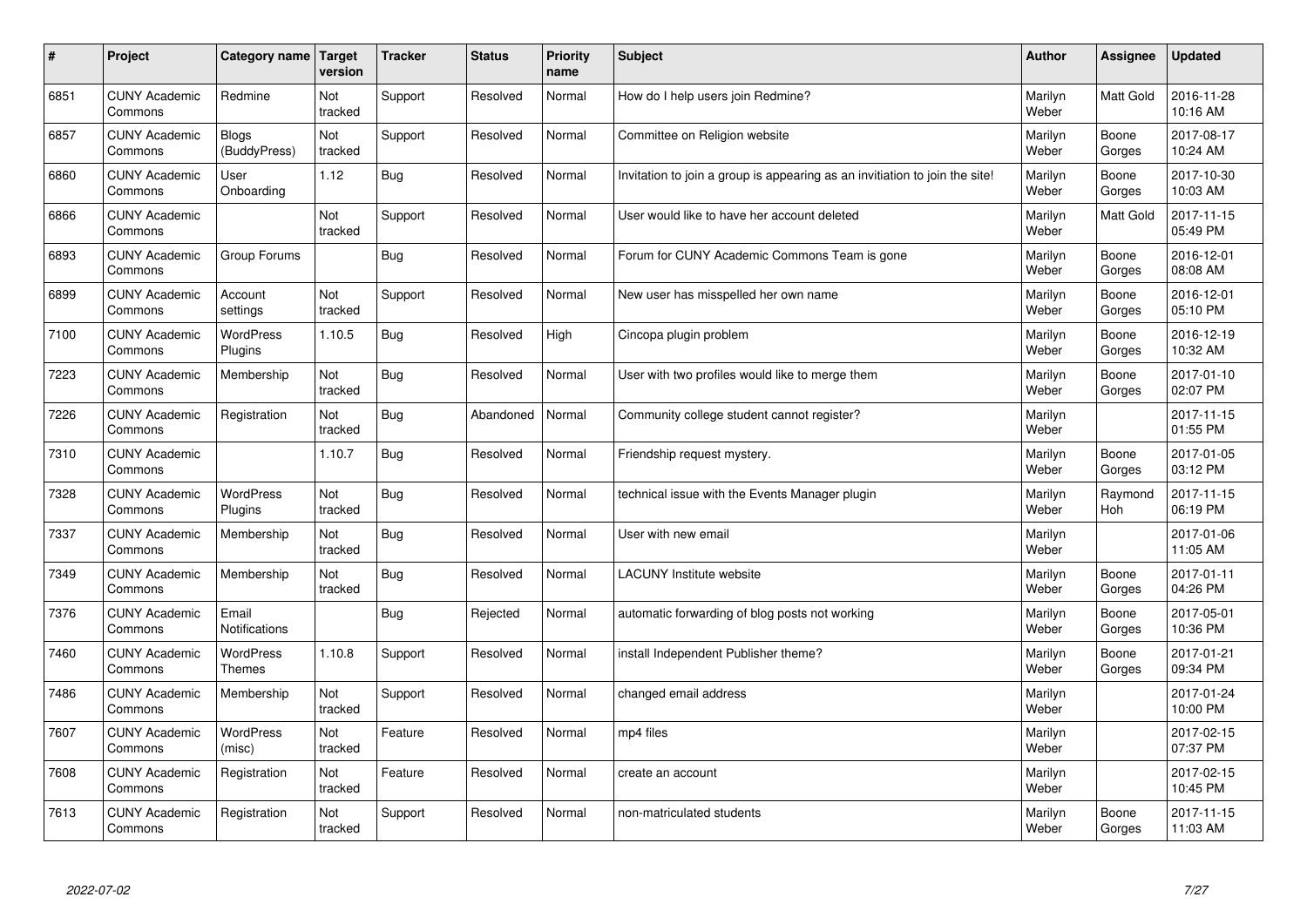| $\sharp$ | Project                         | Category name   Target      | version        | <b>Tracker</b> | <b>Status</b> | <b>Priority</b><br>name | <b>Subject</b>                               | <b>Author</b>    | Assignee              | <b>Updated</b>         |
|----------|---------------------------------|-----------------------------|----------------|----------------|---------------|-------------------------|----------------------------------------------|------------------|-----------------------|------------------------|
| 7619     | <b>CUNY Academic</b><br>Commons | Membership                  | Not<br>tracked | Support        | Resolved      | Normal                  | outside users for a site that isn't a class? | Marilyn<br>Weber | <b>Matt Gold</b>      | 2017-11-15<br>06:18 PM |
| 7668     | <b>CUNY Academic</b><br>Commons | <b>WordPress</b><br>Plugins |                | Support        | Rejected      | Normal                  | Iframes question                             | Marilyn<br>Weber |                       | 2017-04-11<br>09:29 PM |
| 7678     | <b>CUNY Academic</b><br>Commons | Groups (misc)               | Not<br>tracked | Support        | Resolved      | Normal                  | add admin to student group                   | Marilyn<br>Weber | Boone<br>Gorges       | 2017-02-15<br>11:58 AM |
| 7684     | <b>CUNY Academic</b><br>Commons | Reply By Email              | 1.10.12        | Bug            | Resolved      | High                    | trying to post too often error               | Marilyn<br>Weber | Raymond<br><b>Hoh</b> | 2017-02-28<br>12:43 PM |
| 7685     | <b>CUNY Academic</b><br>Commons | Password<br>Reset           | Not<br>tracked | Support        | Resolved      | Normal                  | temporary password                           | Marilyn<br>Weber | Boone<br>Gorges       | 2017-02-15<br>07:36 PM |
| 7700     | <b>CUNY Academic</b><br>Commons |                             | Not<br>tracked | Support        | Abandoned     | Normal                  | slow loading Page on site                    | Marilyn<br>Weber | Boone<br>Gorges       | 2017-11-15<br>11:02 AM |
| 7724     | <b>CUNY Academic</b><br>Commons |                             | Not<br>tracked | Support        | Abandoned     | Normal                  | User name confusion                          | Marilyn<br>Weber | Boone<br>Gorges       | 2017-11-15<br>11:12 AM |
| 7745     | <b>CUNY Academic</b><br>Commons | WordPress<br>Plugins        | 1.10.13        | Support        | Resolved      | Normal                  | Featured Video Plus plugin requested         | Marilyn<br>Weber |                       | 2017-03-03<br>01:51 PM |
| 7767     | <b>CUNY Academic</b><br>Commons |                             | Not<br>tracked | Bug            | Resolved      | Normal                  | Site loading problems                        | Marilyn<br>Weber |                       | 2017-03-21<br>09:57 PM |
| 7770     | <b>CUNY Academic</b><br>Commons | WordPress<br>Plugins        | Not<br>tracked | Bug            | Abandoned     | Normal                  | Timeline.js problem                          | Marilyn<br>Weber |                       | 2017-11-15<br>01:43 PM |
| 7771     | <b>CUNY Academic</b><br>Commons | Membership                  | Not<br>tracked | Support        | Resolved      | Normal                  | User would like to be uncoupled from sites   | Marilyn<br>Weber | Boone<br>Gorges       | 2017-03-09<br>12:38 PM |
| 7775     | <b>CUNY Academic</b><br>Commons | Membership                  | Not<br>tracked | Support        | Resolved      | Normal                  | Email change                                 | Marilyn<br>Weber |                       | 2017-03-08<br>10:09 PM |
| 7785     | <b>CUNY Academic</b><br>Commons |                             | Not<br>tracked | Support        | Resolved      | Normal                  | ftp access or files?                         | Marilyn<br>Weber | Boone<br>Gorges       | 2017-03-13<br>02:34 PM |
| 7803     | <b>CUNY Academic</b><br>Commons |                             |                | Bug            | Resolved      | Normal                  | user email change                            | Marilyn<br>Weber |                       | 2017-03-16<br>11:58 AM |
| 7836     | <b>CUNY Academic</b><br>Commons | Social Paper                | Not<br>tracked | Support        | Resolved      | Normal                  | missing Social Paper                         | Marilyn<br>Weber |                       | 2017-11-15<br>01:31 PM |
| 7922     | <b>CUNY Academic</b><br>Commons | Membership                  | Not<br>tracked | Support        | Resolved      | Normal                  | add me as an admin to the MALs alumni site?  | Marilyn<br>Weber |                       | 2017-04-06<br>05:19 PM |
| 7972     | <b>CUNY Academic</b><br>Commons |                             | Not<br>tracked | Support        | Resolved      | Normal                  | expand the memory limit for videos?          | Marilyn<br>Weber |                       | 2017-04-20<br>10:07 AM |
| 7994     | <b>CUNY Academic</b><br>Commons | <b>WordPress</b><br>(misc)  | 1.10.17        | Bug            | Resolved      | Urgent                  | Comments not appearing                       | Marilyn<br>Weber |                       | 2017-04-20<br>11:16 AM |
| 7995     | <b>CUNY Academic</b><br>Commons | Domain<br>Mapping           | Not<br>tracked | Bug            | Resolved      | Urgent                  | http://on.socialpaper.gc.cuny.edu down?      | Marilyn<br>Weber |                       | 2017-04-21<br>11:07 AM |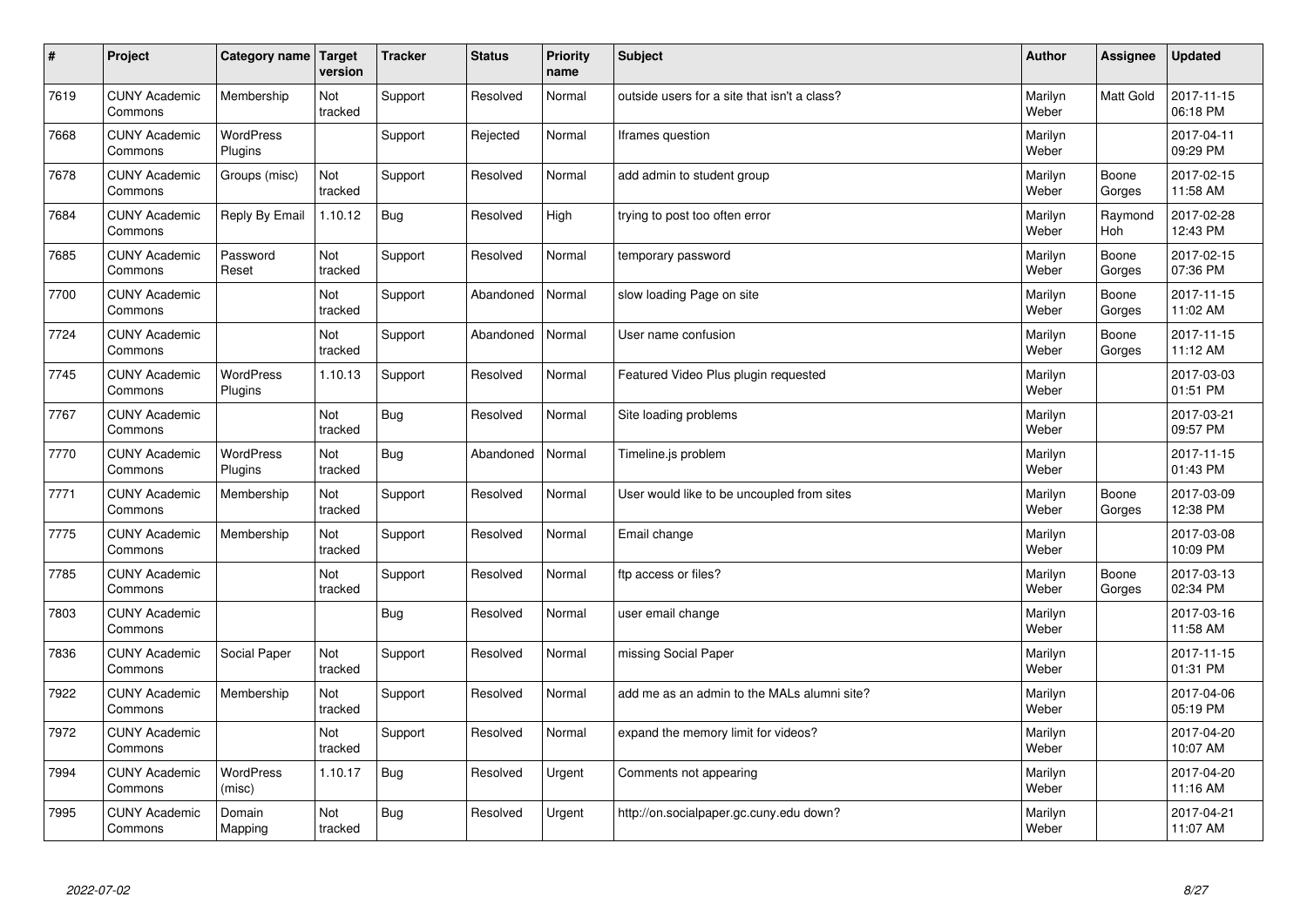| #    | Project                         | Category name                     | Target<br>version | <b>Tracker</b>     | <b>Status</b> | <b>Priority</b><br>name | <b>Subject</b>                                                                          | <b>Author</b>    | Assignee        | <b>Updated</b>         |
|------|---------------------------------|-----------------------------------|-------------------|--------------------|---------------|-------------------------|-----------------------------------------------------------------------------------------|------------------|-----------------|------------------------|
| 8071 | <b>CUNY Academic</b><br>Commons | <b>WordPress</b><br>Plugins       | Not<br>tracked    | Support            | Rejected      | Normal                  | Anthologize                                                                             | Marilyn<br>Weber |                 | 2017-05-10<br>10:15 AM |
| 8098 | <b>CUNY Academic</b><br>Commons | Public Portfolio                  | Not<br>tracked    | <b>Bug</b>         | Abandoned     | Normal                  | Widget in profile not working                                                           | Marilyn<br>Weber |                 | 2017-11-15<br>01:28 PM |
| 8120 | <b>CUNY Academic</b><br>Commons | Membership                        | Not<br>tracked    | Support            | Resolved      | Normal                  | add me as an admin to https://nyslavery.commons.gc.cuny.edu                             | Marilyn<br>Weber |                 | 2017-05-10<br>02:19 PM |
| 8125 | <b>CUNY Academic</b><br>Commons | <b>WordPress</b><br><b>Themes</b> | 1.10.19           | <b>Bug</b>         | Resolved      | High                    | careerplan admin page failing to load with "currently unable to handle<br>this request" | Marilyn<br>Weber |                 | 2017-07-13<br>12:54 PM |
| 8131 | <b>CUNY Academic</b><br>Commons | <b>WordPress</b><br>Plugins       | 1.11              | Bug                | Resolved      | Normal                  | Newsletters plug-in                                                                     | Marilyn<br>Weber | Boone<br>Gorges | 2017-05-11<br>09:42 PM |
| 8195 | <b>CUNY Academic</b><br>Commons |                                   |                   | Support            | Rejected      | Normal                  | possible to make the Profile pic semi-hidden?                                           | Marilyn<br>Weber |                 | 2017-05-24<br>11:00 PM |
| 8200 | <b>CUNY Academic</b><br>Commons | Groups (misc)                     | Not<br>tracked    | <b>Bug</b>         | Resolved      | Normal                  | Announcements has disappeared                                                           | Marilyn<br>Weber | Boone<br>Gorges | 2017-05-26<br>04:04 PM |
| 8222 | <b>CUNY Academic</b><br>Commons | Membership                        | Not<br>tracked    | Support            | Resolved      | Normal                  | Admin for iletc.commons.gc.cuny.edu                                                     | Marilyn<br>Weber | Boone<br>Gorges | 2017-06-08<br>10:06 AM |
| 8259 | <b>CUNY Academic</b><br>Commons |                                   | Not<br>tracked    | Bug                | Resolved      | Normal                  | missing dashboard                                                                       | Marilyn<br>Weber |                 | 2017-11-15<br>01:28 PM |
| 8289 | <b>CUNY Academic</b><br>Commons |                                   | Not<br>tracked    | Support            | Resolved      | Normal                  | removing my access to sites                                                             | Marilyn<br>Weber | Luke<br>Waltzer | 2017-06-19<br>12:40 PM |
| 8308 | <b>CUNY Academic</b><br>Commons | <b>WordPress</b><br>Plugins       | Not<br>tracked    | Support            | Resolved      | Normal                  | WP Migration plugin                                                                     | Marilyn<br>Weber |                 | 2017-11-15<br>01:27 PM |
| 8379 | <b>CUNY Academic</b><br>Commons |                                   | Not<br>tracked    | Support            | Resolved      | Normal                  | request for site build help                                                             | Marilyn<br>Weber |                 | 2017-07-01<br>10:48 AM |
| 8401 | <b>CUNY Academic</b><br>Commons | Membership                        | Not<br>tracked    | Support            | Resolved      | Normal                  | add me as an admin                                                                      | Marilyn<br>Weber | Boone<br>Gorges | 2017-07-11<br>11:40 AM |
| 8429 | <b>CUNY Academic</b><br>Commons | Membership                        | Not<br>tracked    | Support            | Resolved      | Normal                  | Please make me an admin of https://arc.commons.gc.cuny.edu                              | Marilyn<br>Weber | Boone<br>Gorges | 2017-07-24<br>03:33 PM |
| 8446 | <b>CUNY Academic</b><br>Commons | <b>WordPress</b><br>Plugins       | 1.11.14           | Support            | Resolved      | Normal                  | request for multiple accordion menu plugins                                             | Marilyn<br>Weber |                 | 2018-05-07<br>09:57 PM |
| 8459 | <b>CUNY Academic</b><br>Commons |                                   | Not<br>tracked    | Documentatio<br>n. | Resolved      | Normal                  | comprehensive list of plugins?                                                          | Marilyn<br>Weber |                 | 2017-10-11<br>11:24 AM |
| 8464 | <b>CUNY Academic</b><br>Commons |                                   | Not<br>tracked    | Support            | Resolved      | Normal                  | WP UI                                                                                   | Marilyn<br>Weber |                 | 2017-10-11<br>11:23 AM |
| 8471 | <b>CUNY Academic</b><br>Commons |                                   | Not<br>tracked    | Support            | Resolved      | Normal                  | admin at https://commons.gc.cuny.edu/                                                   | Marilyn<br>Weber |                 | 2017-09-06<br>01:50 PM |
| 8481 | <b>CUNY Academic</b><br>Commons | Membership                        | Not<br>tracked    | Support            | Resolved      | Normal                  | admin of http://swipanalytic.org/organizers/                                            | Marilyn<br>Weber |                 | 2019-02-19<br>01:58 PM |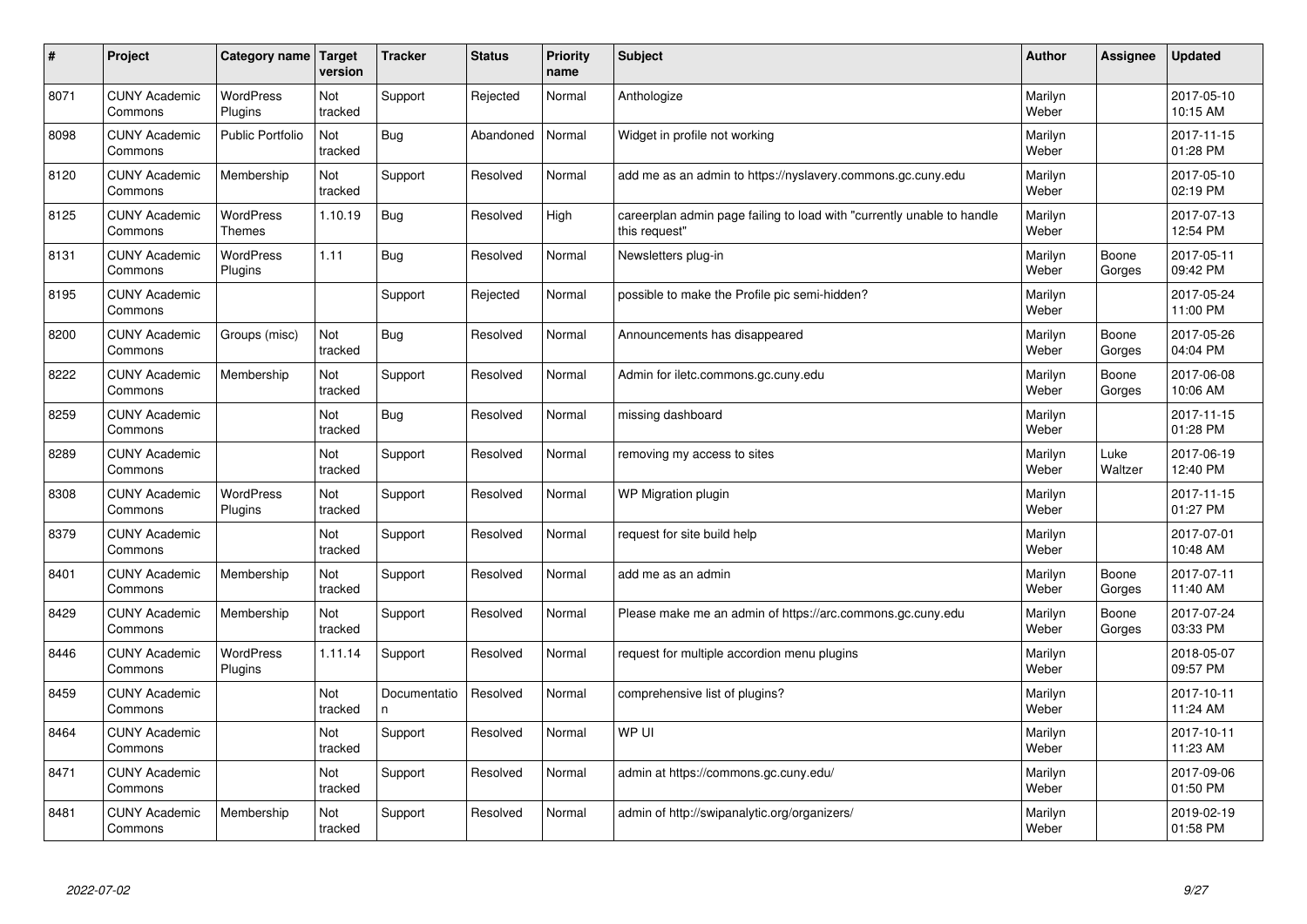| $\vert$ # | Project                         | Category name               | Target<br>version | <b>Tracker</b> | <b>Status</b> | <b>Priority</b><br>name | <b>Subject</b>                                           | <b>Author</b>    | Assignee              | <b>Updated</b>         |
|-----------|---------------------------------|-----------------------------|-------------------|----------------|---------------|-------------------------|----------------------------------------------------------|------------------|-----------------------|------------------------|
| 8529      | <b>CUNY Academic</b><br>Commons |                             | Not<br>tracked    | Support        | Resolved      | Normal                  | Iframe regiest?                                          | Marilyn<br>Weber |                       | 2017-08-16<br>04:40 PM |
| 8531      | <b>CUNY Academic</b><br>Commons | Membership                  | Not<br>tracked    | Support        | Resolved      | Normal                  | admin of https://admissions.commons.gc.cuny.edu          | Marilyn<br>Weber |                       | 2017-08-15<br>04:20 PM |
| 8552      | <b>CUNY Academic</b><br>Commons | <b>WordPress</b><br>Plugins | 1.11.10           | Bug            | Resolved      | Normal                  | Events Calendar problem                                  | Marilyn<br>Weber |                       | 2017-08-18<br>04:36 PM |
| 8553      | <b>CUNY Academic</b><br>Commons |                             | Not<br>tracked    | Support        | Resolved      | Normal                  | storage limits?                                          | Marilyn<br>Weber |                       | 2017-08-18<br>04:36 PM |
| 8566      | <b>CUNY Academic</b><br>Commons | Membership                  | Not<br>tracked    | Support        | Resolved      | Normal                  | user email change                                        | Marilyn<br>Weber |                       | 2017-11-15<br>01:27 PM |
| 8576      | <b>CUNY Academic</b><br>Commons | WordPress<br>Plugins        | 1.11.11           | Support        | Resolved      | Normal                  | Digital Measures plugin request                          | Marilyn<br>Weber |                       | 2017-09-01<br>03:44 PM |
| 8577      | <b>CUNY Academic</b><br>Commons | Membership                  | Not<br>tracked    | Support        | Resolved      | Normal                  | another user email change                                | Marilyn<br>Weber |                       | 2017-08-25<br>10:23 AM |
| 8607      | <b>CUNY Academic</b><br>Commons |                             | Not<br>tracked    | Support        | <b>New</b>    | Normal                  | Paypal?                                                  | Marilyn<br>Weber | <b>Matt Gold</b>      | 2018-05-15<br>01:37 PM |
| 8620      | <b>CUNY Academic</b><br>Commons | ZenDesk                     | 1.11.11           | Bug            | Resolved      | High                    | 'Send us a message" not working                          | Marilyn<br>Weber | Raymond<br><b>Hoh</b> | 2017-08-29<br>04:13 PM |
| 8630      | <b>CUNY Academic</b><br>Commons | Membership                  | Not<br>tracked    | Support        | Resolved      | Normal                  | Change in email/campus                                   | Marilyn<br>Weber |                       | 2017-08-30<br>03:48 PM |
| 8638      | <b>CUNY Academic</b><br>Commons | Group Blogs                 | 1.11.11           | <b>Bug</b>     | Resolved      | Normal                  | members not syncing from group to site                   | Marilyn<br>Weber |                       | 2017-09-01<br>03:50 PM |
| 8661      | <b>CUNY Academic</b><br>Commons | Group Blogs                 | Not<br>tracked    | Bug            | Resolved      | Normal                  | new group, old site, can't link?                         | Marilyn<br>Weber |                       | 2017-11-15<br>01:26 PM |
| 8693      | <b>CUNY Academic</b><br>Commons | WordPress<br>Plugins        |                   | Support        | Resolved      | Normal                  | Existing blog wants to replace Mailpoet with Newsletters | Marilyn<br>Weber |                       | 2017-09-12<br>02:24 PM |
| 8721      | <b>CUNY Academic</b><br>Commons | <b>WordPress</b><br>Plugins | 1.11.13           | Bug            | Resolved      | Normal                  | more problems with Events calendar                       | Marilyn<br>Weber |                       | 2017-09-21<br>10:35 AM |
| 8726      | <b>CUNY Academic</b><br>Commons |                             |                   | Support        | Resolved      | Normal                  | Redirect problem                                         | Marilyn<br>Weber |                       | 2017-09-21<br>12:14 PM |
| 8729      | <b>CUNY Academic</b><br>Commons |                             | Not<br>tracked    | Support        | Resolved      | Normal                  | email change                                             | Marilyn<br>Weber |                       | 2017-09-25<br>02:14 PM |
| 8768      | <b>CUNY Academic</b><br>Commons |                             | Not<br>tracked    | Support        | Resolved      | Normal                  | unsafe redirect?                                         | Marilyn<br>Weber |                       | 2017-10-06<br>12:14 PM |
| 8848      | <b>CUNY Academic</b><br>Commons |                             | Not<br>tracked    | Support        | Resolved      | Normal                  | email change request                                     | Marilyn<br>Weber |                       | 2017-10-24<br>11:19 AM |
| 8855      | <b>CUNY Academic</b><br>Commons |                             | Not<br>tracked    | Support        | Resolved      | Normal                  | another email change request                             | Marilyn<br>Weber |                       | 2017-10-25<br>10:55 AM |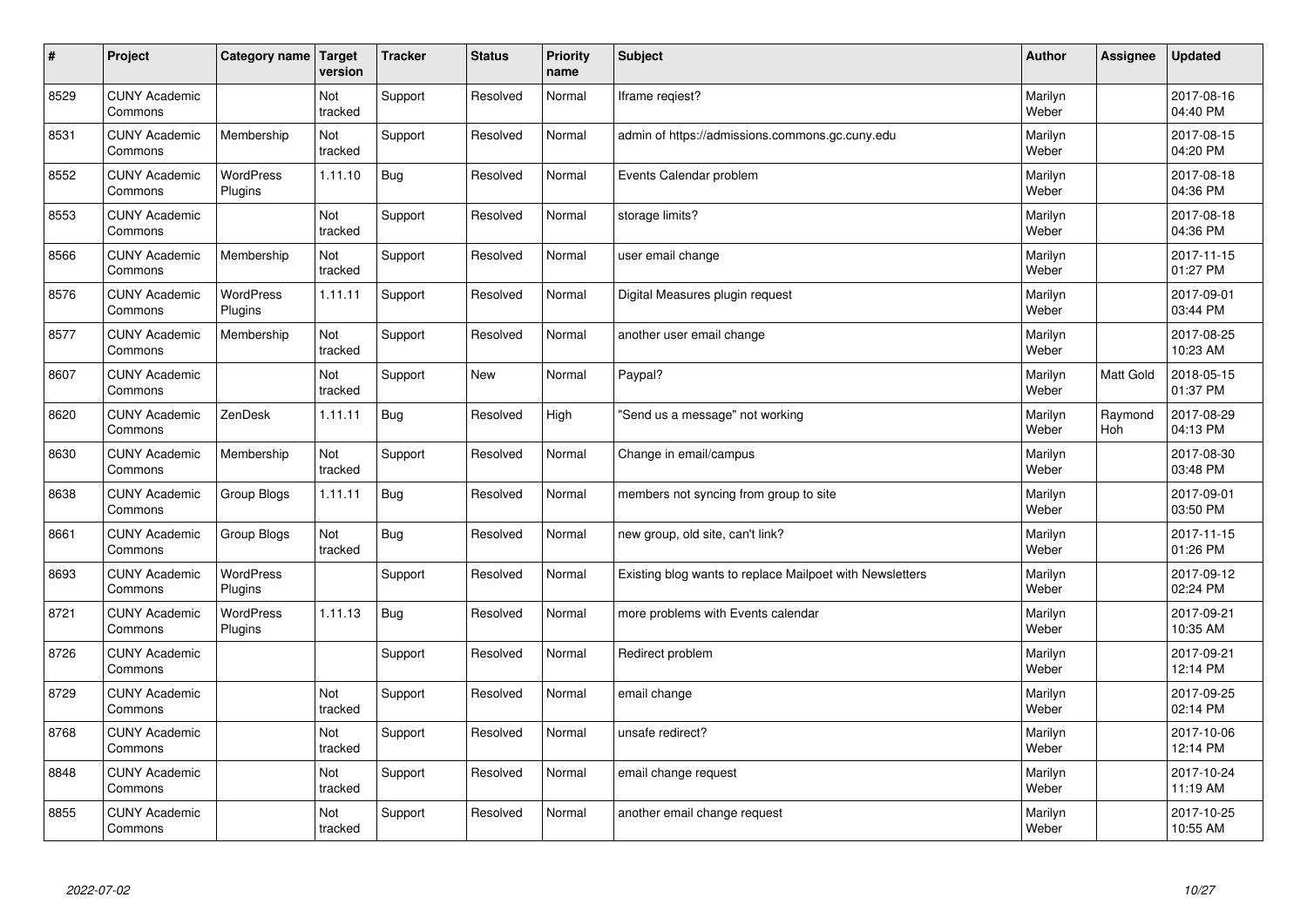| $\sharp$ | Project                         | Category name   Target             | version        | <b>Tracker</b> | <b>Status</b> | <b>Priority</b><br>name | <b>Subject</b>                                                              | <b>Author</b>    | Assignee         | <b>Updated</b>         |
|----------|---------------------------------|------------------------------------|----------------|----------------|---------------|-------------------------|-----------------------------------------------------------------------------|------------------|------------------|------------------------|
| 8873     | <b>CUNY Academic</b><br>Commons |                                    | Not<br>tracked | Support        | Resolved      | Normal                  | maximum file upload size?                                                   | Marilyn<br>Weber |                  | 2017-10-30<br>11:23 AM |
| 8878     | <b>CUNY Academic</b><br>Commons | cuny.is                            | Not<br>tracked | Bug            | Resolved      | Urgent                  | cuny.is site link won't work                                                | Marilyn<br>Weber | Boone<br>Gorges  | 2017-11-01<br>03:06 PM |
| 8882     | <b>CUNY Academic</b><br>Commons |                                    | Not<br>tracked | Support        | Resolved      | Normal                  | question about search engines                                               | Marilyn<br>Weber |                  | 2017-11-01<br>03:26 PM |
| 8893     | <b>CUNY Academic</b><br>Commons | Social Paper                       | 1.12.1         | Support        | Resolved      | Normal                  | Social paper won't connect to group?                                        | Marilyn<br>Weber |                  | 2017-12-11<br>01:16 PM |
| 8906     | <b>CUNY Academic</b><br>Commons | Redmine                            | Not<br>tracked | Support        | Resolved      | Normal                  | Redmine access?                                                             | Marilyn<br>Weber | <b>Matt Gold</b> | 2017-11-13<br>06:02 PM |
| 8908     | <b>CUNY Academic</b><br>Commons | <b>WordPress</b><br><b>Plugins</b> | 1.12.2         | Support        | Resolved      | Normal                  | Plugin request from Steve Brier                                             | Marilyn<br>Weber |                  | 2017-11-27<br>11:39 AM |
| 8917     | <b>CUNY Academic</b><br>Commons | <b>Group Files</b>                 | 1.12.3         | Bug            | Resolved      | High                    | Files not downloading from Groups properly                                  | Marilyn<br>Weber | Boone<br>Gorges  | 2017-11-29<br>10:04 PM |
| 8924     | <b>CUNY Academic</b><br>Commons | WordPress<br>Plugins               | 1.12.4         | <b>Bug</b>     | Resolved      | Normal                  | auto-remove feature on http://pcp.gc.cuny.edu                               | Marilyn<br>Weber | <b>Matt Gold</b> | 2017-12-04<br>10:18 AM |
| 8934     | <b>CUNY Academic</b><br>Commons | Reply By Email                     | 1.12.4         | Support        | Resolved      | High                    | RBE "could not post" email should have info about attempted From<br>address | Marilyn<br>Weber | Raymond<br>Hoh   | 2017-12-12<br>11:25 AM |
| 8937     | <b>CUNY Academic</b><br>Commons |                                    | Not<br>tracked | <b>Bug</b>     | Resolved      | Normal                  | videos gone                                                                 | Marilyn<br>Weber |                  | 2017-12-01<br>11:27 AM |
| 8941     | <b>CUNY Academic</b><br>Commons | <b>WordPress</b><br><b>Themes</b>  | 1.13.1         | Support        | Resolved      | Normal                  | Theme request: ColorNews                                                    | Marilyn<br>Weber |                  | 2018-05-08<br>10:42 AM |
| 8978     | <b>CUNY Academic</b><br>Commons | Groups (misc)                      | Not<br>tracked | Support        | Resolved      | Normal                  | removing old groups                                                         | Marilyn<br>Weber |                  | 2018-12-10<br>03:52 PM |
| 9004     | <b>CUNY Academic</b><br>Commons | Membership                         | Not<br>tracked | Support        | Resolved      | Normal                  | email change request                                                        | Marilyn<br>Weber |                  | 2017-12-14<br>12:27 PM |
| 9026     | <b>CUNY Academic</b><br>Commons | WordPress<br>Plugins               | 1.12.6         | Support        | Resolved      | Normal                  | plugin request from Carlos Guevara                                          | Marilyn<br>Weber |                  | 2018-01-03<br>09:33 AM |
| 9033     | <b>CUNY Academic</b><br>Commons |                                    |                | Support        | Rejected      | Normal                  | Site search terms                                                           | Marilyn<br>Weber |                  | 2017-12-22<br>01:10 PM |
| 9062     | <b>CUNY Academic</b><br>Commons |                                    | Not<br>tracked | Bug            | Resolved      | Normal                  | re-add me as admin of https://commons.gc.cuny.edu/                          | Marilyn<br>Weber |                  | 2018-01-08<br>12:03 PM |
| 9078     | <b>CUNY Academic</b><br>Commons | WordPress<br>Plugins               | 1.12.7         | Support        | Resolved      | Normal                  | arcgis web maps?                                                            | Marilyn<br>Weber | Raymond<br>Hoh   | 2018-01-23<br>11:11 AM |
| 9087     | <b>CUNY Academic</b><br>Commons | <b>WordPress</b><br>Plugins        | 1.12.7         | Support        | Resolved      | Normal                  | request for WP Social Sharing                                               | Marilyn<br>Weber |                  | 2018-01-23<br>11:17 AM |
| 9130     | <b>CUNY Academic</b><br>Commons | Homepage<br>Slides                 | Not<br>tracked | Bug            | Resolved      | Normal                  | too many redirects                                                          | Marilyn<br>Weber |                  | 2018-01-29<br>10:27 AM |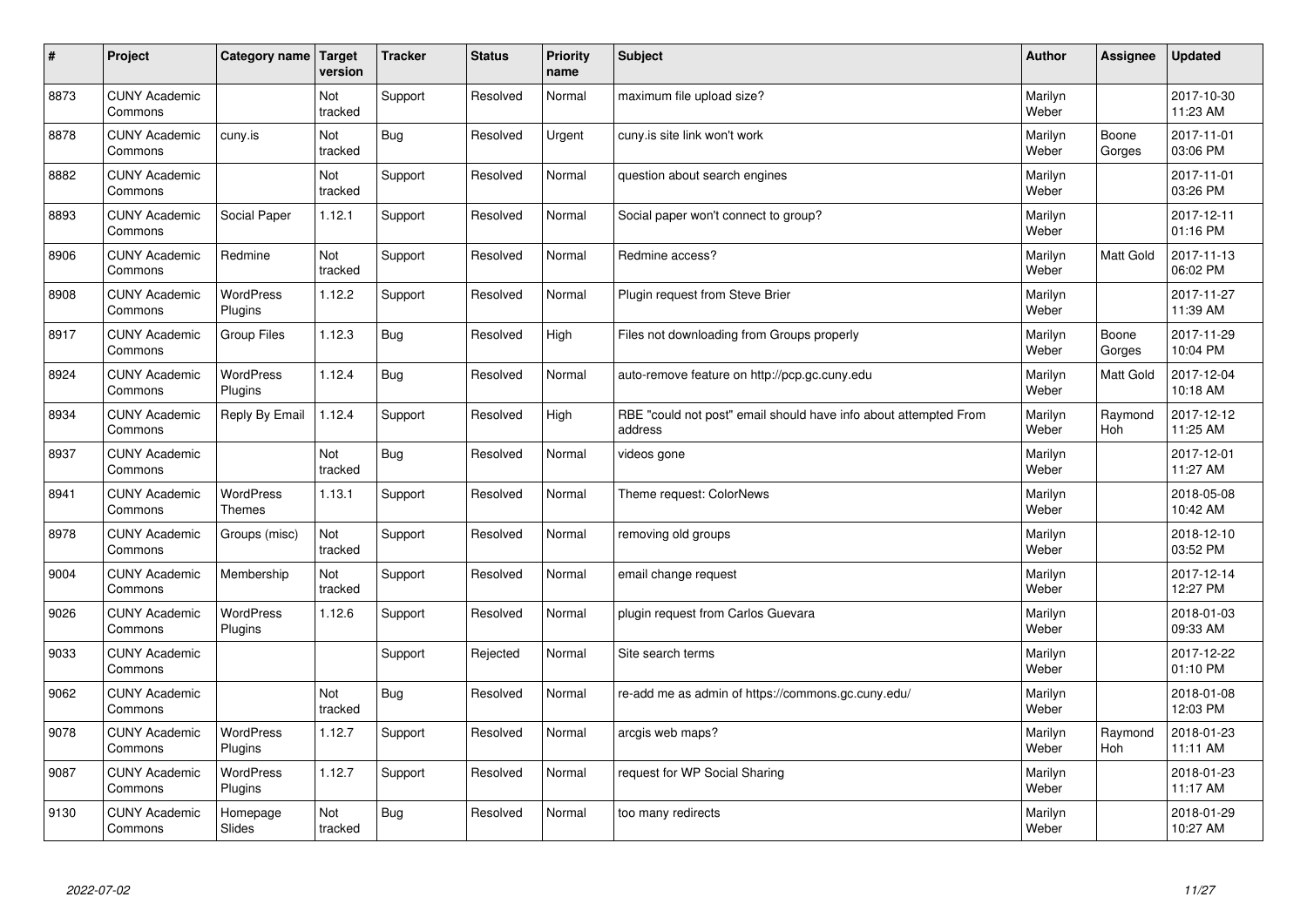| $\sharp$ | Project                         | Category name   Target      | version           | <b>Tracker</b> | <b>Status</b>        | <b>Priority</b><br>name | <b>Subject</b>                                       | <b>Author</b>    | Assignee              | <b>Updated</b>         |
|----------|---------------------------------|-----------------------------|-------------------|----------------|----------------------|-------------------------|------------------------------------------------------|------------------|-----------------------|------------------------|
| 9131     | <b>CUNY Academic</b><br>Commons |                             |                   | Support        | Resolved             | Normal                  | webrecorder.jo via Firefox                           | Marilyn<br>Weber |                       | 2018-01-29<br>11:11 AM |
| 9133     | <b>CUNY Academic</b><br>Commons |                             |                   | Support        | Duplicate            | Normal                  | webrecorder.io                                       | Marilyn<br>Weber |                       | 2018-01-29<br>10:34 AM |
| 9134     | <b>CUNY Academic</b><br>Commons | Membership                  | Not<br>tracked    | Support        | Abandoned            | Normal                  | former user                                          | Marilyn<br>Weber | Matt Gold             | 2019-09-18<br>10:26 AM |
| 9154     | <b>CUNY Academic</b><br>Commons | Events                      | 1.12.8            | Bug            | Resolved             | Normal                  | problem with group calendar                          | Marilyn<br>Weber | Raymond<br>Hoh        | 2018-02-13<br>10:49 AM |
| 9162     | <b>CUNY Academic</b><br>Commons | Registration                | Not<br>tracked    | Support        | Resolved             | Normal                  | email change due to user error                       | Marilyn<br>Weber | <b>Matt Gold</b>      | 2018-02-13<br>11:11 AM |
| 9163     | <b>CUNY Academic</b><br>Commons | Layout                      | 1.12.8            | Support        | Resolved             | Normal                  | Mobile responsiveness issues                         | Marilyn<br>Weber | Raymond<br>Hoh        | 2018-02-13<br>10:49 AM |
| 9192     | <b>CUNY Academic</b><br>Commons | <b>WordPress</b><br>Plugins | 1.12.8            | Bug            | Resolved             | Normal                  | problems with the Leaflet plug -in                   | Marilyn<br>Weber | Boone<br>Gorges       | 2018-02-13<br>11:07 AM |
| 9207     | <b>CUNY Academic</b><br>Commons |                             | Future<br>release | Support        | Reporter<br>Feedback | Normal                  | display dashboards made in Tableau?                  | Marilyn<br>Weber | Boone<br>Gorges       | 2018-04-10<br>10:42 AM |
| 9223     | <b>CUNY Academic</b><br>Commons |                             | Not<br>tracked    | Support        | Resolved             | Normal                  | moving wordpress sites                               | Marilyn<br>Weber |                       | 2018-02-18<br>08:44 PM |
| 9224     | <b>CUNY Academic</b><br>Commons | <b>Group Files</b>          | 1.13              | Feature        | Resolved             | Normal                  | attachments to forum posts clutter up Files area     | Marilyn<br>Weber | Boone<br>Gorges       | 2018-03-22<br>03:34 PM |
| 9275     | <b>CUNY Academic</b><br>Commons |                             |                   | Support        | Rejected             | Normal                  | soft chalk page?                                     | Marilyn<br>Weber | Boone<br>Gorges       | 2018-04-09<br>10:37 AM |
| 9276     | <b>CUNY Academic</b><br>Commons |                             |                   | <b>Bug</b>     | Resolved             | High                    | problem adding a member to a group - wrong username? | Marilyn<br>Weber |                       | 2018-02-25<br>12:47 PM |
| 9282     | <b>CUNY Academic</b><br>Commons | Group Forums                | 1.12.9            | Bug            | Resolved             | Normal                  | 'Forum ID is missing" error?                         | Marilyn<br>Weber |                       | 2018-02-27<br>10:32 AM |
| 9330     | <b>CUNY Academic</b><br>Commons | WordPress<br>Plugins        | 1.12.10           | Bug            | Resolved             | Normal                  | part 2 of problems with the Leaflet plug -in         | Marilyn<br>Weber |                       | 2018-03-04<br>05:58 PM |
| 9335     | <b>CUNY Academic</b><br>Commons | WordPress<br><b>Themes</b>  | 1.12.10           | <b>Bug</b>     | Resolved             | Normal                  | clone http://digitalscholarship.ccny.cuny.edu site?  | Marilyn<br>Weber | Boone<br>Gorges       | 2018-03-14<br>12:43 PM |
| 9340     | <b>CUNY Academic</b><br>Commons | <b>WordPress</b><br>Plugins | 1.12.10           | Bug            | Resolved             | Normal                  | change the web preview?                              | Marilyn<br>Weber | Raymond<br><b>Hoh</b> | 2018-03-13<br>11:50 AM |
| 9355     | <b>CUNY Academic</b><br>Commons |                             | Not<br>tracked    | Support        | Resolved             | Normal                  | 14gb of video?                                       | Marilyn<br>Weber |                       | 2018-03-13<br>11:56 AM |
| 9470     | <b>CUNY Academic</b><br>Commons |                             |                   | <b>Bug</b>     | Resolved             | Normal                  | Users not appearing via "Add New"                    | Marilyn<br>Weber |                       | 2018-03-22<br>07:44 PM |
| 9477     | <b>CUNY Academic</b><br>Commons | Account<br>settings         |                   | Support        | Resolved             | Normal                  | email change request                                 | Marilyn<br>Weber | <b>Matt Gold</b>      | 2018-03-24<br>08:53 AM |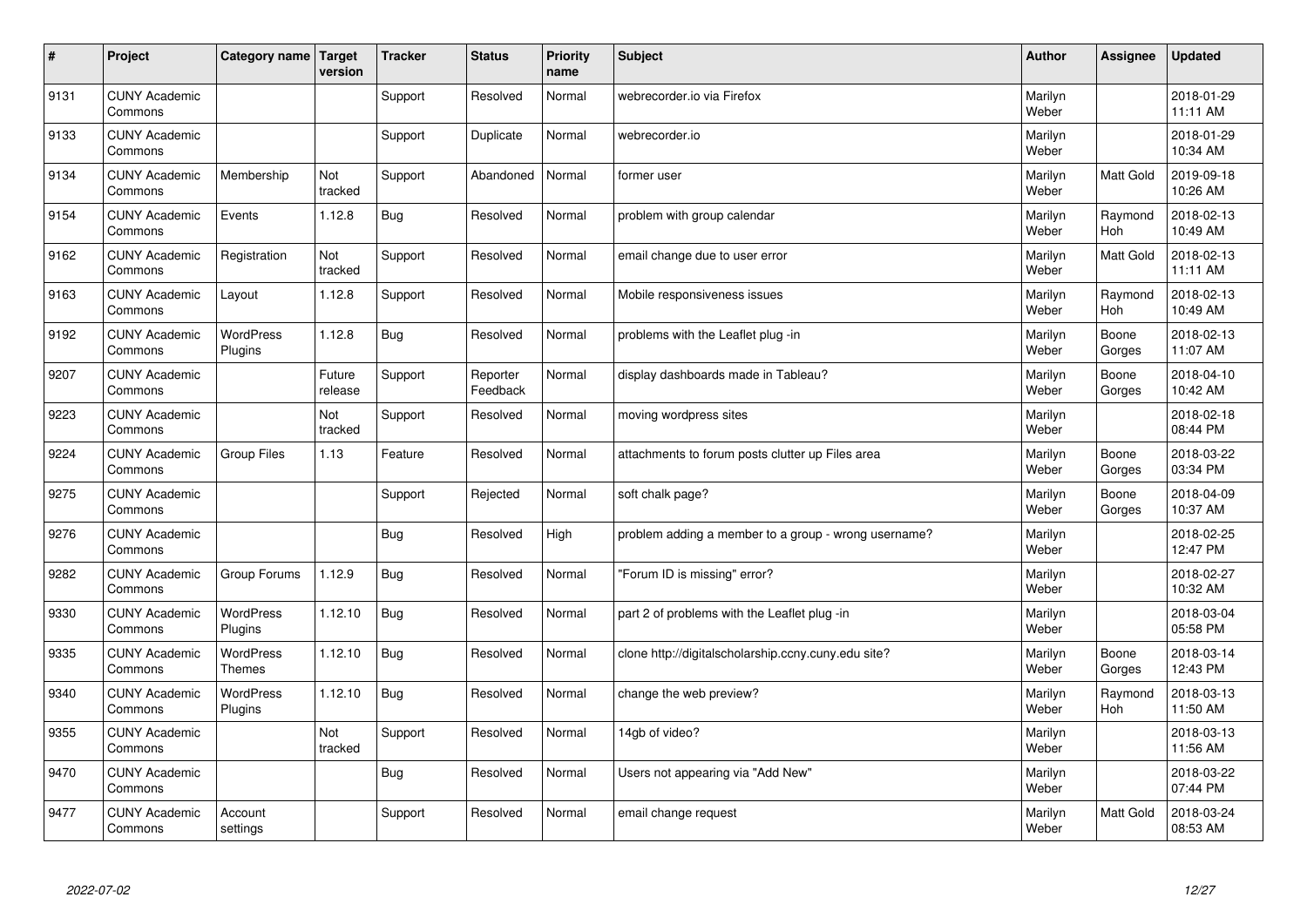| #    | Project                         | Category name   Target      | version        | <b>Tracker</b> | <b>Status</b> | <b>Priority</b><br>name | <b>Subject</b>                                    | <b>Author</b>    | <b>Assignee</b>       | <b>Updated</b>         |
|------|---------------------------------|-----------------------------|----------------|----------------|---------------|-------------------------|---------------------------------------------------|------------------|-----------------------|------------------------|
| 9499 | <b>CUNY Academic</b><br>Commons | <b>WordPress</b><br>(misc)  | Not<br>tracked | Support        | Resolved      | Normal                  | tiny question - preventing dates on posts?        | Marilyn<br>Weber | Raymond<br><b>Hoh</b> | 2018-04-04<br>03:55 PM |
| 9500 | <b>CUNY Academic</b><br>Commons | <b>WordPress</b><br>Plugins | 1.12.12        | Support        | Resolved      | Normal                  | PowerPoint in the media library?                  | Marilyn<br>Weber | Raymond<br>Hoh        | 2018-04-12<br>02:28 PM |
| 9518 | <b>CUNY Academic</b><br>Commons |                             | Not<br>tracked | Support        | Rejected      | Normal                  | problems with site on Internet Explorer           | Marilyn<br>Weber | Raymond<br><b>Hoh</b> | 2019-03-11<br>11:18 PM |
| 9535 | <b>CUNY Academic</b><br>Commons |                             | Not<br>tracked | Support        | Resolved      | Normal                  | admin for https://video.commons.gc.cuny.edu/?     | Marilyn<br>Weber | Matt Gold             | 2018-04-13<br>05:06 PM |
| 9541 | <b>CUNY Academic</b><br>Commons | <b>WordPress</b><br>(misc)  | Not<br>tracked | Support        | Resolved      | Normal                  | repeating header banner                           | Marilyn<br>Weber | Raymond<br><b>Hoh</b> | 2018-04-06<br>12:33 PM |
| 9587 | <b>CUNY Academic</b><br>Commons |                             |                | Support        | Rejected      | Normal                  | possible request for the "PDF Poster" plugin      | Marilyn<br>Weber |                       | 2018-04-24<br>10:52 AM |
| 9604 | <b>CUNY Academic</b><br>Commons |                             | Not<br>tracked | Support        | Resolved      | Normal                  | I (Marilyn) can only log into cdev as teststudent | Marilyn<br>Weber |                       | 2018-04-21<br>10:20 AM |
| 9659 | <b>CUNY Academic</b><br>Commons | Account<br>settings         |                | Support        | Resolved      | Normal                  | user email change                                 | Marilyn<br>Weber | Matt Gold             | 2018-04-24<br>12:08 PM |
| 9684 | <b>CUNY Academic</b><br>Commons |                             |                | Support        | Rejected      | Normal                  | SEO cleanup for newlaborforum.cuny.edu            | Marilyn<br>Weber |                       | 2018-04-30<br>10:29 AM |
| 9725 | <b>CUNY Academic</b><br>Commons |                             | Not<br>tracked | Support        | Resolved      | Normal                  | problems with deleting a site                     | Marilyn<br>Weber |                       | 2018-05-07<br>10:24 PM |
| 9726 | <b>CUNY Academic</b><br>Commons | <b>WordPress</b><br>Plugins | Not<br>tracked | Support        | Abandoned     | Normal                  | technical error on Contact page                   | Marilyn<br>Weber |                       | 2018-12-10<br>03:53 PM |
| 9767 | <b>CUNY Academic</b><br>Commons | Registration                | Not<br>tracked | Support        | Resolved      | Normal                  | user deleted account but now needs one            | Marilyn<br>Weber |                       | 2018-05-11<br>02:39 PM |
| 9768 | <b>CUNY Academic</b><br>Commons |                             | 1.13.2         | Bug            | Resolved      | High                    | search function on the Directory page             | Marilyn<br>Weber | Boone<br>Gorges       | 2018-05-14<br>08:45 PM |
| 9779 | <b>CUNY Academic</b><br>Commons | Membership                  | Not<br>tracked | Support        | Resolved      | Normal                  | user not sure if she is registered.               | Marilyn<br>Weber |                       | 2018-12-10<br>03:53 PM |
| 9780 | <b>CUNY Academic</b><br>Commons |                             | Not<br>tracked | Support        | Resolved      | Normal                  | remove the phone number on this profile?          | Marilyn<br>Weber |                       | 2018-05-15<br>10:35 AM |
| 9787 | <b>CUNY Academic</b><br>Commons | Registration                |                | Support        | Resolved      | Normal                  | email change request                              | Marilyn<br>Weber | <b>Matt Gold</b>      | 2018-05-16<br>09:55 PM |
| 9823 | <b>CUNY Academic</b><br>Commons | Account<br>settings         | Not<br>tracked | Support        | Resolved      | Normal                  | email change                                      | Marilyn<br>Weber | Matt Gold             | 2018-05-23<br>01:58 PM |
| 9828 | <b>CUNY Academic</b><br>Commons | Domain<br>Mapping           | 1.13.3         | <b>Bug</b>     | Resolved      | High                    | redirecting problem                               | Marilyn<br>Weber | Raymond<br><b>Hoh</b> | 2018-05-24<br>02:39 PM |
| 9834 | <b>CUNY Academic</b><br>Commons |                             |                | Support        | Duplicate     | Normal                  | add a "like" function                             | Marilyn<br>Weber |                       | 2018-05-25<br>10:38 AM |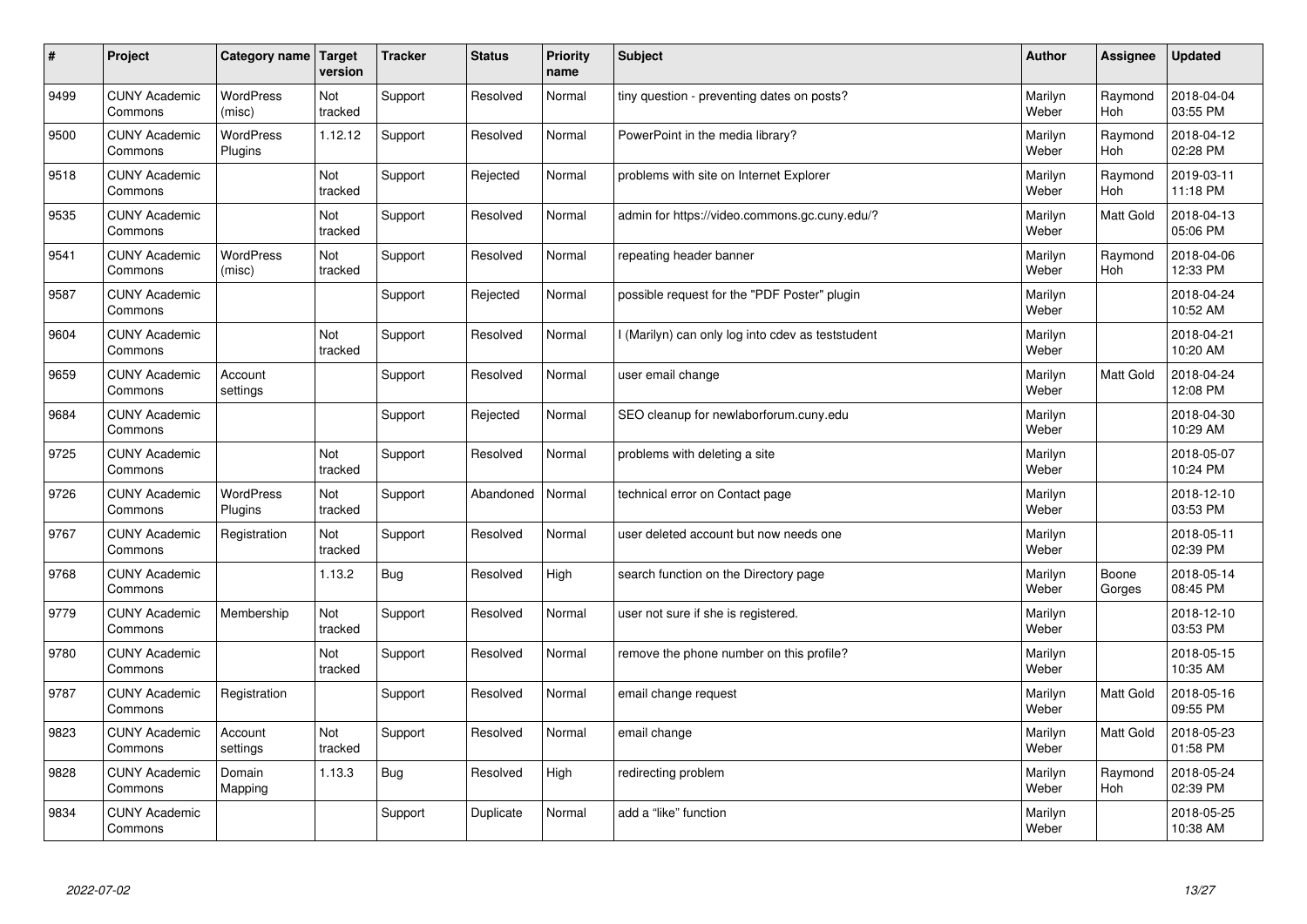| $\vert$ # | Project                         | Category name                     | Target<br>version | <b>Tracker</b> | <b>Status</b> | <b>Priority</b><br>name | <b>Subject</b>                                          | <b>Author</b>    | Assignee         | <b>Updated</b>         |
|-----------|---------------------------------|-----------------------------------|-------------------|----------------|---------------|-------------------------|---------------------------------------------------------|------------------|------------------|------------------------|
| 9835      | <b>CUNY Academic</b><br>Commons | Group Forums                      | Future<br>release | <b>Bug</b>     | Assigned      | Normal                  | add a "like" function?                                  | Marilyn<br>Weber | Erik<br>Trainer  | 2018-06-05<br>01:49 PM |
| 9885      | <b>CUNY Academic</b><br>Commons |                                   |                   | Support        | Rejected      | Normal                  | Publications field problem                              | Marilyn<br>Weber |                  | 2018-06-06<br>01:18 PM |
| 9886      | <b>CUNY Academic</b><br>Commons | cuny.is                           | Not<br>tracked    | Support        | Resolved      | Normal                  | cuny.is SSL                                             | Marilyn<br>Weber |                  | 2018-10-26<br>02:07 PM |
| 9888      | <b>CUNY Academic</b><br>Commons | <b>WordPress</b><br>Plugins       | 1.13.3            | Support        | Resolved      | Normal                  | Business directory Plug-in request                      | Marilyn<br>Weber |                  | 2018-06-12<br>11:52 AM |
| 9889      | <b>CUNY Academic</b><br>Commons |                                   | Not<br>tracked    | Support        | Resolved      | Normal                  | remove comments from activity feed?                     | Marilyn<br>Weber |                  | 2018-12-10<br>03:53 PM |
| 9919      | <b>CUNY Academic</b><br>Commons |                                   | Not<br>tracked    | Bug            | Resolved      | Normal                  | admin of https://sphcurriculum.commons.gc.cuny.edu      | Marilyn<br>Weber |                  | 2018-06-12<br>09:37 PM |
| 9927      | <b>CUNY Academic</b><br>Commons | Membership                        | Not<br>tracked    | Support        | Resolved      | Normal                  | wrong email used                                        | Marilyn<br>Weber | <b>Matt Gold</b> | 2018-06-14<br>10:21 AM |
| 9928      | <b>CUNY Academic</b><br>Commons | Account<br>settings               |                   | Support        | Resolved      | Normal                  | email change request from former student                | Marilyn<br>Weber | <b>Matt Gold</b> | 2018-06-14<br>10:20 AM |
| 9949      | <b>CUNY Academic</b><br>Commons |                                   | 1.13.4            | Support        | Resolved      | Normal                  | raise storage space limit?                              | Marilyn<br>Weber | Boone<br>Gorges  | 2018-06-26<br>12:00 PM |
| 9955      | <b>CUNY Academic</b><br>Commons | WordPress<br>Plugins              | 1.13.4            | Support        | Rejected      | Normal                  | docx converter plugin?                                  | Marilyn<br>Weber |                  | 2018-06-26<br>11:39 AM |
| 9965      | <b>CUNY Academic</b><br>Commons | <b>WordPress</b><br>Plugins       | 1.13.4            | Support        | Resolved      | Normal                  | plug-in request for OneTone Companion                   | Marilyn<br>Weber | Raymond<br>Hoh   | 2018-06-26<br>12:00 PM |
| 9992      | <b>CUNY Academic</b><br>Commons |                                   | 1.13.6            | Bug            | Resolved      | Normal                  | ACERT website down again                                | Marilyn<br>Weber |                  | 2018-07-10<br>12:15 PM |
| 9996      | <b>CUNY Academic</b><br>Commons | Membership                        | Not<br>tracked    | Support        | Rejected      | Normal                  | user email change request                               | Marilyn<br>Weber |                  | 2018-07-16<br>10:49 AM |
| 10006     | <b>CUNY Academic</b><br>Commons | Membership                        | Not<br>tracked    | Support        | Resolved      | Normal                  | another email change request                            | Marilyn<br>Weber |                  | 2018-07-13<br>12:36 PM |
| 10035     | <b>CUNY Academic</b><br>Commons |                                   | Not<br>tracked    | Bug            | Resolved      | Normal                  | Reconnecting user to site                               | Marilyn<br>Weber |                  | 2018-07-23<br>11:55 AM |
| 10059     | <b>CUNY Academic</b><br>Commons | <b>WordPress</b><br><b>Themes</b> | Not<br>tracked    | Support        | Resolved      | Normal                  | Magazine Premium theme for new site                     | Marilyn<br>Weber |                  | 2020-02-17<br>03:39 PM |
| 10066     | <b>CUNY Academic</b><br>Commons | Membership                        | Not<br>tracked    | Support        | Resolved      | Normal                  | add me as an admin to https://pkms.commons.gc.cuny.edu/ | Marilyn<br>Weber |                  | 2018-07-26<br>11:54 AM |
| 10101     | <b>CUNY Academic</b><br>Commons |                                   | 1.13.7            | <b>Bug</b>     | Resolved      | Normal                  | URL changes within Manage section of groups             | Marilyn<br>Weber |                  | 2018-08-03<br>01:54 PM |
| 10133     | <b>CUNY Academic</b><br>Commons | <b>WordPress</b><br>(misc)        | Not<br>tracked    | Support        | Resolved      | Normal                  | two Commons sites to be migrated elsewhere              | Marilyn<br>Weber |                  | 2018-12-10<br>03:54 PM |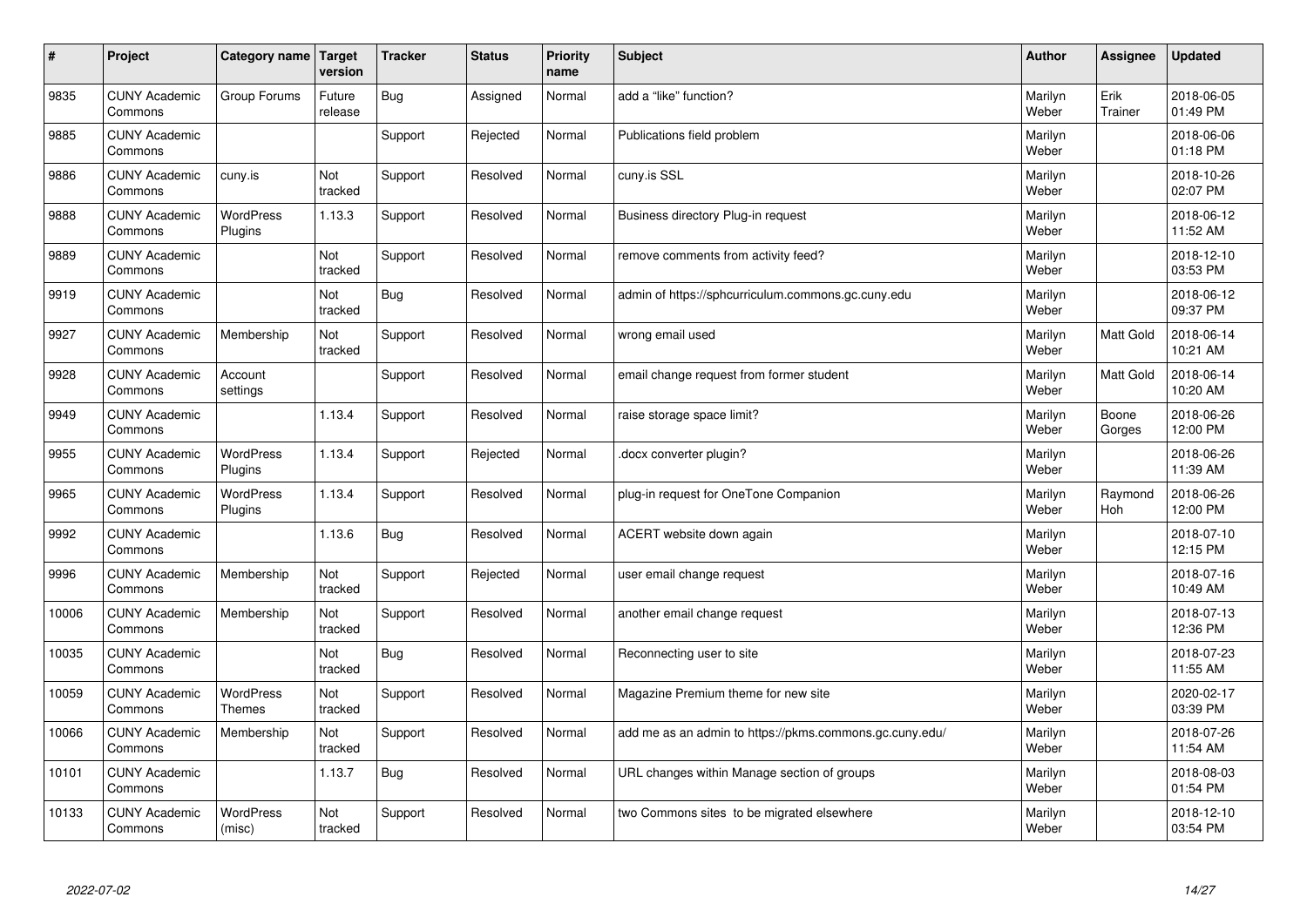| #     | Project                         | Category name               | Target<br>version | <b>Tracker</b> | <b>Status</b>        | <b>Priority</b><br>name | <b>Subject</b>                                                                           | <b>Author</b>    | Assignee        | <b>Updated</b>         |
|-------|---------------------------------|-----------------------------|-------------------|----------------|----------------------|-------------------------|------------------------------------------------------------------------------------------|------------------|-----------------|------------------------|
| 10176 | <b>CUNY Academic</b><br>Commons | Documentation               | Not<br>tracked    | <b>Bug</b>     | Resolved             | Normal                  | domain mapping requests                                                                  | Marilyn<br>Weber | scott voth      | 2018-08-29<br>05:30 PM |
| 10227 | <b>CUNY Academic</b><br>Commons |                             |                   | Support        | Resolved             | Normal                  | user incorrectly entered her email address                                               | Marilyn<br>Weber | Matt Gold       | 2018-08-26<br>08:55 PM |
| 10239 | <b>CUNY Academic</b><br>Commons |                             | Not<br>tracked    | Support        | Resolved             | Normal                  | musicroombooking.commons.gc.cuny.edu                                                     | Marilyn<br>Weber |                 | 2018-08-29<br>03:06 PM |
| 10240 | <b>CUNY Academic</b><br>Commons | <b>WordPress</b><br>Plugins | 1.13.8            | Support        | Resolved             | Normal                  | require-featured-image plug-in request                                                   | Marilyn<br>Weber |                 | 2018-08-29<br>05:15 PM |
| 10245 | <b>CUNY Academic</b><br>Commons | Email<br>Notifications      | 1.13.8            | Support        | Resolved             | Urgent                  | Placeholders in action emails (activation, password reset) not being<br>properly swapped | Marilyn<br>Weber | Raymond<br>Hoh  | 2018-08-30<br>04:02 PM |
| 10256 | <b>CUNY Academic</b><br>Commons |                             |                   | Support        | Resolved             | Normal                  | email change requested                                                                   | Marilyn<br>Weber | Matt Gold       | 2018-08-29<br>02:52 PM |
| 10257 | <b>CUNY Academic</b><br>Commons | Membership                  | Not<br>tracked    | Support        | Resolved             | Normal                  | change the email from @login.cuny.edu to campu email                                     | Marilyn<br>Weber |                 | 2018-12-10<br>03:55 PM |
| 10260 | <b>CUNY Academic</b><br>Commons |                             |                   | Bug            | Rejected             | Normal                  | bad activation email                                                                     | Marilyn<br>Weber |                 | 2018-08-30<br>01:25 PM |
| 10266 | <b>CUNY Academic</b><br>Commons |                             |                   | Support        | Resolved             | Normal                  | GC email change requested                                                                | Marilyn<br>Weber | Matt Gold       | 2018-08-30<br>03:07 PM |
| 10273 | <b>CUNY Academic</b><br>Commons | Registration                | Not<br>tracked    | Support        | Reporter<br>Feedback | Normal                  | users combining CF and campus address                                                    | Marilyn<br>Weber |                 | 2019-09-18<br>10:58 AM |
| 10298 | <b>CUNY Academic</b><br>Commons |                             | Not<br>tracked    | Support        | Resolved             | Normal                  | RSS feed to itunes problem                                                               | Marilyn<br>Weber |                 | 2018-12-10<br>03:57 PM |
| 10361 | <b>CUNY Academic</b><br>Commons | Group Forums                | 1.13.10           | <b>Bug</b>     | Resolved             | Normal                  | forum post pending oddity                                                                | Marilyn<br>Weber |                 | 2018-09-25<br>10:45 AM |
| 10387 | <b>CUNY Academic</b><br>Commons | Membership                  | Not<br>tracked    | Support        | Resolved             | Normal                  | remove user page                                                                         | Marilyn<br>Weber |                 | 2018-09-28<br>02:26 PM |
| 10407 | <b>CUNY Academic</b><br>Commons |                             | Not<br>tracked    | Support        | Resolved             | Normal                  | toolbar problem                                                                          | Marilyn<br>Weber | Boone<br>Gorges | 2018-10-23<br>10:52 AM |
| 10440 | <b>CUNY Academic</b><br>Commons |                             | Not<br>tracked    | Support        | Resolved             | Normal                  | Acert post problem                                                                       | Marilyn<br>Weber |                 | 2018-12-10<br>03:57 PM |
| 10537 | <b>CUNY Academic</b><br>Commons |                             | Not<br>tracked    | <b>Bug</b>     | Resolved             | Normal                  | jpegs not showing                                                                        | Marilyn<br>Weber |                 | 2018-10-23<br>10:51 AM |
| 10562 | <b>CUNY Academic</b><br>Commons |                             |                   | Bug            | Rejected             | Normal                  | Commons is down                                                                          | Marilyn<br>Weber |                 | 2018-10-23<br>10:49 AM |
| 10571 | <b>CUNY Academic</b><br>Commons |                             | Not<br>tracked    | Support        | Abandoned            | Normal                  | newsletter queue problem                                                                 | Marilyn<br>Weber |                 | 2018-12-10<br>03:58 PM |
| 10606 | <b>CUNY Academic</b><br>Commons | cdev.gc.cuny.ed<br>u.       | Not<br>tracked    | Support        | Resolved             | Normal                  | problems with testing environment                                                        | Marilyn<br>Weber |                 | 2018-11-02<br>10:27 AM |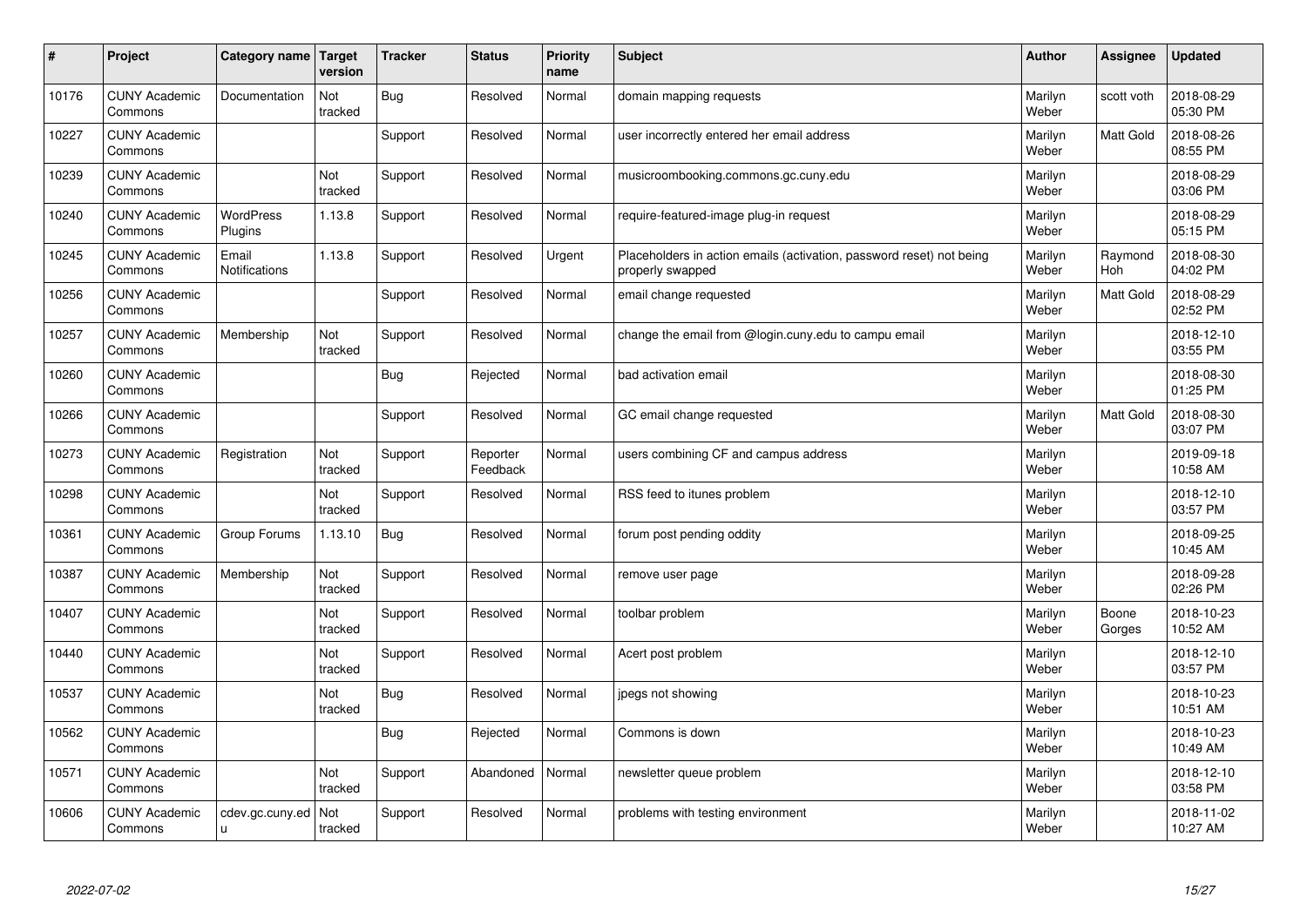| $\pmb{\#}$ | Project                         | Category name              | Target<br>version | <b>Tracker</b> | <b>Status</b>        | <b>Priority</b><br>name | <b>Subject</b>                                  | <b>Author</b>    | Assignee       | <b>Updated</b>         |
|------------|---------------------------------|----------------------------|-------------------|----------------|----------------------|-------------------------|-------------------------------------------------|------------------|----------------|------------------------|
| 10657      | <b>CUNY Academic</b><br>Commons |                            | Not<br>tracked    | Support        | Reporter<br>Feedback | Normal                  | child theme problems                            | Marilyn<br>Weber |                | 2018-11-08<br>01:19 PM |
| 10772      | <b>CUNY Academic</b><br>Commons | Groups (misc)              | 1.14.2            | <b>Bug</b>     | Resolved             | Normal                  | can't create groups                             | Marilyn<br>Weber |                | 2018-12-04<br>10:42 AM |
| 10810      | <b>CUNY Academic</b><br>Commons | <b>WordPress</b><br>(misc) | 1.14.2            | Bug            | Resolved             | Normal                  | Sites set as public are becoming private        | Marilyn<br>Weber |                | 2018-12-11<br>10:15 AM |
| 10820      | <b>CUNY Academic</b><br>Commons |                            | Not<br>tracked    | Support        | Resolved             | Normal                  | retrieve deleted pages/posts                    | Marilyn<br>Weber |                | 2018-12-13<br>06:33 PM |
| 10838      | <b>CUNY Academic</b><br>Commons |                            | 1.15.3            | Support        | Rejected             | Normal                  | two plugin/theme requests from a digital fellow | Marilyn<br>Weber |                | 2019-06-11<br>10:31 AM |
| 10850      | <b>CUNY Academic</b><br>Commons |                            |                   | Support        | Rejected             | Normal                  | Gravity form being resent                       | Marilyn<br>Weber |                | 2018-12-20<br>10:18 PM |
| 10910      | <b>CUNY Academic</b><br>Commons | Membership                 | Not<br>tracked    | Support        | Resolved             | Normal                  | request to be an admin to a prof's site         | Marilyn<br>Weber |                | 2019-01-04<br>10:45 AM |
| 10932      | <b>CUNY Academic</b><br>Commons |                            |                   | Support        | Resolved             | Normal                  | add me as admin to meenaalexander.com           | Marilyn<br>Weber | Matt Gold      | 2019-01-09<br>02:12 PM |
| 10941      | <b>CUNY Academic</b><br>Commons | Membership                 | Not<br>tracked    | Support        | Resolved             | Normal                  | update user email                               | Marilyn<br>Weber |                | 2019-02-13<br>02:24 PM |
| 10986      | <b>CUNY Academic</b><br>Commons |                            | Not<br>tracked    | Support        | Resolved             | Normal                  | PDF embedder provoking error                    | Marilyn<br>Weber |                | 2019-03-29<br>04:28 PM |
| 11002      | <b>CUNY Academic</b><br>Commons |                            | Not<br>tracked    | Support        | Resolved             | Normal                  | open link in a new tab not working              | Marilyn<br>Weber |                | 2019-06-03<br>07:57 PM |
| 11003      | <b>CUNY Academic</b><br>Commons |                            | Not<br>tracked    | Support        | Resolved             | Normal                  | user email change                               | Marilyn<br>Weber |                | 2019-01-24<br>02:50 PM |
| 11006      | <b>CUNY Academic</b><br>Commons | Groups (misc)              | 1.14.6            | Support        | Resolved             | Normal                  | removing members from a group isn't working     | Marilyn<br>Weber |                | 2019-01-24<br>03:18 PM |
| 11017      | <b>CUNY Academic</b><br>Commons |                            | Not<br>tracked    | Support        | Resolved             | Normal                  | site didn't save?                               | Marilyn<br>Weber |                | 2019-01-25<br>03:47 PM |
| 11029      | <b>CUNY Academic</b><br>Commons | Authentication             | 1.14.9            | Support        | Resolved             | Normal                  | Sujatha Fernandes cannot edit her site          | Marilyn<br>Weber | Raymond<br>Hoh | 2019-03-26<br>12:10 PM |
| 11031      | <b>CUNY Academic</b><br>Commons |                            | Not<br>tracked    | Support        | Resolved             | Normal                  | new group with seemingly old topics             | Marilyn<br>Weber |                | 2019-02-11<br>12:17 PM |
| 11088      | <b>CUNY Academic</b><br>Commons | Group Blogs                | Not<br>tracked    | <b>Bug</b>     | Resolved             | Normal                  | no notification for comments                    | Marilyn<br>Weber |                | 2019-02-15<br>03:30 PM |
| 11091      | <b>CUNY Academic</b><br>Commons | <b>BuddyPress</b><br>Docs  | 1.14.7            | Support        | Resolved             | Normal                  | word limit for comments on a group doc?         | Marilyn<br>Weber |                | 2019-02-26<br>02:04 PM |
| 11127      | <b>CUNY Academic</b><br>Commons | Membership                 | Not<br>tracked    | Support        | Resolved             | Normal                  | user with new campus affiliation                | Marilyn<br>Weber |                | 2019-02-19<br>02:09 PM |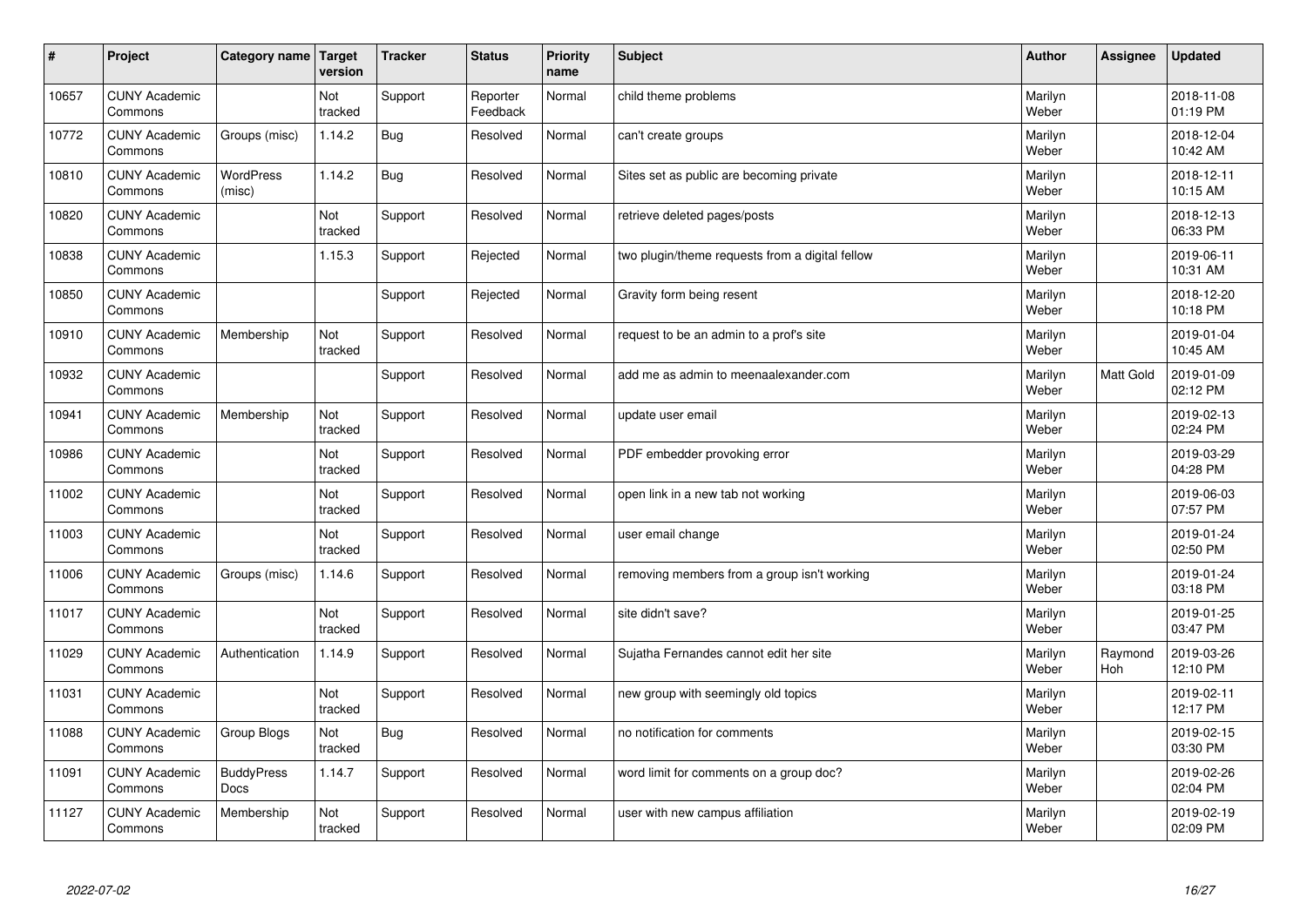| $\sharp$ | Project                         | Category name   Target            | version        | <b>Tracker</b> | <b>Status</b>        | <b>Priority</b><br>name | <b>Subject</b>                                               | <b>Author</b>    | Assignee              | <b>Updated</b>         |
|----------|---------------------------------|-----------------------------------|----------------|----------------|----------------------|-------------------------|--------------------------------------------------------------|------------------|-----------------------|------------------------|
| 11147    | <b>CUNY Academic</b><br>Commons | Membership                        | Not<br>tracked | Support        | Resolved             | Normal                  | employee email change                                        | Marilyn<br>Weber |                       | 2019-03-12<br>03:58 PM |
| 11149    | <b>CUNY Academic</b><br>Commons |                                   | Not<br>tracked | Support        | Reporter<br>Feedback | Normal                  | comments getting blocked                                     | Marilyn<br>Weber | Raymond<br><b>Hoh</b> | 2019-03-26<br>11:40 AM |
| 11198    | <b>CUNY Academic</b><br>Commons |                                   | Not<br>tracked | Support        | Resolved             | Normal                  | former CUNY employee                                         | Marilyn<br>Weber |                       | 2019-03-07<br>02:21 PM |
| 11205    | <b>CUNY Academic</b><br>Commons | <b>WordPress</b><br>Plugins       | Not<br>tracked | Support        | Resolved             | Normal                  | problems with Google calendar                                | Marilyn<br>Weber | Raymond<br>Hoh        | 2019-03-11<br>02:17 PM |
| 11210    | <b>CUNY Academic</b><br>Commons | Membership                        | Not<br>tracked | Support        | Resolved             | Normal                  | Please change the email                                      | Marilyn<br>Weber |                       | 2019-03-11<br>04:16 PM |
| 11211    | <b>CUNY Academic</b><br>Commons | <b>WordPress</b><br><b>Themes</b> | 1.14.8         | Support        | Resolved             | Normal                  | user needs to edit the HTML coding                           | Marilyn<br>Weber |                       | 2019-03-12<br>11:20 AM |
| 11217    | <b>CUNY Academic</b><br>Commons | Membership                        | Not<br>tracked | Support        | Resolved             | Normal                  | Another email update                                         | Marilyn<br>Weber |                       | 2019-03-12<br>03:37 PM |
| 11225    | <b>CUNY Academic</b><br>Commons |                                   | Not<br>tracked | Support        | Resolved             | Normal                  | bulk upload?                                                 | Marilyn<br>Weber |                       | 2019-09-18<br>10:31 AM |
| 11233    | <b>CUNY Academic</b><br>Commons |                                   | 1.14.9         | Support        | Resolved             | Normal                  | Hotjar?                                                      | Marilyn<br>Weber |                       | 2019-03-26<br>12:10 PM |
| 11267    | <b>CUNY Academic</b><br>Commons |                                   |                | Support        | Rejected             | Normal                  | signing up with a nonCUNY signup code from the Register page | Marilyn<br>Weber |                       | 2019-03-26<br>03:00 PM |
| 11294    | <b>CUNY Academic</b><br>Commons | Account<br>settings               | Not<br>tracked | Support        | Resolved             | Normal                  | student emgail change                                        | Marilyn<br>Weber | Matt Gold             | 2019-04-07<br>09:11 PM |
| 11448    | <b>CUNY Academic</b><br>Commons | <b>BuddyPress</b><br>(misc)       | 1.15.1         | Support        | Resolved             | Normal                  | sole administrator listed on sites is not an admin at all?   | Marilyn<br>Weber | Raymond<br><b>Hoh</b> | 2019-05-14<br>11:15 AM |
| 11453    | <b>CUNY Academic</b><br>Commons | <b>WordPress</b><br>(misc)        | 1.15.2         | Bug            | Resolved             | Normal                  | 403 error on Firefox                                         | Marilyn<br>Weber | Raymond<br>Hoh        | 2019-05-28<br>11:46 AM |
| 11483    | <b>CUNY Academic</b><br>Commons |                                   | 1.15.2         | Bug            | Resolved             | Normal                  | "Add New user" not working                                   | Marilyn<br>Weber |                       | 2019-05-21<br>02:26 PM |
| 11509    | <b>CUNY Academic</b><br>Commons |                                   | Not<br>tracked | Support        | Reporter<br>Feedback | Normal                  | deleted Page causing a Menu problem?                         | Marilyn<br>Weber |                       | 2019-06-04<br>09:54 AM |
| 11516    | <b>CUNY Academic</b><br>Commons | Membership                        | Not<br>tracked | Support        | Resolved             | Normal                  | request for email change                                     | Marilyn<br>Weber |                       | 2019-06-04<br>01:48 PM |
| 11519    | <b>CUNY Academic</b><br>Commons |                                   | Not<br>tracked | Support        | Assigned             | Normal                  | comment option not appearing                                 | Marilyn<br>Weber |                       | 2019-09-24<br>10:28 AM |
| 11567    | <b>CUNY Academic</b><br>Commons | Group Files                       | 1.15.4         | <b>Bug</b>     | Resolved             | Normal                  | Group files pagination doesn't work properly in folders      | Marilyn<br>Weber | Boone<br>Gorges       | 2019-06-25<br>04:22 PM |
| 11609    | <b>CUNY Academic</b><br>Commons |                                   | 1.15.5         | Support        | Resolved             | Normal                  | Mixed Content flag                                           | Marilyn<br>Weber |                       | 2019-06-27<br>06:54 PM |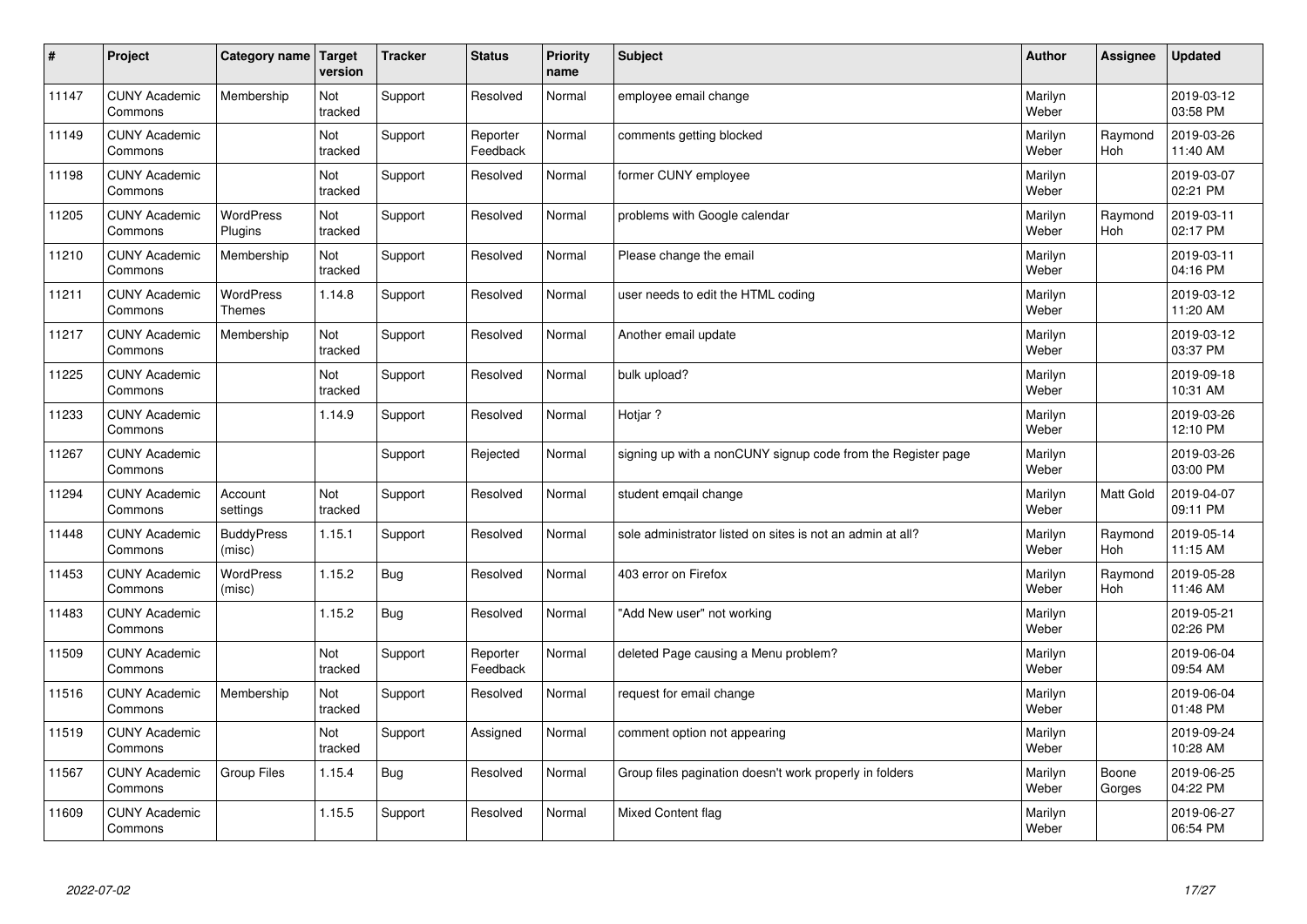| #     | Project                         | Category name               | <b>Target</b><br>version | <b>Tracker</b> | <b>Status</b>        | <b>Priority</b><br>name | <b>Subject</b>                                                                                        | <b>Author</b>    | Assignee              | <b>Updated</b>         |
|-------|---------------------------------|-----------------------------|--------------------------|----------------|----------------------|-------------------------|-------------------------------------------------------------------------------------------------------|------------------|-----------------------|------------------------|
| 11634 | <b>CUNY Academic</b><br>Commons | <b>WordPress</b><br>(misc)  | Not<br>tracked           | <b>Bug</b>     | Rejected             | Normal                  | 'Insert Read More Tag" working oddly                                                                  | Marilyn<br>Weber | Raymond<br>Hoh        | 2019-07-15<br>11:48 PM |
| 11647 | <b>CUNY Academic</b><br>Commons |                             | 1.15.6                   | Support        | Resolved             | Normal                  | <b>Tribulant Newsletters update</b>                                                                   | Marilyn<br>Weber |                       | 2019-07-18<br>02:27 PM |
| 11650 | <b>CUNY Academic</b><br>Commons |                             | Not<br>tracked           | Support        | Resolved             | Normal                  | https://commons.gc.cuny.edu/groups/introduction-to-literary-studies-eng<br>ish-252-at-hunter-college/ | Marilyn<br>Weber |                       | 2019-07-18<br>02:28 PM |
| 11665 | <b>CUNY Academic</b><br>Commons |                             |                          | Support        | Resolved             | Immediate               | 'My Groups" conflating two groups                                                                     | Marilyn<br>Weber |                       | 2019-07-24<br>10:43 PM |
| 11771 | <b>CUNY Academic</b><br>Commons |                             | Not<br>tracked           | Support        | Reporter<br>Feedback | Normal                  | post displays in sections                                                                             | Marilyn<br>Weber |                       | 2019-08-20<br>10:34 AM |
| 11787 | <b>CUNY Academic</b><br>Commons |                             | Not<br>tracked           | Support        | Reporter<br>Feedback | Normal                  | automated comments notifications on ZenDesk                                                           | Marilyn<br>Weber |                       | 2019-08-26<br>06:18 PM |
| 11811 | <b>CUNY Academic</b><br>Commons |                             | Not<br>tracked           | Support        | Duplicate            | Normal                  | Content of Publications widget on profile page being erased on save                                   | Marilyn<br>Weber |                       | 2019-10-08<br>11:16 AM |
| 11813 | <b>CUNY Academic</b><br>Commons | WordPress<br>Plugins        | 1.15.9                   | Support        | Resolved             | Normal                  | 'Change Password Protected Message" plugin requests                                                   | Marilyn<br>Weber |                       | 2019-09-10<br>05:57 PM |
| 11832 | <b>CUNY Academic</b><br>Commons | <b>WordPress</b><br>Plugins | 1.15.11                  | Support        | Resolved             | Normal                  | Yoast SEO premium for sexgenlab.org                                                                   | Marilyn<br>Weber |                       | 2019-10-08<br>11:22 AM |
| 11848 | <b>CUNY Academic</b><br>Commons |                             | Not<br>tracked           | Support        | Hold                 | Normal                  | a Dean of Faculty wants to share a large file                                                         | Marilyn<br>Weber |                       | 2019-09-24<br>08:44 AM |
| 11865 | <b>CUNY Academic</b><br>Commons | Onboarding                  | 1.15.10                  | Bug            | Resolved             | Normal                  | Site name not appearing in "Membership" lists of Invitation modal                                     | Marilyn<br>Weber | Boone<br>Gorges       | 2019-09-24<br>11:09 AM |
| 11866 | <b>CUNY Academic</b><br>Commons | WordPress<br><b>Themes</b>  | 1.15.10                  | Support        | Resolved             | Normal                  | problem with project widget and the 'skills' to generate tags                                         | Marilyn<br>Weber | Raymond<br><b>Hoh</b> | 2019-09-19<br>03:20 PM |
| 11896 | <b>CUNY Academic</b><br>Commons |                             | Not<br>tracked           | Support        | Resolved             | Normal                  | https://thenurseswritingproject.commons.gc.cuny.edu                                                   | Marilyn<br>Weber |                       | 2019-09-24<br>08:09 AM |
| 11907 | <b>CUNY Academic</b><br>Commons | Public Portfolio            | 1.15.13                  | Support        | Resolved             | Normal                  | more publications problems (in profile)                                                               | Marilyn<br>Weber |                       | 2019-11-04<br>11:16 AM |
| 11908 | <b>CUNY Academic</b><br>Commons | Spam/Spam<br>Prevention     | 1.17.7                   | Support        | Resolved             | Normal                  | overeager spam filter                                                                                 | Marilyn<br>Weber | Raymond<br>Hoh        | 2020-11-05<br>04:36 PM |
| 11912 | <b>CUNY Academic</b><br>Commons |                             |                          | Support        | Resolved             | Normal                  | influence search results?                                                                             | Marilyn<br>Weber |                       | 2020-02-11<br>10:51 AM |
| 11915 | <b>CUNY Academic</b><br>Commons |                             | Not<br>tracked           | Support        | Resolved             | Normal                  | User not in list                                                                                      | Marilyn<br>Weber |                       | 2019-10-28<br>10:13 AM |
| 11922 | <b>CUNY Academic</b><br>Commons | Membership                  | Not<br>tracked           | Support        | Resolved             | Normal                  | https://commons.gc.cuny.edu/members/cunyhealthequity/                                                 | Marilyn<br>Weber |                       | 2019-10-02<br>04:05 PM |
| 11961 | <b>CUNY Academic</b><br>Commons | Membership                  | Not<br>tracked           | Support        | Resolved             | Normal                  | switch email for student user                                                                         | Marilyn<br>Weber |                       | 2019-10-09<br>01:56 PM |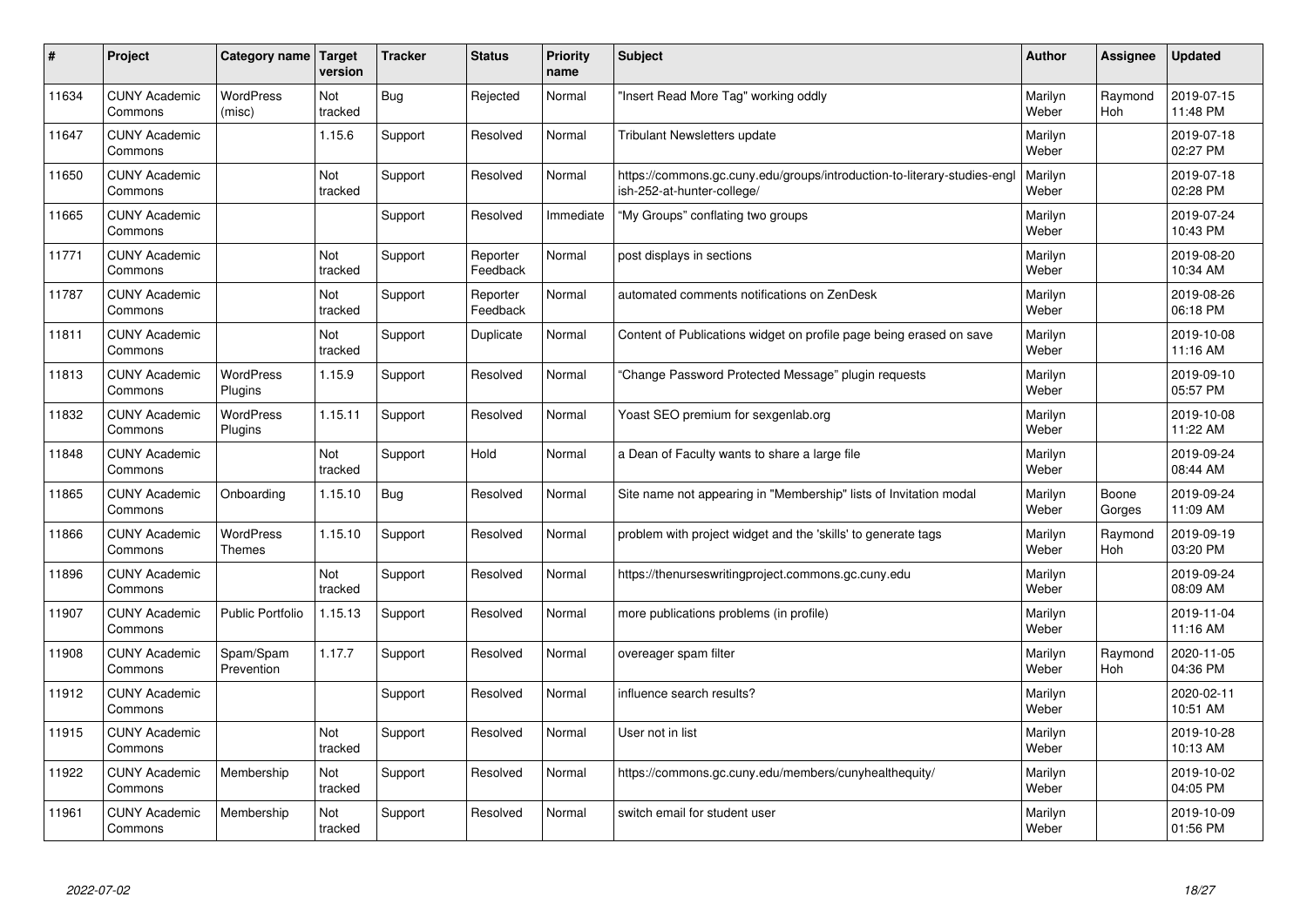| #     | Project                         | Category name   Target            | version           | <b>Tracker</b> | <b>Status</b>        | <b>Priority</b><br>name | <b>Subject</b>                                                                             | <b>Author</b>    | <b>Assignee</b>  | <b>Updated</b>         |
|-------|---------------------------------|-----------------------------------|-------------------|----------------|----------------------|-------------------------|--------------------------------------------------------------------------------------------|------------------|------------------|------------------------|
| 11964 | <b>CUNY Academic</b><br>Commons | Layout                            | 1.15.12           | <b>Bug</b>     | Resolved             | Normal                  | https://commons.gc.cuny.edu/create/ not displaying correctly in Edge                       | Marilyn<br>Weber | Raymond<br>Hoh   | 2019-10-22<br>11:54 AM |
| 11971 | <b>CUNY Academic</b><br>Commons | Email<br>Notifications            | Future<br>release | Bug            | Reporter<br>Feedback | Low                     | Pictures obscured in emailed post notifications                                            | Marilyn<br>Weber | Raymond<br>Hoh   | 2019-11-21<br>01:14 PM |
| 11976 | <b>CUNY Academic</b><br>Commons | WordPress<br><b>Themes</b>        | Not<br>tracked    | Support        | Resolved             | Normal                  | ColorMag request                                                                           | Marilyn<br>Weber |                  | 2021-02-01<br>10:25 AM |
| 11977 | <b>CUNY Academic</b><br>Commons |                                   | Not<br>tracked    | Support        | Resolved             | Normal                  | please remove me from many sites                                                           | Marilyn<br>Weber |                  | 2019-11-21<br>01:05 PM |
| 12006 | <b>CUNY Academic</b><br>Commons | Group<br>Invitations              | 1.15.13           | Bug            | Resolved             | Immediate               | Invite system is broken.                                                                   | Marilyn<br>Weber | Boone<br>Gorges  | 2019-10-23<br>10:16 AM |
| 12038 | <b>CUNY Academic</b><br>Commons |                                   | 1.15.13           | Bug            | Resolved             | Normal                  | admin visibility problem at careerplan.commons.gc.cuny.edu                                 | Marilyn<br>Weber |                  | 2019-11-12<br>10:20 AM |
| 12137 | <b>CUNY Academic</b><br>Commons | <b>WordPress</b><br><b>Themes</b> | Not<br>tracked    | Support        | Resolved             | Normal                  | media player problem                                                                       | Marilyn<br>Weber |                  | 2019-12-12<br>08:52 PM |
| 12156 | <b>CUNY Academic</b><br>Commons | <b>Blogs</b><br>(BuddyPress)      | Not<br>tracked    | Support        | Resolved             | Normal                  | My Sites list (Commons Profile or Sites directory) doesn't match toolbar<br>dropdown       | Marilyn<br>Weber |                  | 2019-12-11<br>10:20 AM |
| 12165 | <b>CUNY Academic</b><br>Commons | <b>BuddyPress</b><br>(misc)       | Not<br>tracked    | Support        | Resolved             | Normal                  | two reports of Profile problems                                                            | Marilyn<br>Weber | Boone<br>Gorges  | 2019-12-04<br>05:06 PM |
| 12176 | <b>CUNY Academic</b><br>Commons |                                   | Not<br>tracked    | Support        | Resolved             | Normal                  | Mp4s?                                                                                      | Marilyn<br>Weber |                  | 2019-12-05<br>11:04 AM |
| 12190 | <b>CUNY Academic</b><br>Commons | <b>Blogs</b><br>(BuddyPress)      | Not<br>tracked    | Support        | Resolved             | Normal                  | Site avatar in directory is not what user expects                                          | Marilyn<br>Weber |                  | 2019-12-12<br>08:51 PM |
| 12205 | <b>CUNY Academic</b><br>Commons |                                   |                   | Support        | Rejected             | Normal                  | possible update to the 2019 theme?                                                         | Marilyn<br>Weber |                  | 2020-01-14<br>12:08 PM |
| 12302 | <b>CUNY Academic</b><br>Commons | <b>WordPress</b><br><b>Themes</b> | 1.16.4            | Support        | Resolved             | Normal                  | Pictorio theme request                                                                     | Marilyn<br>Weber | Raymond<br>Hoh   | 2020-01-28<br>11:44 AM |
| 12334 | <b>CUNY Academic</b><br>Commons |                                   |                   | Support        | Resolved             | Normal                  | request for a Redmine account                                                              | Marilyn<br>Weber | <b>Matt Gold</b> | 2020-01-30<br>12:01 PM |
| 12346 | <b>CUNY Academic</b><br>Commons | Redmine                           |                   | Support        | Resolved             | Normal                  | another Redmine request                                                                    | Marilyn<br>Weber | Matt Gold        | 2020-01-30<br>08:20 PM |
| 12350 | <b>CUNY Academic</b><br>Commons | <b>Blogs</b><br>(BuddyPress)      | Not<br>tracked    | Support        | Reporter<br>Feedback | Normal                  | URL creation problem                                                                       | Marilyn<br>Weber |                  | 2020-02-03<br>11:27 AM |
| 12352 | <b>CUNY Academic</b><br>Commons |                                   | Not<br>tracked    | Support        | <b>New</b>           | Normal                  | 'posts list" page builder block option                                                     | Marilyn<br>Weber |                  | 2020-02-03<br>01:29 PM |
| 12354 | <b>CUNY Academic</b><br>Commons | WordPress<br>Plugins              | 1.16.5            | <b>Bug</b>     | Resolved             | Urgent                  | sites (including Net-Art) are reporting critical issues                                    | Marilyn<br>Weber | Raymond<br>Hoh   | 2020-02-02<br>03:16 PM |
| 12360 | <b>CUNY Academic</b><br>Commons | WordPress<br><b>Themes</b>        | Not<br>tracked    | <b>Bug</b>     | Reporter<br>Feedback | Normal                  | site just says "DANTE We are currently in maintenance mode, please<br>check back shortly." | Marilyn<br>Weber |                  | 2020-02-04<br>12:13 PM |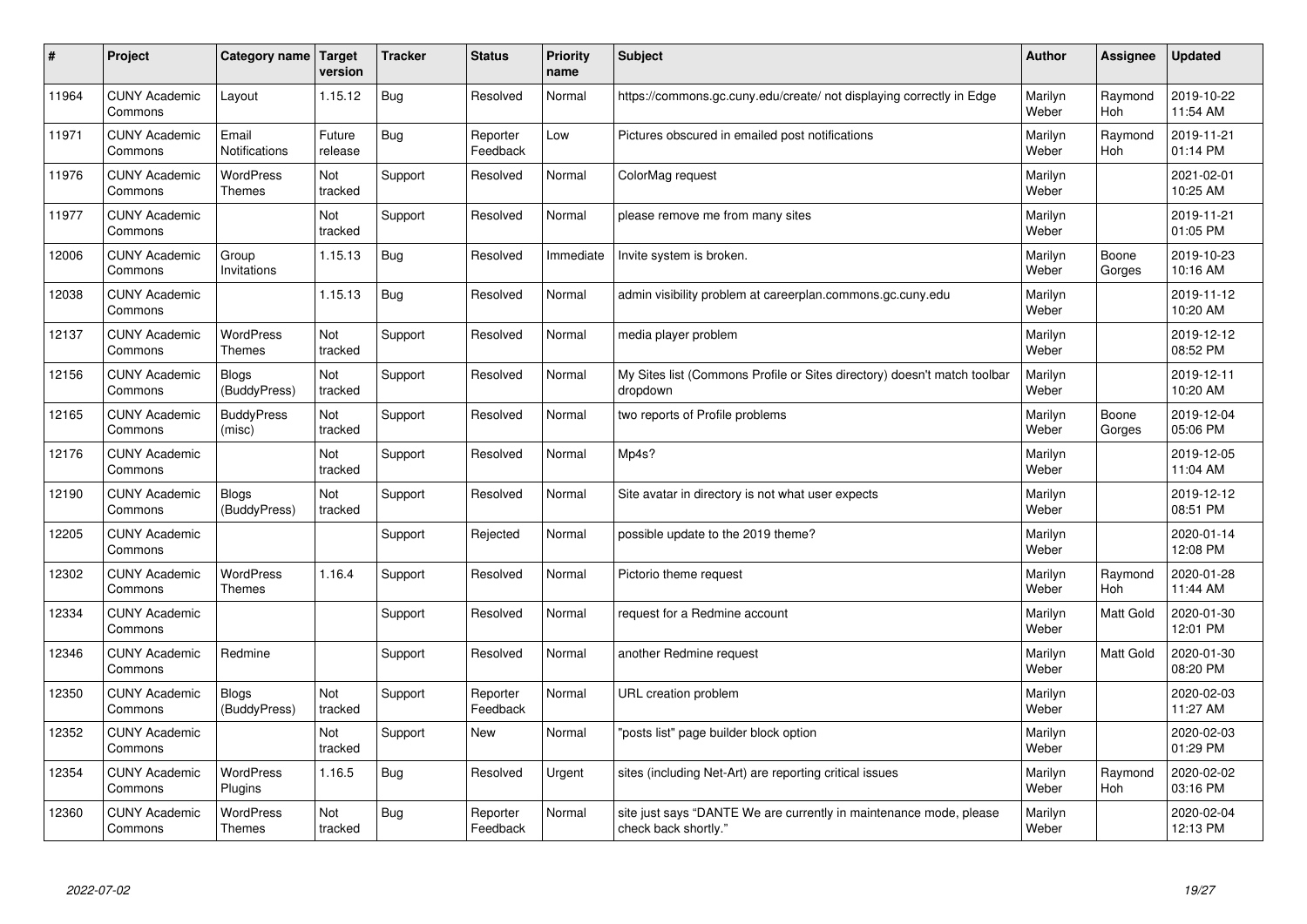| #     | Project                         | Category name   Target      | version        | <b>Tracker</b> | <b>Status</b>        | <b>Priority</b><br>name | <b>Subject</b>                                                                          | <b>Author</b>    | <b>Assignee</b>       | <b>Updated</b>         |
|-------|---------------------------------|-----------------------------|----------------|----------------|----------------------|-------------------------|-----------------------------------------------------------------------------------------|------------------|-----------------------|------------------------|
| 12363 | <b>CUNY Academic</b><br>Commons | <b>WordPress</b><br>Plugins | 1.16.5         | <b>Bug</b>     | Resolved             | Urgent                  | more bbPress problems - now students unable to post either a new<br>thread or a comment | Marilyn<br>Weber | Raymond<br>Hoh        | 2020-03-17<br>03:07 PM |
| 12382 | <b>CUNY Academic</b><br>Commons | Membership                  | Not<br>tracked | Support        | New                  | Normal                  | Email request change                                                                    | Marilyn<br>Weber | Marilyn<br>Weber      | 2020-02-06<br>12:56 PM |
| 12393 | <b>CUNY Academic</b><br>Commons | <b>WordPress</b><br>(misc)  |                | Support        | Resolved             | High                    | size limit for files                                                                    | Marilyn<br>Weber |                       | 2020-02-18<br>10:13 AM |
| 12395 | <b>CUNY Academic</b><br>Commons | Spam/Spam<br>Prevention     | Not<br>tracked | Support        | Resolved             | Normal                  | comments again being blocked                                                            | Marilyn<br>Weber | Raymond<br>Hoh        | 2020-03-10<br>11:13 AM |
| 12427 | <b>CUNY Academic</b><br>Commons |                             | Not<br>tracked | Support        | Resolved             | Normal                  | organizing PDF on a site?                                                               | Marilyn<br>Weber | scott voth            | 2020-03-10<br>11:11 AM |
| 12483 | <b>CUNY Academic</b><br>Commons |                             | 1.16.7         | <b>Bug</b>     | Resolved             | High                    | post error                                                                              | Marilyn<br>Weber |                       | 2020-02-28<br>02:44 PM |
| 12487 | <b>CUNY Academic</b><br>Commons | Group Forums                | 1.16.7         | Bug            | Resolved             | Normal                  | group posting problems?                                                                 | Marilyn<br>Weber | Raymond<br><b>Hoh</b> | 2020-03-10<br>11:40 AM |
| 12515 | <b>CUNY Academic</b><br>Commons | cuny.is                     | 1.16.7         | Support        | Resolved             | Normal                  | AJAX actions on cuny is admin page are failing                                          | Marilyn<br>Weber |                       | 2020-03-10<br>11:57 AM |
| 12543 | <b>CUNY Academic</b><br>Commons | <b>Public Portfolio</b>     | Not<br>tracked | Support        | Resolved             | Normal                  | User cannot find profile edit button                                                    | Marilyn<br>Weber | scott voth            | 2020-03-22<br>02:49 PM |
| 12584 | <b>CUNY Academic</b><br>Commons |                             | Not<br>tracked | <b>Bug</b>     | Resolved             | Urgent                  | No way to register                                                                      | Marilyn<br>Weber |                       | 2020-03-27<br>02:38 PM |
| 12676 | <b>CUNY Academic</b><br>Commons | <b>WordPress</b><br>Plugins | 1.16.10        | Support        | Resolved             | Normal                  | request for Require Post Category plug-in                                               | Marilyn<br>Weber |                       | 2020-04-28<br>11:03 AM |
| 12741 | <b>CUNY Academic</b><br>Commons | <b>WordPress</b><br>Plugins | Not<br>tracked | Support        | Reporter<br>Feedback | Normal                  | <b>Tableau Public Viz Block</b>                                                         | Marilyn<br>Weber | Raymond<br>Hoh        | 2020-05-12<br>11:00 AM |
| 12777 | <b>CUNY Academic</b><br>Commons |                             | 1.16.14        | Support        | Resolved             | Normal                  | request to include custom javascript into a Commons-hosted site                         | Marilyn<br>Weber |                       | 2020-06-16<br>04:03 PM |
| 12861 | <b>CUNY Academic</b><br>Commons |                             |                | Support        | Resolved             | Normal                  | trouble with YouTube                                                                    | Marilyn<br>Weber | Raymond<br>Hoh        | 2020-06-09<br>11:16 AM |
| 12905 | <b>CUNY Academic</b><br>Commons |                             | 1.16.14        | Support        | Resolved             | Normal                  | trouble embedding a flipbook from Flipsnack                                             | Marilyn<br>Weber | Boone<br>Gorges       | 2020-06-23<br>10:53 AM |
| 12960 | <b>CUNY Academic</b><br>Commons |                             | 1.16.14        | Support        | Resolved             | Normal                  | mutiple plugin in requests                                                              | Marilyn<br>Weber | Boone<br>Gorges       | 2020-06-23<br>10:53 AM |
| 12986 | <b>CUNY Academic</b><br>Commons |                             |                | Support        | Rejected             | Normal                  | Someone is trying to create accounts using random CUNY entity emails                    | Marilyn<br>Weber |                       | 2020-07-02<br>09:47 PM |
| 12999 | <b>CUNY Academic</b><br>Commons |                             | 1.18.1         | Support        | Resolved             | Normal                  | request for Dentist theme                                                               | Marilyn<br>Weber | Boone<br>Gorges       | 2020-12-22<br>03:31 PM |
| 13012 | <b>CUNY Academic</b><br>Commons | <b>WordPress</b><br>(misc)  |                | Support        | Rejected             | Normal                  | icon image associated with the teaching template's Creative Commons<br>License          | Marilyn<br>Weber | Raymond<br>Hoh        | 2020-08-25<br>10:56 AM |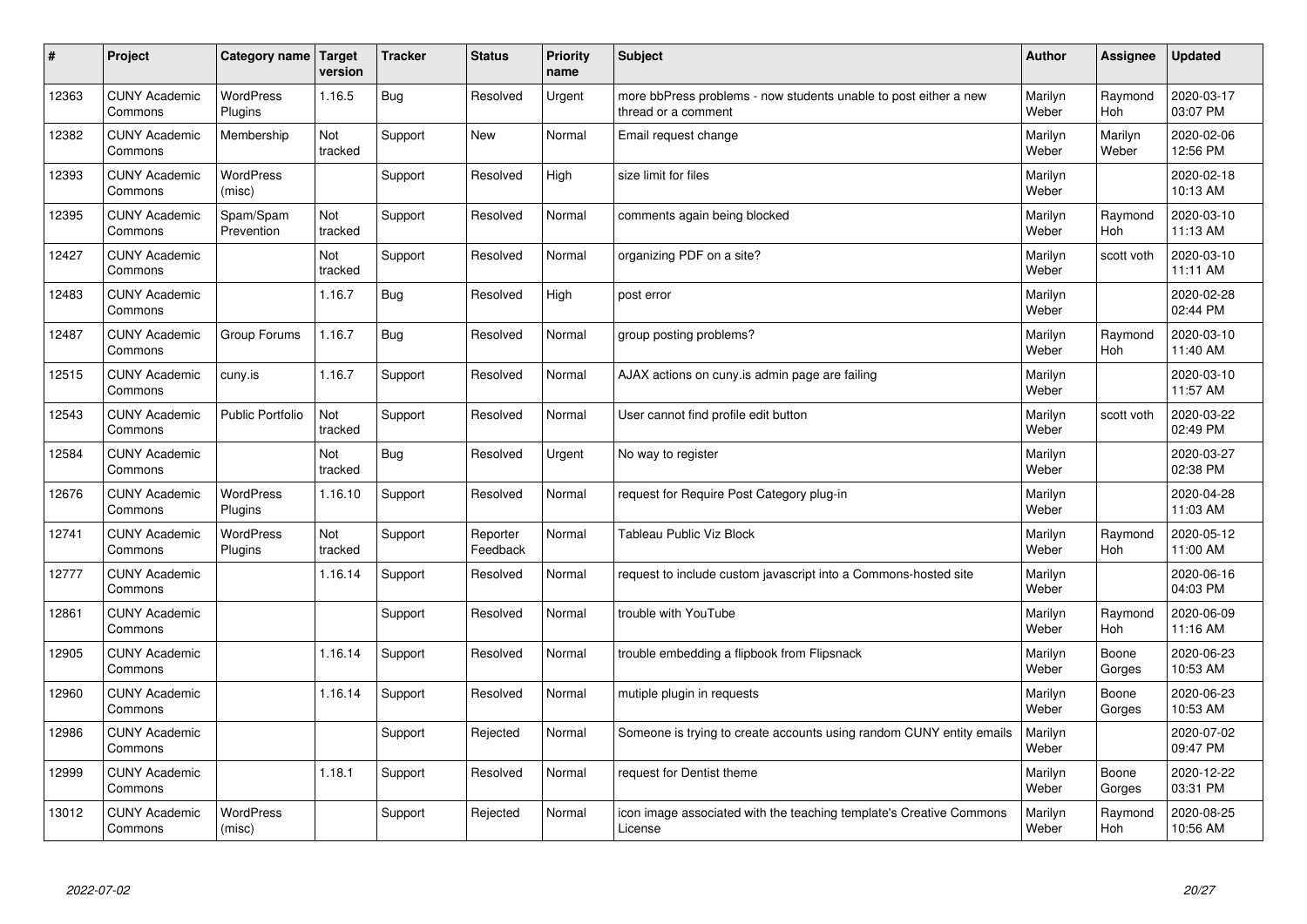| $\pmb{\sharp}$ | Project                         | Category name                     | Target<br>version | <b>Tracker</b> | <b>Status</b>        | <b>Priority</b><br>name | <b>Subject</b>                                                | <b>Author</b>    | Assignee        | <b>Updated</b>         |
|----------------|---------------------------------|-----------------------------------|-------------------|----------------|----------------------|-------------------------|---------------------------------------------------------------|------------------|-----------------|------------------------|
| 13013          | <b>CUNY Academic</b><br>Commons |                                   | Not<br>tracked    | <b>Bug</b>     | Resolved             | Normal                  | an invite to Group Admins from Brian Foote?!                  | Marilyn<br>Weber |                 | 2020-07-07<br>02:36 PM |
| 13016          | <b>CUNY Academic</b><br>Commons | Shortcodes and<br>embeds          | 1.16.15           | Support        | Resolved             | Normal                  | possible to run code examples, like in Jupyter Notebooks?     | Marilyn<br>Weber |                 | 2020-07-16<br>11:52 AM |
| 13034          | <b>CUNY Academic</b><br>Commons |                                   | Not<br>tracked    | Support        | Reporter<br>Feedback | Normal                  | a site is asking people to join the Commons to get a download | Marilyn<br>Weber |                 | 2020-07-12<br>07:23 AM |
| 13065          | <b>CUNY Academic</b><br>Commons |                                   | Not<br>tracked    | Support        | Resolved             | Normal                  | can't invite new user to group                                | Marilyn<br>Weber |                 | 2020-07-22<br>04:24 PM |
| 13085          | <b>CUNY Academic</b><br>Commons | Domain<br>Mapping                 | Not<br>tracked    | Support        | Resolved             | Normal                  | domain mapping request                                        | Marilyn<br>Weber | Matt Gold       | 2020-07-28<br>03:33 PM |
| 13091          | <b>CUNY Academic</b><br>Commons |                                   | 1.17.0            | Support        | Resolved             | Normal                  | problem with latex (math equations)                           | Marilyn<br>Weber |                 | 2020-07-28<br>11:09 AM |
| 13116          | <b>CUNY Academic</b><br>Commons | ZenDesk                           | 1.17.1            | Support        | Resolved             | Normal                  | support/send us a message link obscured                       | Marilyn<br>Weber | Raymond<br>Hoh  | 2020-07-29<br>09:33 PM |
| 13121          | <b>CUNY Academic</b><br>Commons |                                   |                   | Support        | Rejected             | Normal                  | embed a DropBox Paper file                                    | Marilyn<br>Weber |                 | 2020-08-25<br>10:56 AM |
| 13134          | <b>CUNY Academic</b><br>Commons | Site cloning                      | 1.17.1            | Support        | Resolved             | Normal                  | New site (a clone) point to old dashboard                     | Marilyn<br>Weber |                 | 2020-08-12<br>03:22 PM |
| 13138          | <b>CUNY Academic</b><br>Commons | Group Library                     | Not<br>tracked    | Support        | Resolved             | Normal                  | moving Library contents for Steve Brier                       | Marilyn<br>Weber |                 | 2020-08-03<br>04:00 PM |
| 13159          | <b>CUNY Academic</b><br>Commons | Group Library                     | Not<br>tracked    | Support        | Resolved             | Normal                  | changing folder names?                                        | Marilyn<br>Weber | Boone<br>Gorges | 2020-08-27<br>08:59 AM |
| 13160          | <b>CUNY Academic</b><br>Commons |                                   |                   | Support        | Rejected             | Normal                  | site not working on iphone                                    | Marilyn<br>Weber |                 | 2020-08-25<br>10:58 AM |
| 13169          | <b>CUNY Academic</b><br>Commons |                                   | 1.17.4            | Support        | Rejected             | Normal                  | footer logo image has no alt-text                             | Marilyn<br>Weber |                 | 2020-09-22<br>10:18 AM |
| 13173          | <b>CUNY Academic</b><br>Commons | Group Library                     | 1.17.1            | Support        | Resolved             | High                    | all uploads to the library are silent                         | Marilyn<br>Weber |                 | 2020-08-10<br>04:12 PM |
| 13184          | <b>CUNY Academic</b><br>Commons | <b>WordPress</b><br>Plugins       | 1.17.2            | Support        | Resolved             | Normal                  | google translate plugin                                       | Marilyn<br>Weber |                 | 2020-08-25<br>11:36 AM |
| 13185          | <b>CUNY Academic</b><br>Commons | <b>WordPress</b><br><b>Themes</b> | 1.17.2            | Support        | Resolved             | Normal                  | Less theme?                                                   | Marilyn<br>Weber |                 | 2020-08-25<br>11:26 AM |
| 13201          | <b>CUNY Academic</b><br>Commons |                                   |                   | Support        | Rejected             | Low                     | <b>PDF</b> embedder                                           | Marilyn<br>Weber |                 | 2020-09-29<br>11:37 AM |
| 13217          | <b>CUNY Academic</b><br>Commons |                                   |                   | Support        | Rejected             | Normal                  | upload recordings of our past webinars?                       | Marilyn<br>Weber |                 | 2020-08-25<br>07:56 AM |
| 13227          | <b>CUNY Academic</b><br>Commons | Group Library                     | 1.17.2            | Bug            | Resolved             | High                    | folder not appearing in library                               | Marilyn<br>Weber |                 | 2020-08-21<br>04:22 PM |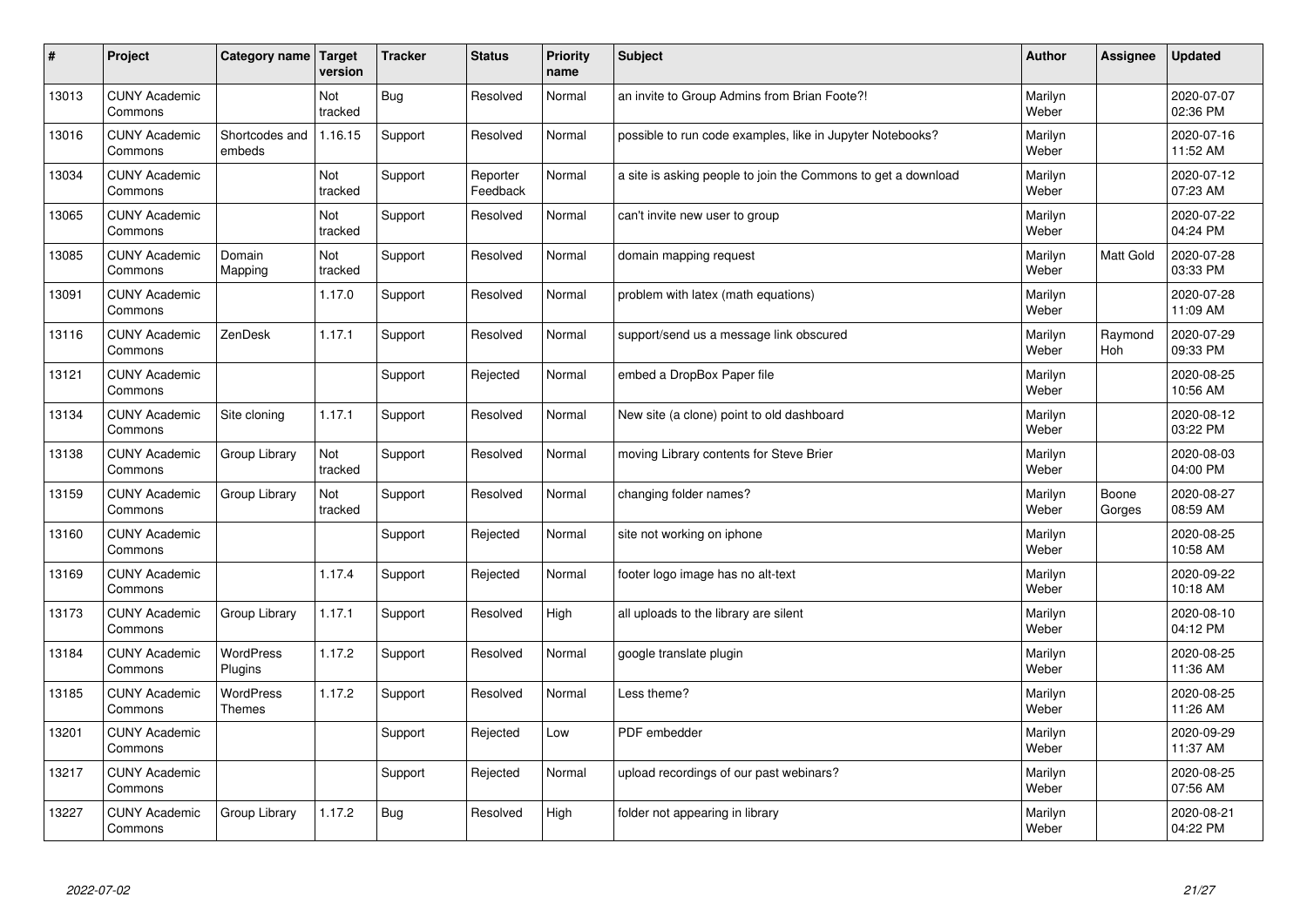| $\sharp$ | Project                         | Category name   Target     | version        | <b>Tracker</b> | <b>Status</b>        | <b>Priority</b><br>name | <b>Subject</b>                            | <b>Author</b>    | Assignee              | Updated                |
|----------|---------------------------------|----------------------------|----------------|----------------|----------------------|-------------------------|-------------------------------------------|------------------|-----------------------|------------------------|
| 13238    | <b>CUNY Academic</b><br>Commons | WordPress -<br>Media       | 1.17.3         | Support        | Resolved             | Normal                  | allow ppsx file?                          | Marilyn<br>Weber | Raymond<br><b>Hoh</b> | 2020-09-10<br>11:46 AM |
| 13255    | <b>CUNY Academic</b><br>Commons |                            | Not<br>tracked | Support        | Reporter<br>Feedback | Normal                  | Accessibility problems                    | Marilyn<br>Weber |                       | 2020-09-01<br>05:48 PM |
| 13286    | <b>CUNY Academic</b><br>Commons |                            | Not<br>tracked | Support        | <b>New</b>           | Normal                  | problem connecting with WordPress app     | Marilyn<br>Weber | Raymond<br><b>Hoh</b> | 2020-09-08<br>11:16 AM |
| 13288    | <b>CUNY Academic</b><br>Commons |                            |                | Support        | Abandoned            | Normal                  | log in problems on iPhone 6               | Marilyn<br>Weber |                       | 2020-10-27<br>10:26 AM |
| 13295    | <b>CUNY Academic</b><br>Commons |                            | Not<br>tracked | Support        | Resolved             | Normal                  | can't find new user                       | Marilyn<br>Weber |                       | 2020-09-08<br>10:18 AM |
| 13328    | <b>CUNY Academic</b><br>Commons | Group Forums               | Not<br>tracked | Bug            | Reporter<br>Feedback | Normal                  | cross-posting in two related groups       | Marilyn<br>Weber | Raymond<br>Hoh        | 2020-09-15<br>10:39 PM |
| 13341    | <b>CUNY Academic</b><br>Commons | Group Forums               | 1.17.4         | Bug            | Resolved             | Normal                  | Forum reply problems                      | Marilyn<br>Weber | Raymond<br>Hoh        | 2020-09-22<br>12:08 PM |
| 13378    | <b>CUNY Academic</b><br>Commons |                            | 1.17.5         | Bug            | Resolved             | Normal                  | problem on one of my sites                | Marilyn<br>Weber |                       | 2020-09-24<br>05:27 PM |
| 13441    | <b>CUNY Academic</b><br>Commons |                            | 1.17.5         | Support        | Resolved             | Normal                  | ongoing user problems with daily digests  | Marilyn<br>Weber |                       | 2020-10-13<br>10:02 AM |
| 13512    | <b>CUNY Academic</b><br>Commons | WordPress<br><b>Themes</b> | 1.17.7         | Support        | Resolved             | Normal                  | theme update                              | Marilyn<br>Weber |                       | 2020-11-16<br>04:46 PM |
| 13521    | <b>CUNY Academic</b><br>Commons | Onboarding                 | 1.17.7         | Support        | Resolved             | Normal                  | sent invitations page                     | Marilyn<br>Weber | Raymond<br>Hoh        | 2020-11-10<br>10:31 AM |
| 13541    | <b>CUNY Academic</b><br>Commons |                            | Not<br>tracked | Support        | Resolved             | Normal                  | add a page template to OER site.          | Marilyn<br>Weber |                       | 2020-11-11<br>11:12 AM |
| 13584    | <b>CUNY Academic</b><br>Commons |                            |                | Support        | Abandoned            | Normal                  | Graphy theme question                     | Marilyn<br>Weber |                       | 2021-09-14<br>10:41 AM |
| 13596    | <b>CUNY Academic</b><br>Commons |                            |                | Support        | Abandoned            | Normal                  | invited as Author but show as Contributor | Marilyn<br>Weber |                       | 2021-09-14<br>10:41 AM |
| 13633    | <b>CUNY Academic</b><br>Commons |                            | Not<br>tracked | Bug            | Resolved             | High                    | PublicsLab site down                      | Marilyn<br>Weber |                       | 2020-11-30<br>02:01 PM |
| 13637    | <b>CUNY Academic</b><br>Commons |                            |                | Support        | Abandoned            | Normal                  | All-in-One Migration plugin request       | Marilyn<br>Weber |                       | 2020-12-08<br>10:46 AM |
| 13641    | <b>CUNY Academic</b><br>Commons |                            | 1.18.2         | Support        | Resolved             | Normal                  | follow up to migration request            | Marilyn<br>Weber | Boone<br>Gorges       | 2021-01-12<br>10:59 AM |
| 13656    | <b>CUNY Academic</b><br>Commons |                            |                | <b>Bug</b>     | Resolved             | High                    | site down                                 | Marilyn<br>Weber |                       | 2020-12-11<br>12:50 PM |
| 13675    | <b>CUNY Academic</b><br>Commons | Group Library              | 1.18.1         | Bug            | Resolved             | High                    | broken Library                            | Marilyn<br>Weber |                       | 2020-12-09<br>05:02 PM |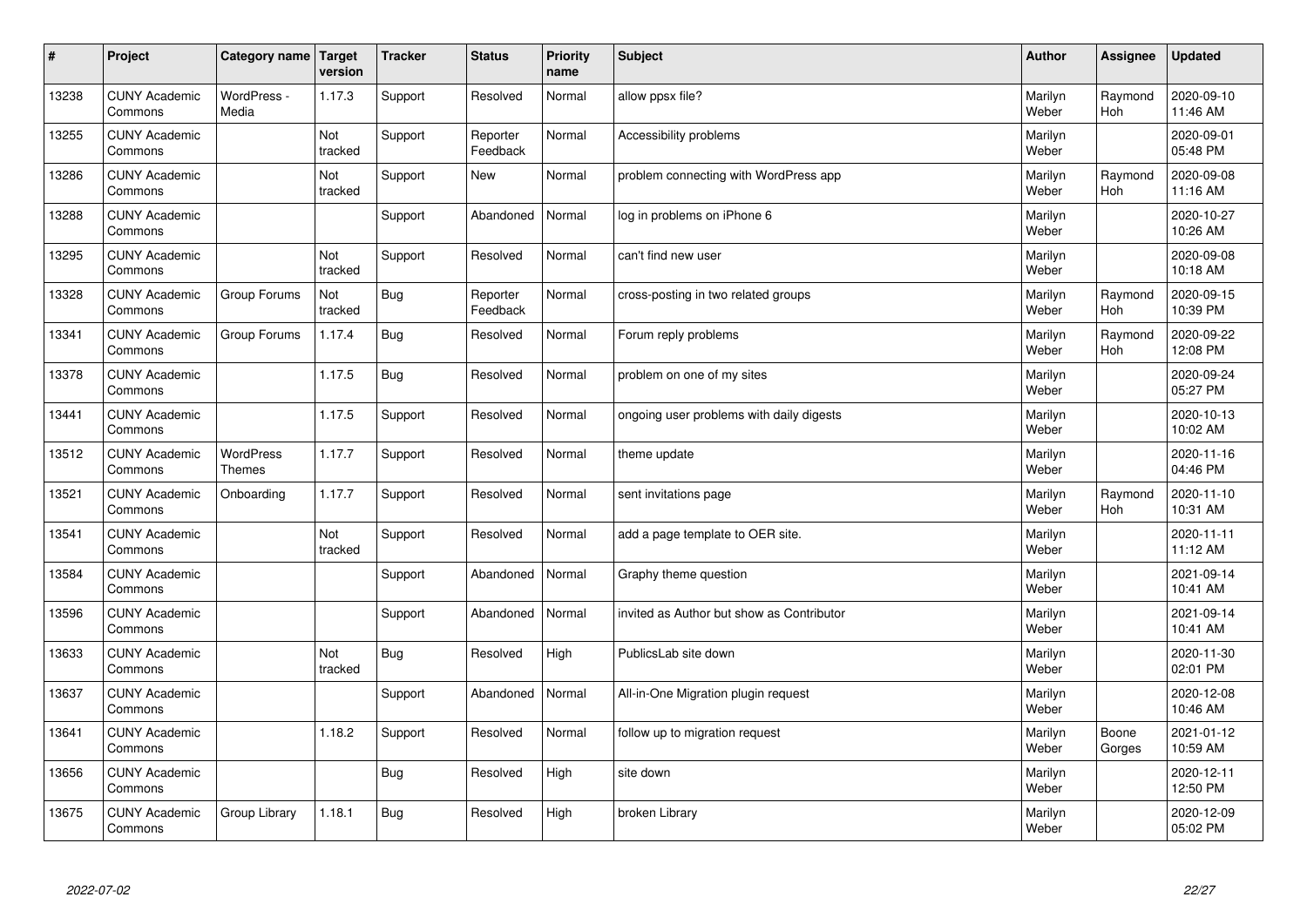| $\pmb{\sharp}$ | Project                         | Category name               | Target<br>version | <b>Tracker</b> | <b>Status</b> | <b>Priority</b><br>name | <b>Subject</b>                                                                        | <b>Author</b>    | Assignee        | <b>Updated</b>         |
|----------------|---------------------------------|-----------------------------|-------------------|----------------|---------------|-------------------------|---------------------------------------------------------------------------------------|------------------|-----------------|------------------------|
| 13699          | <b>CUNY Academic</b><br>Commons |                             | Not<br>tracked    | Support        | Resolved      | Normal                  | Martin Segal Center site down                                                         | Marilyn<br>Weber | Raymond<br>Hoh  | 2020-12-22<br>03:03 PM |
| 13710          | <b>CUNY Academic</b><br>Commons |                             | Not<br>tracked    | Support        | Resolved      | Normal                  | small change to Hosting Partner Handbook                                              | Marilyn<br>Weber |                 | 2020-12-16<br>04:29 PM |
| 13715          | <b>CUNY Academic</b><br>Commons |                             | Not<br>tracked    | <b>Bug</b>     | Resolved      | High                    | https://ulysses.commons.gc.cuny.edu down                                              | Marilyn<br>Weber |                 | 2020-12-22<br>03:02 PM |
| 13738          | <b>CUNY Academic</b><br>Commons |                             | 1.18.1            | Support        | Resolved      | Normal                  | theme requests from a non-CUY person                                                  | Marilyn<br>Weber |                 | 2020-12-23<br>11:34 AM |
| 13741          | <b>CUNY Academic</b><br>Commons | <b>WordPress</b><br>Plugins | 1.18.3            | Support        | Resolved      | Normal                  | Ensemble Video Plugin                                                                 | Marilyn<br>Weber |                 | 2021-01-26<br>04:43 PM |
| 13768          | <b>CUNY Academic</b><br>Commons | Domain<br>Mapping           | Not<br>tracked    | <b>Bug</b>     | Resolved      | Normal                  | patricksweeney.commons.gc.cuny.edu down                                               | Marilyn<br>Weber | Raymond<br>Hoh  | 2021-01-12<br>10:47 AM |
| 13783          | <b>CUNY Academic</b><br>Commons |                             | 1.18.2            | Support        | Resolved      | Normal                  | new CUNY OneSearch url                                                                | Marilyn<br>Weber |                 | 2021-01-14<br>04:53 PM |
| 13826          | <b>CUNY Academic</b><br>Commons |                             |                   | Support        | Resolved      | Normal                  | January 14th                                                                          | Marilyn<br>Weber |                 | 2021-01-26<br>04:26 PM |
| 13827          | <b>CUNY Academic</b><br>Commons | Group Forums                | 1.18.3            | Bug            | Resolved      | Normal                  | more forum post problems                                                              | Marilyn<br>Weber | Raymond<br>Hoh  | 2021-01-22<br>08:19 PM |
| 13841          | <b>CUNY Academic</b><br>Commons | WordPress<br>Plugins        | 1.18.3            | Support        | Resolved      | Normal                  | Folders plugin request                                                                | Marilyn<br>Weber | Boone<br>Gorges | 2021-01-26<br>04:43 PM |
| 13846          | <b>CUNY Academic</b><br>Commons | WordPress<br>Plugins        | 1.18.3            | Support        | Resolved      | Normal                  | Yoast SEO plugin problem                                                              | Marilyn<br>Weber |                 | 2021-01-19<br>05:34 PM |
| 13878          | <b>CUNY Academic</b><br>Commons | Group cloning               | 1.18.4            | Support        | Resolved      | High                    | When creating Group + Site and choosing 'Clone existing', cannot<br>advance to step 2 | Marilyn<br>Weber | Jeremy<br>Felt  | 2021-02-02<br>11:02 AM |
| 13912          | <b>CUNY Academic</b><br>Commons |                             | Not<br>tracked    | Feature        | Hold          | Low                     | posting "missed schedule"                                                             | Marilyn<br>Weber |                 | 2021-02-23<br>10:46 AM |
| 13916          | <b>CUNY Academic</b><br>Commons |                             |                   | Support        | Rejected      | Normal                  | <b>Custom Sidebars</b>                                                                | Marilyn<br>Weber |                 | 2021-02-23<br>10:45 AM |
| 13918          | <b>CUNY Academic</b><br>Commons |                             | Not<br>tracked    | Support        | Rejected      | Normal                  | MailPoet Newsletters Premium plugin                                                   | Marilyn<br>Weber |                 | 2021-02-09<br>11:01 AM |
| 13929          | <b>CUNY Academic</b><br>Commons |                             | 1.18.4            | Support        | Resolved      | Normal                  | update error message                                                                  | Marilyn<br>Weber | Boone<br>Gorges | 2021-02-09<br>11:05 AM |
| 13935          | <b>CUNY Academic</b><br>Commons | WordPress<br>Plugins        | 1.18.4            | Support        | Resolved      | Low                     | Add Users sidebar widget not working                                                  | Marilyn<br>Weber |                 | 2021-02-09<br>11:05 AM |
| 13944          | <b>CUNY Academic</b><br>Commons | WordPress<br>Plugins        | 1.18.4            | Support        | Resolved      | Normal                  | 3D FlipBook request                                                                   | Marilyn<br>Weber |                 | 2021-02-09<br>11:05 AM |
| 13947          | <b>CUNY Academic</b><br>Commons | <b>WordPress</b><br>Plugins | 1.18.4            | Bug            | Resolved      | Normal                  | Elementor plugin problem                                                              | Marilyn<br>Weber | Raymond<br>Hoh  | 2021-02-08<br>09:34 PM |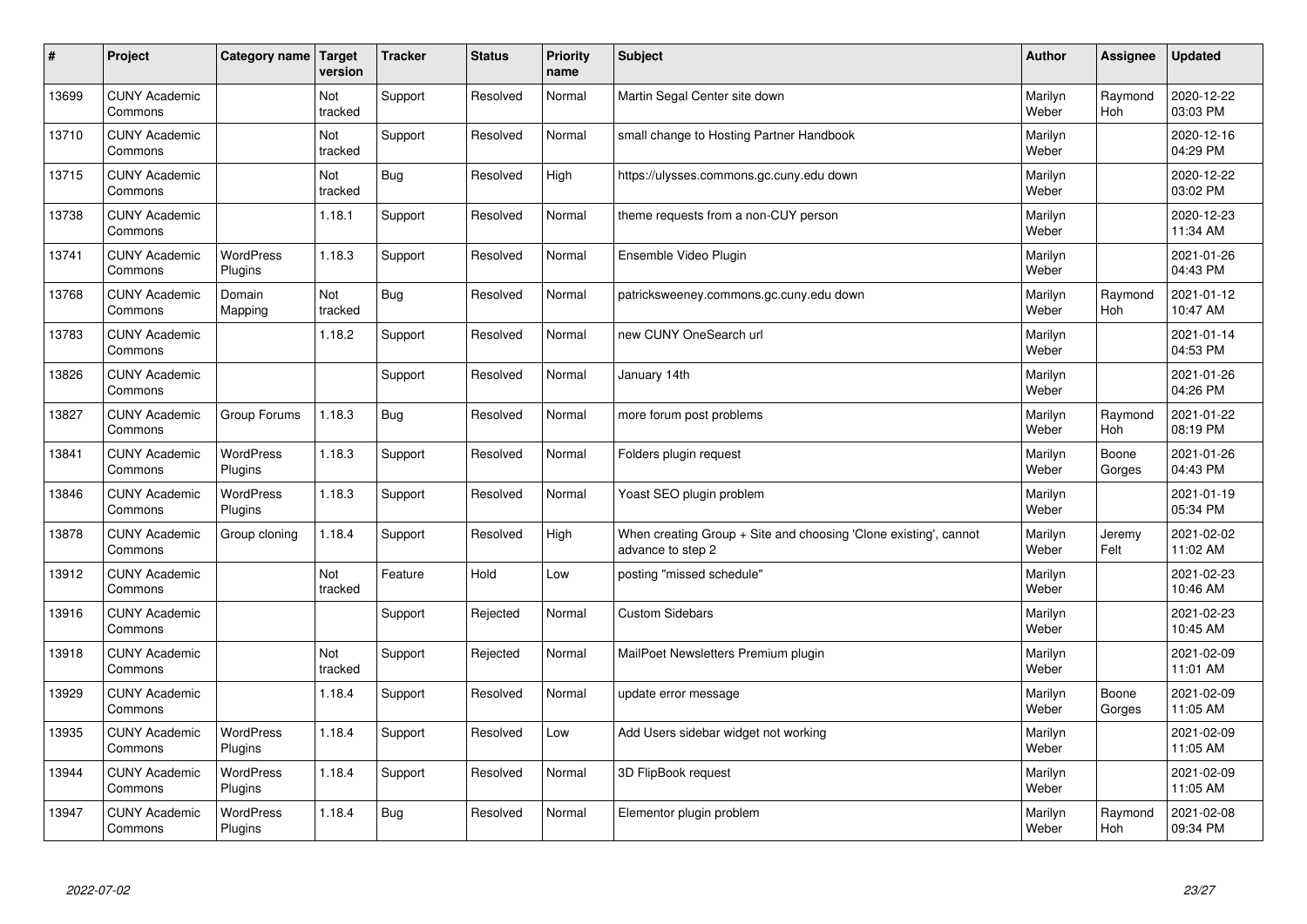| $\sharp$ | Project                         | Category name   Target             | version        | <b>Tracker</b> | <b>Status</b>        | <b>Priority</b><br>name | <b>Subject</b>                                                              | <b>Author</b>    | Assignee              | <b>Updated</b>         |
|----------|---------------------------------|------------------------------------|----------------|----------------|----------------------|-------------------------|-----------------------------------------------------------------------------|------------------|-----------------------|------------------------|
| 13958    | <b>CUNY Academic</b><br>Commons |                                    | 1.18.4         | Support        | Resolved             | Normal                  | calendar widget problem                                                     | Marilyn<br>Weber |                       | 2021-02-09<br>11:05 AM |
| 13975    | <b>CUNY Academic</b><br>Commons | Social Paper                       | Not<br>tracked | Support        | Reporter<br>Feedback | Normal                  | can't approve comments on Social Paper paper                                | Marilyn<br>Weber |                       | 2021-02-12<br>09:33 AM |
| 14008    | <b>CUNY Academic</b><br>Commons |                                    |                | <b>Bug</b>     | Resolved             | High                    | invisible user                                                              | Marilyn<br>Weber |                       | 2021-02-18<br>05:53 PM |
| 14012    | <b>CUNY Academic</b><br>Commons | <b>WordPress</b><br>Plugins        | 1.18.5         | Support        | Resolved             | Normal                  | Open External Links in a New Window plugin?                                 | Marilyn<br>Weber | Boone<br>Gorges       | 2021-03-02<br>02:07 PM |
| 14016    | <b>CUNY Academic</b><br>Commons |                                    |                | Support        | Rejected             | Normal                  | PDFs not downloading                                                        | Marilyn<br>Weber |                       | 2021-02-22<br>11:00 AM |
| 14019    | <b>CUNY Academic</b><br>Commons | <b>WordPress</b><br><b>Plugins</b> | 1.18.5         | <b>Bug</b>     | Resolved             | Normal                  | smorales.commons.gc.cuny.edu                                                | Marilyn<br>Weber | Boone<br>Gorges       | 2021-02-23<br>11:06 AM |
| 14074    | <b>CUNY Academic</b><br>Commons | <b>WordPress</b><br>(misc)         | Not<br>tracked | Support        | Reporter<br>Feedback | Normal                  | page password protection problem                                            | Marilyn<br>Weber |                       | 2021-03-02<br>11:03 AM |
| 14075    | <b>CUNY Academic</b><br>Commons | WordPress<br>Plugins               | Not<br>tracked | <b>Bug</b>     | Resolved             | Normal                  | sludigitalportfolios.commons.gc.cuny.edu                                    | Marilyn<br>Weber | Boone<br>Gorges       | 2021-03-01<br>10:46 AM |
| 14077    | <b>CUNY Academic</b><br>Commons | WordPress<br>Plugins               | 1.18.7         | Support        | Resolved             | Normal                  | Elementor Pro plugin for the slider                                         | Marilyn<br>Weber | Raymond<br>Hoh        | 2021-03-23<br>11:43 AM |
| 14129    | <b>CUNY Academic</b><br>Commons | Onboarding                         | 1.18.6         | Support        | Resolved             | Normal                  | can only see some invites sent                                              | Marilyn<br>Weber | Raymond<br><b>Hoh</b> | 2021-04-09<br>09:00 AM |
| 14148    | <b>CUNY Academic</b><br>Commons |                                    |                | Support        | Abandoned            | Normal                  | post notification problem                                                   | Marilyn<br>Weber |                       | 2021-09-14<br>10:43 AM |
| 14242    | <b>CUNY Academic</b><br>Commons |                                    |                | Support        | Resolved             | Normal                  | LAILAC site missing content                                                 | Marilyn<br>Weber |                       | 2021-03-27<br>08:40 AM |
| 14246    | <b>CUNY Academic</b><br>Commons |                                    | 1.18.8         | Support        | Resolved             | Normal                  | 'Weekly jQuery Migrate Status Update"                                       | Marilyn<br>Weber |                       | 2021-04-13<br>11:08 AM |
| 14265    | <b>CUNY Academic</b><br>Commons | WordPress<br>Plugins               | 1.18.10        | Support        | Resolved             | Normal                  | separate the tag cloud in the blog sidebar                                  | Marilyn<br>Weber | Boone<br>Gorges       | 2021-05-12<br>05:19 PM |
| 14270    | <b>CUNY Academic</b><br>Commons | WordPress<br><b>Themes</b>         | 1.18.8         | Support        | Resolved             | Normal                  | grid theme?                                                                 | Marilyn<br>Weber |                       | 2021-04-13<br>11:20 AM |
| 14304    | <b>CUNY Academic</b><br>Commons | Group Library                      | 1.18.8         | Bug            | Resolved             | Normal                  | Library items change folders when adding subsequent items in new<br>folders | Marilyn<br>Weber | Boone<br>Gorges       | 2021-04-13<br>11:21 AM |
| 14344    | <b>CUNY Academic</b><br>Commons | Domain<br>Mapping                  | Not<br>tracked | Support        | Resolved             | Normal                  | arabstages.org site down                                                    | Marilyn<br>Weber | Raymond<br><b>Hoh</b> | 2021-04-19<br>01:42 PM |
| 14360    | <b>CUNY Academic</b><br>Commons |                                    |                | Support        | Rejected             | Normal                  | danielgerouldarchives.org?                                                  | Marilyn<br>Weber |                       | 2021-04-27<br>10:42 AM |
| 14369    | <b>CUNY Academic</b><br>Commons | WordPress -<br>Media               | Not<br>tracked | Support        | Resolved             | Normal                  | renewed problem with ppsx files                                             | Marilyn<br>Weber |                       | 2021-04-27<br>12:44 PM |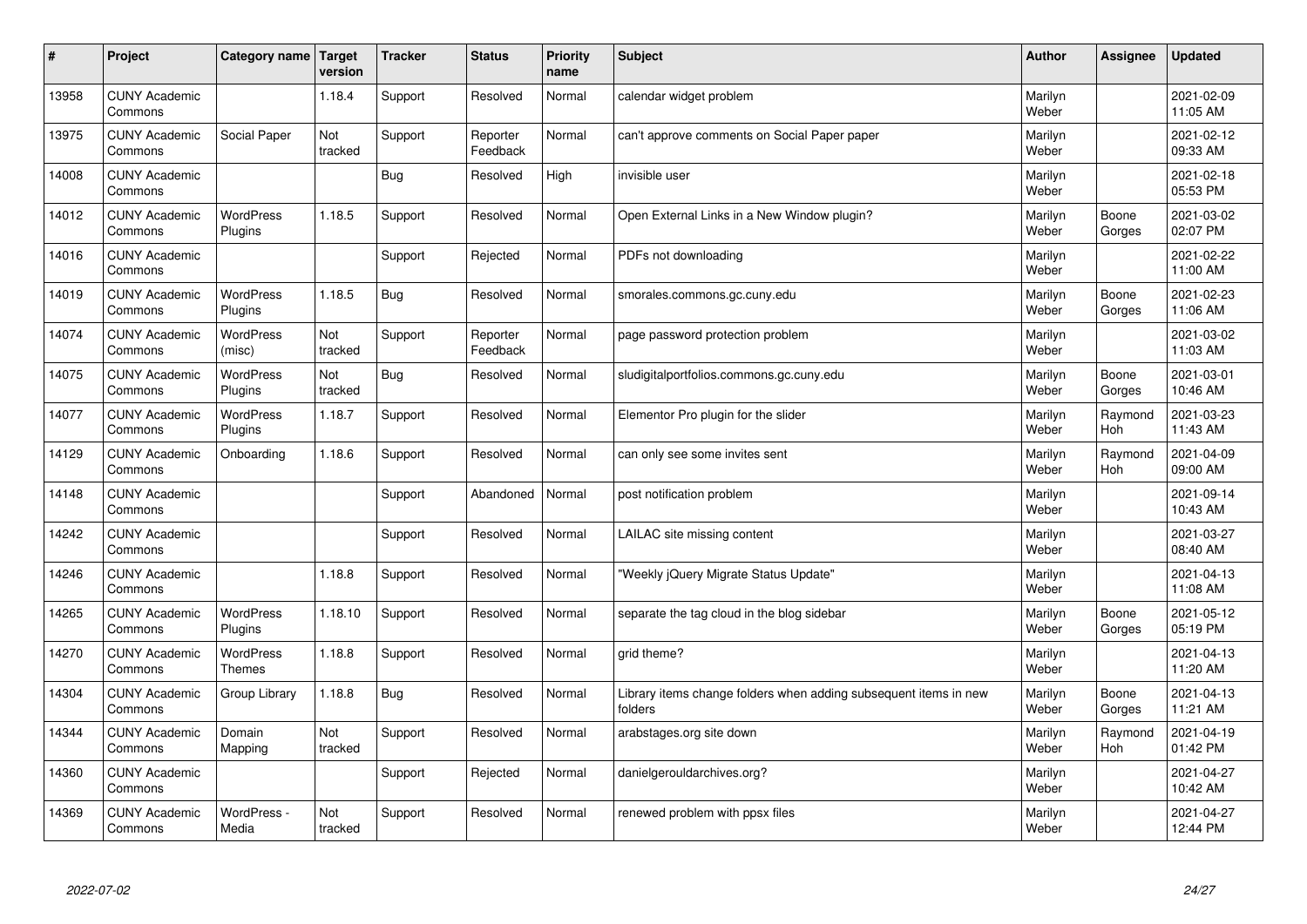| #     | Project                         | Category name   Target            | version        | <b>Tracker</b> | <b>Status</b>        | <b>Priority</b><br>name | <b>Subject</b>                                                  | <b>Author</b>    | Assignee       | <b>Updated</b>         |
|-------|---------------------------------|-----------------------------------|----------------|----------------|----------------------|-------------------------|-----------------------------------------------------------------|------------------|----------------|------------------------|
| 14378 | <b>CUNY Academic</b><br>Commons |                                   | Not<br>tracked | Support        | Resolved             | Normal                  | <b>PPTX</b> files unfetchable                                   | Marilyn<br>Weber |                | 2021-05-11<br>11:25 AM |
| 14389 | <b>CUNY Academic</b><br>Commons |                                   |                | Support        | Abandoned            | Normal                  | WebflowIO?                                                      | Marilyn<br>Weber |                | 2021-09-14<br>10:45 AM |
| 14398 | <b>CUNY Academic</b><br>Commons |                                   | Not<br>tracked | Support        | Reporter<br>Feedback | Normal                  | Events plug-in notification problem                             | Marilyn<br>Weber |                | 2021-05-11<br>11:21 AM |
| 14404 | <b>CUNY Academic</b><br>Commons |                                   | Not<br>tracked | Support        | Resolved             | Normal                  | blocked IP of user?                                             | Marilyn<br>Weber |                | 2021-05-10<br>01:00 PM |
| 14410 | <b>CUNY Academic</b><br>Commons |                                   | 1.18.10        | Bug            | Resolved             | Normal                  | events calendar problem?                                        | Marilyn<br>Weber |                | 2021-05-10<br>04:45 PM |
| 14411 | <b>CUNY Academic</b><br>Commons | <b>WordPress</b><br><b>Themes</b> | 1.18.10        | <b>Bug</b>     | Resolved             | Normal                  | logo problems                                                   | Marilyn<br>Weber |                | 2021-05-03<br>04:37 PM |
| 14448 | <b>CUNY Academic</b><br>Commons | Password<br>Reset                 | Not<br>tracked | <b>Bug</b>     | Rejected             | Normal                  | password reset weirdness                                        | Marilyn<br>Weber | Raymond<br>Hoh | 2021-05-12<br>01:34 PM |
| 14509 | <b>CUNY Academic</b><br>Commons | WordPress<br>Plugins              | 1.18.12        | <b>Bug</b>     | Resolved             | Normal                  | Elementor Editor problem                                        | Marilyn<br>Weber |                | 2021-06-08<br>09:55 AM |
| 14526 | <b>CUNY Academic</b><br>Commons | Registration                      | 1.18.12        | Bug            | Resolved             | High                    | registration interface won't show a space to enter nonCUNY code | Marilyn<br>Weber |                | 2021-06-03<br>04:02 PM |
| 14534 | <b>CUNY Academic</b><br>Commons | WordPress<br>Plugins              | 1.18.12        | Support        | Resolved             | Normal                  | Share This Image plugin?                                        | Marilyn<br>Weber |                | 2021-06-08<br>11:50 AM |
| 14594 | <b>CUNY Academic</b><br>Commons |                                   | Not<br>tracked | Support        | Resolved             | Normal                  | Administration email verification?                              | Marilyn<br>Weber |                | 2021-07-12<br>11:40 AM |
| 14606 | <b>CUNY Academic</b><br>Commons | WordPress<br>(misc)               | Not<br>tracked | Support        | Rejected             | Normal                  | calendar wrong month                                            | Marilyn<br>Weber |                | 2021-07-23<br>12:11 PM |
| 14625 | <b>CUNY Academic</b><br>Commons |                                   | Not<br>tracked | Support        | Rejected             | Normal                  | image won't appear in slideshow.                                | Marilyn<br>Weber |                | 2021-07-27<br>10:33 AM |
| 14711 | <b>CUNY Academic</b><br>Commons |                                   |                | Support        | Rejected             | Normal                  | Custom Facebook Feed plugin problem                             | Marilyn<br>Weber |                | 2022-04-27<br>04:29 PM |
| 14718 | <b>CUNY Academic</b><br>Commons |                                   | Not<br>tracked | Support        | Resolved             | Normal                  | User wants to recover deleted account                           | Marilyn<br>Weber |                | 2021-08-30<br>02:46 PM |
| 14734 | <b>CUNY Academic</b><br>Commons | <b>WordPress</b><br><b>Themes</b> | 1.18.18        | Support        | Resolved             | Normal                  | missing section of Sujatha Fernandes' site                      | Marilyn<br>Weber | Raymond<br>Hoh | 2021-09-06<br>04:15 PM |
| 14784 | <b>CUNY Academic</b><br>Commons |                                   |                | Support        | Reporter<br>Feedback | Normal                  | User report of logo problem when using Customizer theme         | Marilyn<br>Weber |                | 2021-09-17<br>10:25 AM |
| 14799 | <b>CUNY Academic</b><br>Commons |                                   | 1.18.19        | Support        | Resolved             | High                    | install the official Classic Widgets?                           | Marilyn<br>Weber |                | 2021-09-22<br>02:17 PM |
| 14812 | <b>CUNY Academic</b><br>Commons |                                   | Not<br>tracked | Support        | Resolved             | Normal                  | Custom Sidebars and Wordpress 5.6                               | Marilyn<br>Weber |                | 2021-09-30<br>10:43 AM |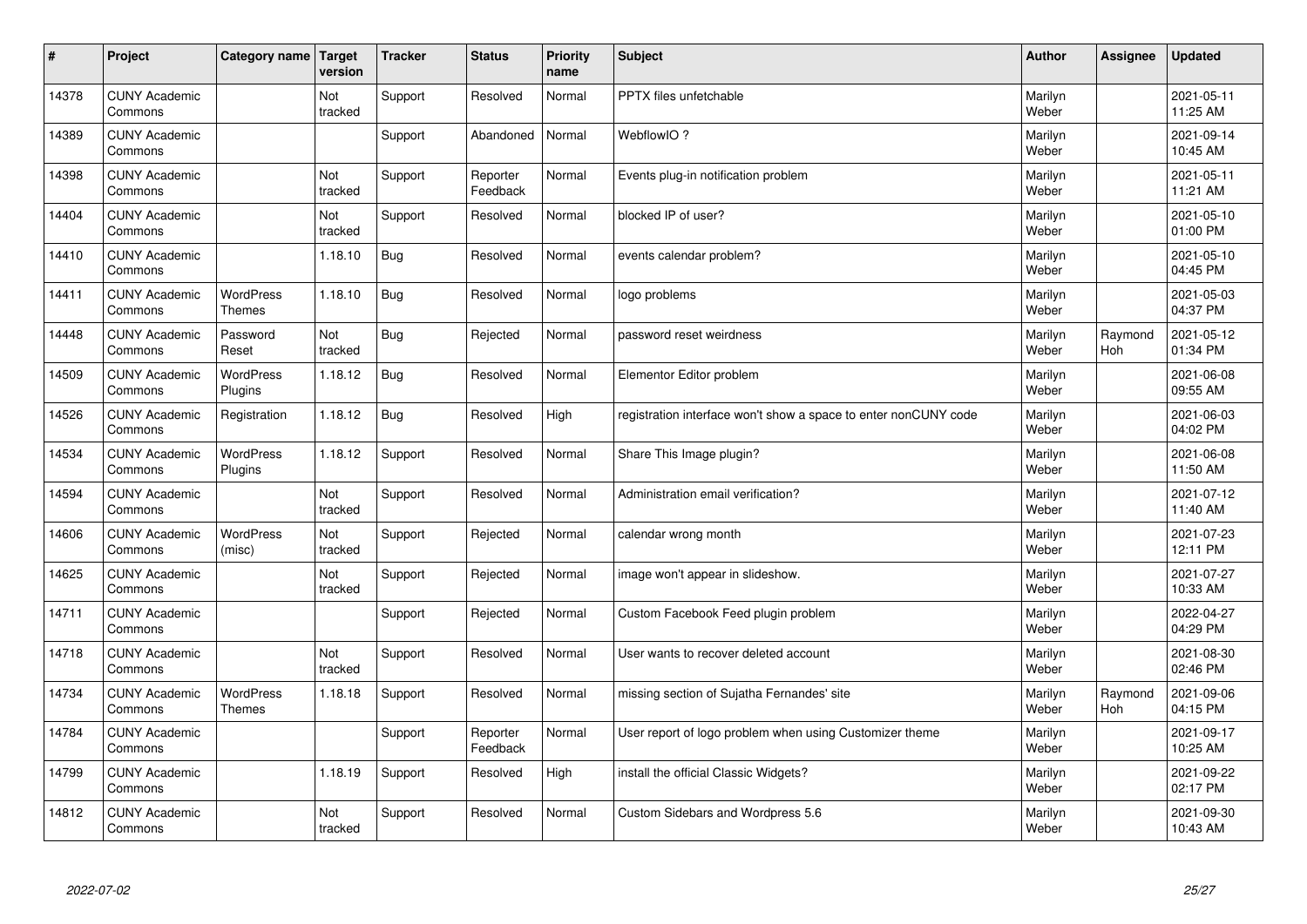| $\sharp$ | Project                         | Category name   Target            | version        | <b>Tracker</b> | <b>Status</b>        | <b>Priority</b><br>name | <b>Subject</b>                                                                          | <b>Author</b>    | Assignee              | <b>Updated</b>         |
|----------|---------------------------------|-----------------------------------|----------------|----------------|----------------------|-------------------------|-----------------------------------------------------------------------------------------|------------------|-----------------------|------------------------|
| 14813    | <b>CUNY Academic</b><br>Commons |                                   | Not<br>tracked | Support        | Resolved             | Normal                  | raise the file size limit                                                               | Marilyn<br>Weber |                       | 2021-09-30<br>12:02 PM |
| 14850    | <b>CUNY Academic</b><br>Commons |                                   |                | Support        | Abandoned            | Normal                  | brooklyn waterfront site "connection not secure"                                        | Marilyn<br>Weber |                       | 2022-04-27<br>04:56 PM |
| 14885    | <b>CUNY Academic</b><br>Commons | <b>WordPress</b><br>Plugins       | 1.18.22        | Bug            | Resolved             | Normal                  | Long Loading Times -- Wordpress Admin Site                                              | Marilyn<br>Weber | Raymond<br>Hoh        | 2021-10-26<br>12:28 PM |
| 14889    | <b>CUNY Academic</b><br>Commons | Events                            | 1.19.0         | Support        | Resolved             | Normal                  | events in group - can they be edited by all admins?                                     | Marilyn<br>Weber | Raymond<br>Hoh        | 2021-12-13<br>03:31 PM |
| 14891    | <b>CUNY Academic</b><br>Commons |                                   | Not<br>tracked | Support        | Resolved             | Normal                  | changing site template after creation?                                                  | Marilyn<br>Weber |                       | 2022-04-27<br>04:58 PM |
| 14900    | <b>CUNY Academic</b><br>Commons |                                   | Not<br>tracked | Support        | Reporter<br>Feedback | Normal                  | previous theme?                                                                         | Marilyn<br>Weber |                       | 2021-10-25<br>10:31 AM |
| 14911    | <b>CUNY Academic</b><br>Commons | <b>WordPress</b><br><b>Themes</b> | Not<br>tracked | Support        | <b>New</b>           | Normal                  | Twentytwentyone theme                                                                   | Marilyn<br>Weber |                       | 2021-10-28<br>10:37 AM |
| 14972    | <b>CUNY Academic</b><br>Commons |                                   |                | Support        | Rejected             | Normal                  | Mailchimp plugin                                                                        | Marilyn<br>Weber |                       | 2021-11-17<br>02:13 PM |
| 14973    | <b>CUNY Academic</b><br>Commons |                                   |                | Support        | Resolved             | Normal                  | <b>Mail Poet</b>                                                                        | Marilyn<br>Weber |                       | 2021-12-06<br>10:20 AM |
| 15022    | <b>CUNY Academic</b><br>Commons |                                   |                | Support        | Rejected             | High                    | ArabStages                                                                              | Marilyn<br>Weber |                       | 2021-12-06<br>10:16 AM |
| 15025    | <b>CUNY Academic</b><br>Commons |                                   |                | Support        | Duplicate            | Normal                  | emails for all the papers on the commons that have been changed                         | Marilyn<br>Weber |                       | 2021-12-02<br>11:57 AM |
| 15045    | <b>CUNY Academic</b><br>Commons |                                   |                | Support        | New                  | Normal                  | no result for KCeL in the search box on the commons                                     | Marilyn<br>Weber |                       | 2021-12-10<br>11:29 AM |
| 15120    | <b>CUNY Academic</b><br>Commons |                                   |                | Support        | Resolved             | Normal                  | embed Zoom recordings in a post?                                                        | Marilyn<br>Weber |                       | 2021-12-29<br>08:15 AM |
| 15169    | <b>CUNY Academic</b><br>Commons |                                   | 2.0.3          | Support        | Reporter<br>Feedback | Normal                  | new Prelude website zipfiles for custom theme and other files.                          | Marilyn<br>Weber |                       | 2022-06-29<br>11:32 AM |
| 15211    | <b>CUNY Academic</b><br>Commons | <b>Blogs</b><br>(BuddyPress)      | 1.19.2         | Support        | Resolved             | Normal                  | No good error reporting for already-used domain name when creating a<br>site in Firefox | Marilyn<br>Weber | Boone<br>Gorges       | 2022-01-25<br>11:33 AM |
| 15241    | <b>CUNY Academic</b><br>Commons | Onboarding                        | 1.19.3         | Design/UX      | Resolved             | Normal                  | white on gray                                                                           | Marilyn<br>Weber | Boone<br>Gorges       | 2022-02-08<br>02:38 PM |
| 15252    | <b>CUNY Academic</b><br>Commons | Layout                            | Not<br>tracked | Bug            | Resolved             | Normal                  | visual glitch with the Segal Center webpage                                             | Marilyn<br>Weber | Raymond<br><b>Hoh</b> | 2022-02-03<br>04:56 PM |
| 15260    | <b>CUNY Academic</b><br>Commons |                                   |                | Support        | Reporter<br>Feedback | Normal                  | Diacritical markings   European Stages                                                  | Marilyn<br>Weber |                       | 2022-02-04<br>08:16 AM |
| 15266    | <b>CUNY Academic</b><br>Commons |                                   |                | Support        | Resolved             | Normal                  | Just an appreciation                                                                    | Marilyn<br>Weber |                       | 2022-02-07<br>10:42 AM |